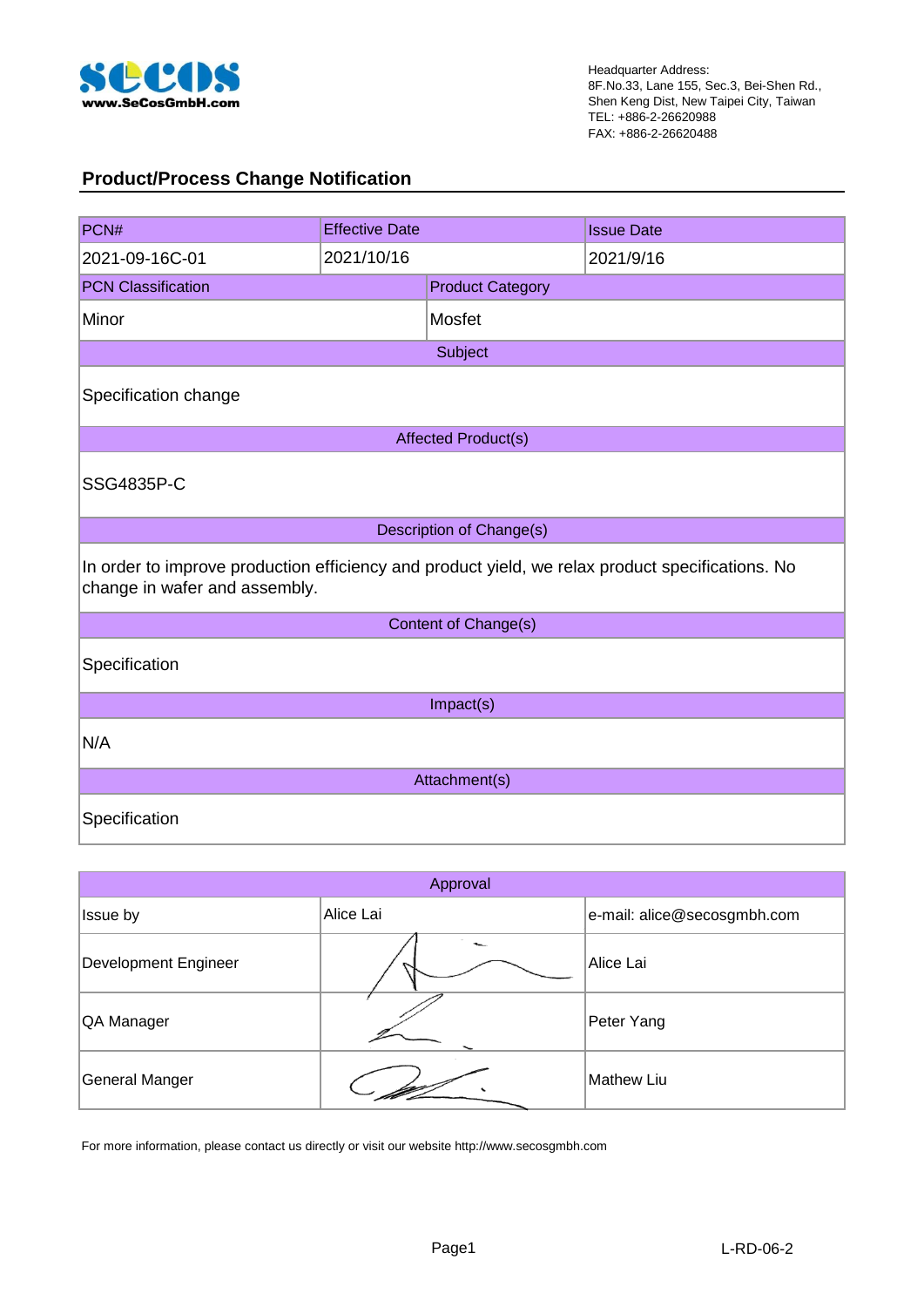

Headquarter Address: 8F.No.33, Lane 155, Sec.3, Bei-Shen Rd., Shen Keng Dist, New Taipei City, Taiwan TEL: +886-2-26620988 FAX: +886-2-26620488

### Specification Electrical Comparison Chart

| Symbol         | original spe | new spe          | Unit      |
|----------------|--------------|------------------|-----------|
| <b>VDS</b>     | $-30$        | $-30$            | v         |
| <b>IGSS</b>    | ±100         | ±100             | nA        |
| <b>IDSS</b>    | $-1$         | $-1$             | uA        |
| VGS(th)        | >1           | $-1^{\sim} -2.5$ | v         |
| Rdson(@ -10V)  | 19           | 21               | $m\Omega$ |
| Rdson(@ -4.5V) | 30           | 32               | $m\Omega$ |
| <b>VSD</b>     | $-0.7$ (typ) | $-1.2$ (Max)     | v         |
| Qg             | 15.3         | 12.6             | nC        |
| Qgs            | 5.2          | 4.8              | nC        |
| Qgd            | 5.8          | 4.8              | nC        |
| $Td($ on $)$   | 15           | 4.6              | nS        |
| Tr             | 12           | 14.8             | nS        |
| $Td$ (off)     | 62           | 41               | nS        |
| Τf             | 46           | 19.6             | nS        |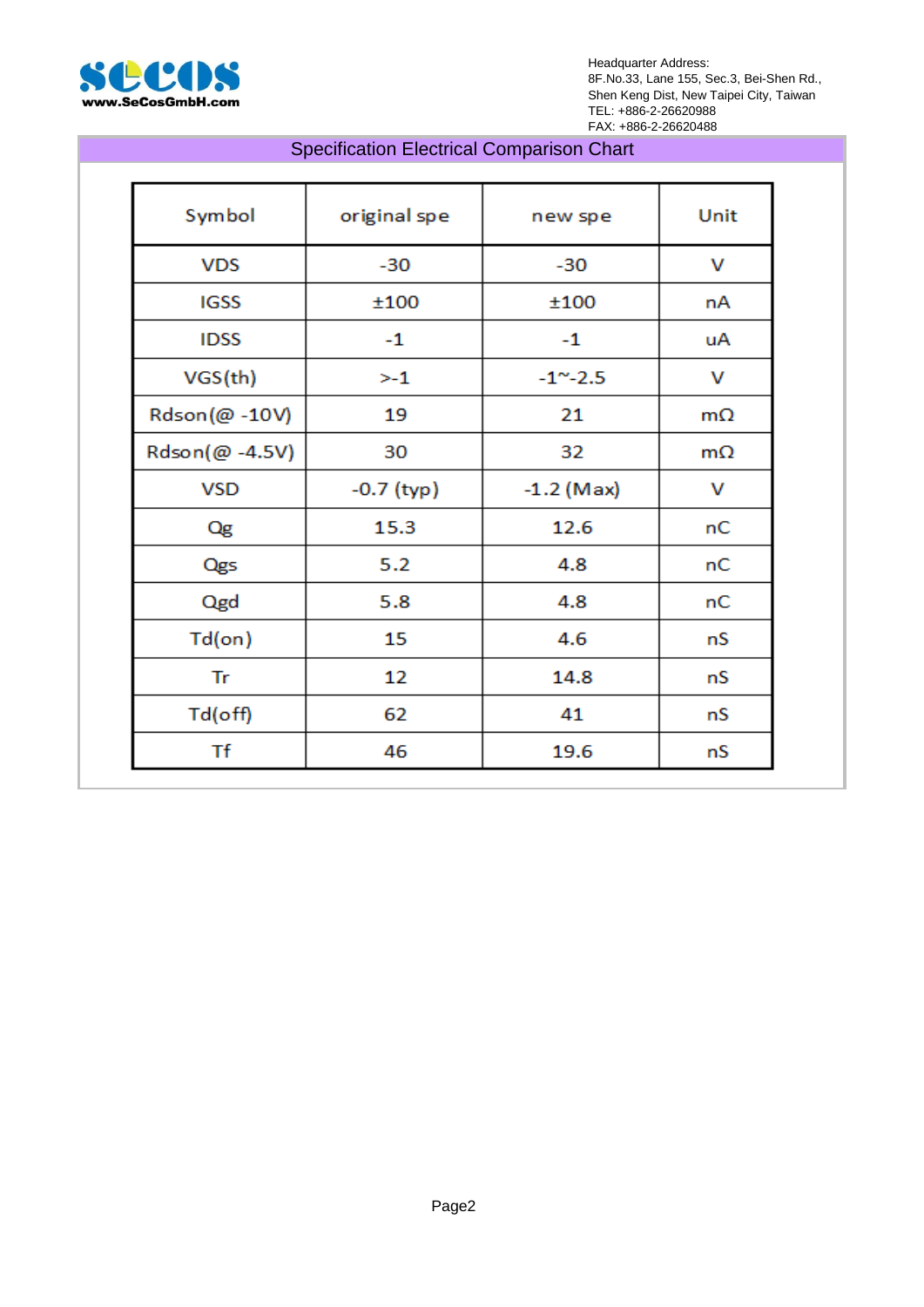

### **SSG4835P-C**

 $-8A$ ,  $-30V$ ,  $R_{DS(ON)}$   $21m\Omega$ **Elektronische Bauelemente P-Ch Enhancement Mode Power MOSFET** 

#### RoHS Compliant Product A suffix of "-C" specifies halogen & lead-free

### **DESCRIPTION**

The SSG4835P-C is the highest performance trench P-ch MOSFETs with extreme high cell density, which provide excellent R<sub>DS(ON)</sub> and gate charge for most of the synchronous buck converter applications .

The SSG4835P-C meet the RoHS and Green Product requirement with full function reliability approved.

#### **MARKING**

**4835P**  = Date Code

#### **PACKAGE INFORMATION**

| Package | <b>MPQ</b> | <b>Leader Size</b> |
|---------|------------|--------------------|
| $SOP-8$ | 2 5K       | 13 inch            |

#### **ORDER INFORMATION**

| <b>Part Number</b> | Type                            |
|--------------------|---------------------------------|
| SSG4835P-C         | Lead (Pb)-free and Halogen-free |



| REF. | <b>Millimeter</b> |           | REF. | <b>Millimeter</b> |         |
|------|-------------------|-----------|------|-------------------|---------|
|      | Min.              | Max.      |      | Min.              | Max.    |
| Α    | 5.79              | 6.20      | н    | 0.33              | 0.51    |
| B    | 4.70              | 5.11      |      | 0.375 REF.        |         |
| C    | 3.80              | 4.00      | κ    |                   | 45°REF. |
| D    | ∩°                | $8^\circ$ |      | 1.3               | 1.752   |
| E    | 0.40              | 1.27      | м    | ŋ                 | 0.25    |
| F    | 0.10              | 0.25      | Ν    | 0.25 REF.         |         |
| G    |                   | 1.27 TYP. |      |                   |         |

**Mounting Pad Layout**

 $127$ 

 $4.0$ 



 $7.0$ H li.

\*Dimensions in millimeters

#### **MAXIMUM RATINGS**

| <b>Parameter</b>                                            |          | Symbol                            | <b>Ratings</b> | <b>Unit</b>      |
|-------------------------------------------------------------|----------|-----------------------------------|----------------|------------------|
| Drain-Source Voltage                                        |          | <b>V<sub>DS</sub></b>             | $-30$          | V                |
| Gate-Source Voltage                                         |          | V <sub>GS</sub>                   | ±20            | V                |
|                                                             | $Ta=25C$ |                                   | -8             | A                |
| Continuous Drain Current @V <sub>GS</sub> =10V <sup>1</sup> | $Ta=70C$ | Ιp                                | -6             | A                |
| Pulsed Drain Current <sup>3</sup>                           |          | <b>I</b> <sub>DM</sub>            | -50            | A                |
| $Ta=25C$<br><b>Total Power Dissipation</b>                  |          | P <sub>D</sub>                    | 1.5            | W                |
| Operating Junction & Storage Temperature Range              |          | TJ, T <sub>STG</sub>              | $-55 \sim 150$ | C                |
|                                                             |          | <b>Thermal Resistance Ratings</b> |                |                  |
| Thermal Resistance Junction-Ambient <sup>1</sup> (Max.)     |          |                                   | 85             |                  |
| Thermal Resistance Junction-Ambient <sup>2</sup>            |          | <b>Reja</b>                       | 125            | $\mathcal{C}$ /W |
| Thermal Resistance Junction-Case <sup>1</sup> (Max.)        |          | Rejc                              | 36             |                  |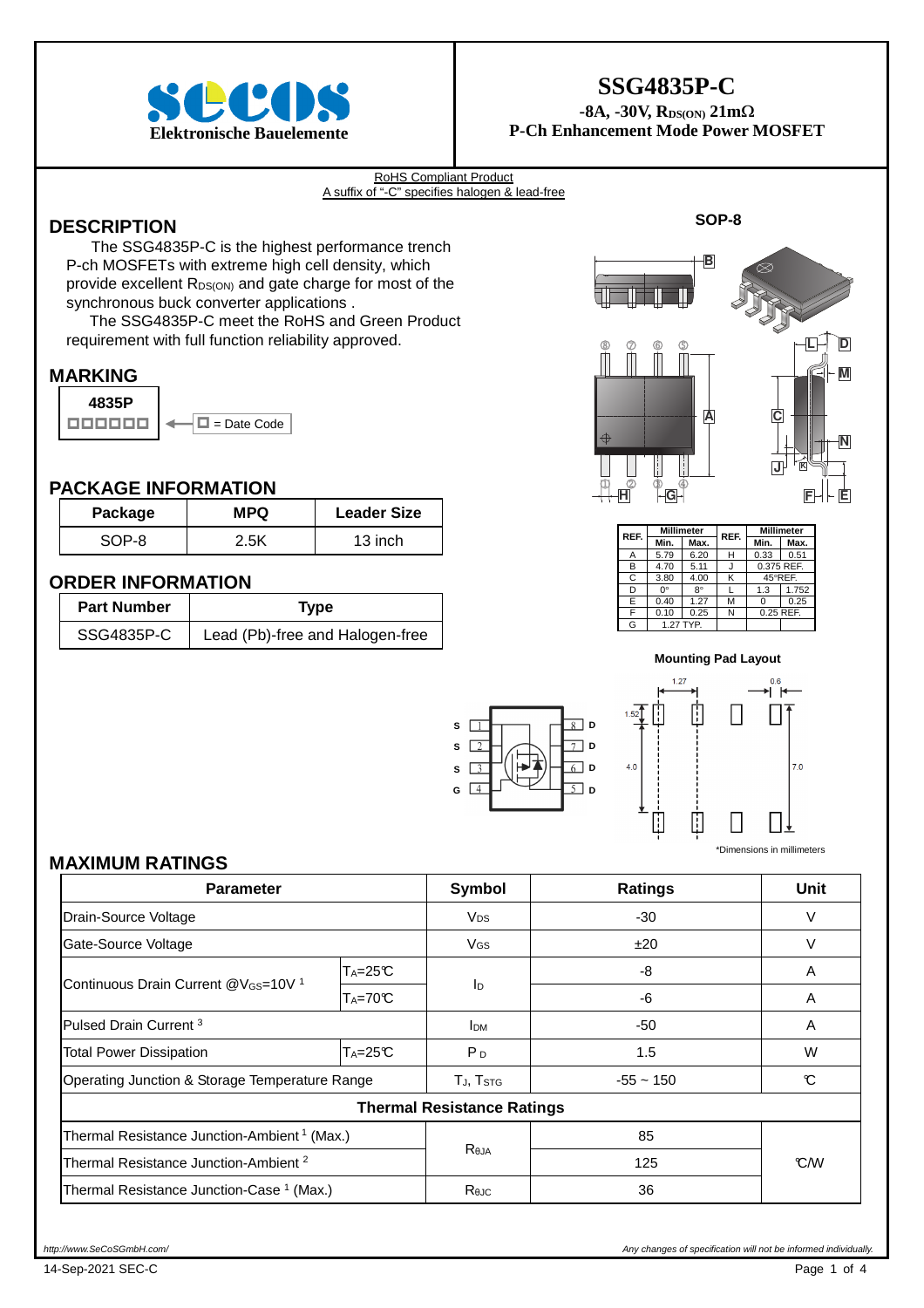

### **SSG4835P-C**

 $-8A$ ,  $-30V$ ,  $R_{DS(ON)}$   $21m\Omega$ 

| <b>Parameter</b>                        |             | <b>Symbol</b>                                                             | Min.                         | Typ.                     | Max.                         | <b>Unit</b> | <b>Test Conditions</b>                   |
|-----------------------------------------|-------------|---------------------------------------------------------------------------|------------------------------|--------------------------|------------------------------|-------------|------------------------------------------|
| Drain-Source Breakdown Voltage          |             | <b>BV</b> <sub>DSS</sub>                                                  | $-30$                        | ÷,                       | $\frac{1}{2}$                | V           | VGS=0, Ip= -250uA                        |
| Gate Threshold Voltage                  |             | $V_{GS(th)}$                                                              | $-1$                         | $\overline{a}$           | $-2.5$                       | V           | $V_{DS}=V_{GS}$ , $I_{D}$ - -250 $\mu$ A |
| Gate-Body Leakage                       |             | <b>I</b> GSS                                                              | $\blacksquare$               | $\overline{\phantom{0}}$ | ±100                         | nA          | $V_{DS} = 0V$ , $V_{GS} = \pm 20V$       |
|                                         | $T_J = 25C$ |                                                                           | $\frac{1}{2}$                | ä,                       | $-1$                         |             | $V_{DS} = -24V$ , $V_{GS} = 0V$          |
| Zero Gate Voltage Drain Current         | $T_J = 55C$ | μA<br><b>I</b> <sub>pss</sub><br>$-5$<br>$\blacksquare$<br>$\blacksquare$ | $V_{DS}$ -24V, $V_{GS}$ = 0V |                          |                              |             |                                          |
| Drain-Source On-Resistance <sup>4</sup> |             |                                                                           | $\frac{1}{2}$                | $\overline{a}$           | 21                           | $m\Omega$   | $V$ <sub>GS</sub> = -10V, $ID$ = -6A     |
|                                         |             | $R_{DS(ON)}$                                                              | $\blacksquare$               | ÷,                       | 32                           |             | $V$ <sub>GS</sub> = -4.5V, $I_{D}$ = -4A |
| Gate Resistance                         |             | R <sub>g</sub>                                                            | $\overline{a}$               | 15                       | L.                           | Ω           | $f = 1$ MHz                              |
| <b>Forward Transconductance</b>         |             | <b>gfs</b>                                                                | $\blacksquare$               | 17                       | $\blacksquare$               | S           | $V_{DS} = -5V$ , $I_{D} = -6A$           |
| <b>Total Gate Charge</b>                |             | Q <sub>g</sub>                                                            | $\blacksquare$               | 12.6                     | $\blacksquare$               |             | $I_D = -6A$                              |
| Gate-Source Charge                      |             | $Q_{gs}$                                                                  | $\blacksquare$               | 4.8                      | $\qquad \qquad \blacksquare$ | nC          | $V_{DS} = -15V$                          |
| Gate-Drain Charge                       |             | $Q_{gd}$                                                                  | ÷,                           | 4.8                      | ÷,                           |             | $V$ GS= $-4.5V$                          |
| Turn-On Delay Time                      |             | $T_{d(on)}$                                                               | $\blacksquare$               | 4.6                      | $\frac{1}{2}$                |             |                                          |
| <b>Rise Time</b>                        |             | $\mathsf{T}_\mathsf{r}$                                                   | $\blacksquare$               | 14.8                     | $\qquad \qquad \blacksquare$ | nS          | $V_{DD} = -15V$<br>$ID= -6A$             |
| Turn-Off Delay Time                     |             | $T_{d(off)}$                                                              | $\blacksquare$               | 41                       | ÷,                           |             | $V$ GS= $-10V$<br>$R_G = 3.3 \Omega$     |
| Fall Time                               |             | $T_f$                                                                     | $\blacksquare$               | 19.6                     | $\frac{1}{2}$                |             |                                          |
| Input Capacitance                       |             | $C$ iss                                                                   | $\overline{a}$               | 1345                     | L.                           |             | $V_{DS} = -15V$                          |
| <b>Output Capacitance</b>               |             | C <sub>oss</sub>                                                          | $\overline{\phantom{a}}$     | 194                      | ä,                           | pF          | $V$ GS=0                                 |
| Reverse Transfer Capacitance            |             | C <sub>rss</sub>                                                          | ä,                           | 158                      | ä,                           |             | $f = 1$ MHz                              |
|                                         |             |                                                                           | <b>Source-Drain Diode</b>    |                          |                              |             |                                          |
| Continuous Source Current <sup>1</sup>  |             | $I_{\rm S}$                                                               | ÷,                           | L.                       | -8                           | A           |                                          |
| Pulsed Source Current <sup>3</sup>      |             | <b>I</b> sm                                                               | $\blacksquare$               | L.                       | $-50$                        | $\mathsf A$ |                                          |
| Diode Forward Voltage 4                 |             | <b>V<sub>SD</sub></b>                                                     | $\blacksquare$               | $\blacksquare$           | $-1.2$                       | $\vee$      | VGS=0V, Is= -1A, TJ=25°C                 |
| Reverse Recovery Time                   |             | $t_{rr}$                                                                  | $\blacksquare$               | 16.3                     | $\blacksquare$               | nS          | $I_F = -6A$ , dl/dt=100A/µs,             |
| Reverse Recovery Charge                 |             | $Q_{rr}$                                                                  | ÷,                           | 5.9                      | L                            | nC          | $T_J = 25C$                              |

Notes:

1. Surface mounted on a 1 inch<sup>2</sup> FR-4 board with 2oz copper.

2. When mounted on Min. copper pad.

3. Pulse width limited by maximum junction temperature, Pulse Width≤300µs, Duty Cycle≤2%<br>4. The data tested by pulsed, pulse width≤300us, duty cycle≤2%

4. The data tested by pulsed, pulse width≤300us, duty cycle≤2%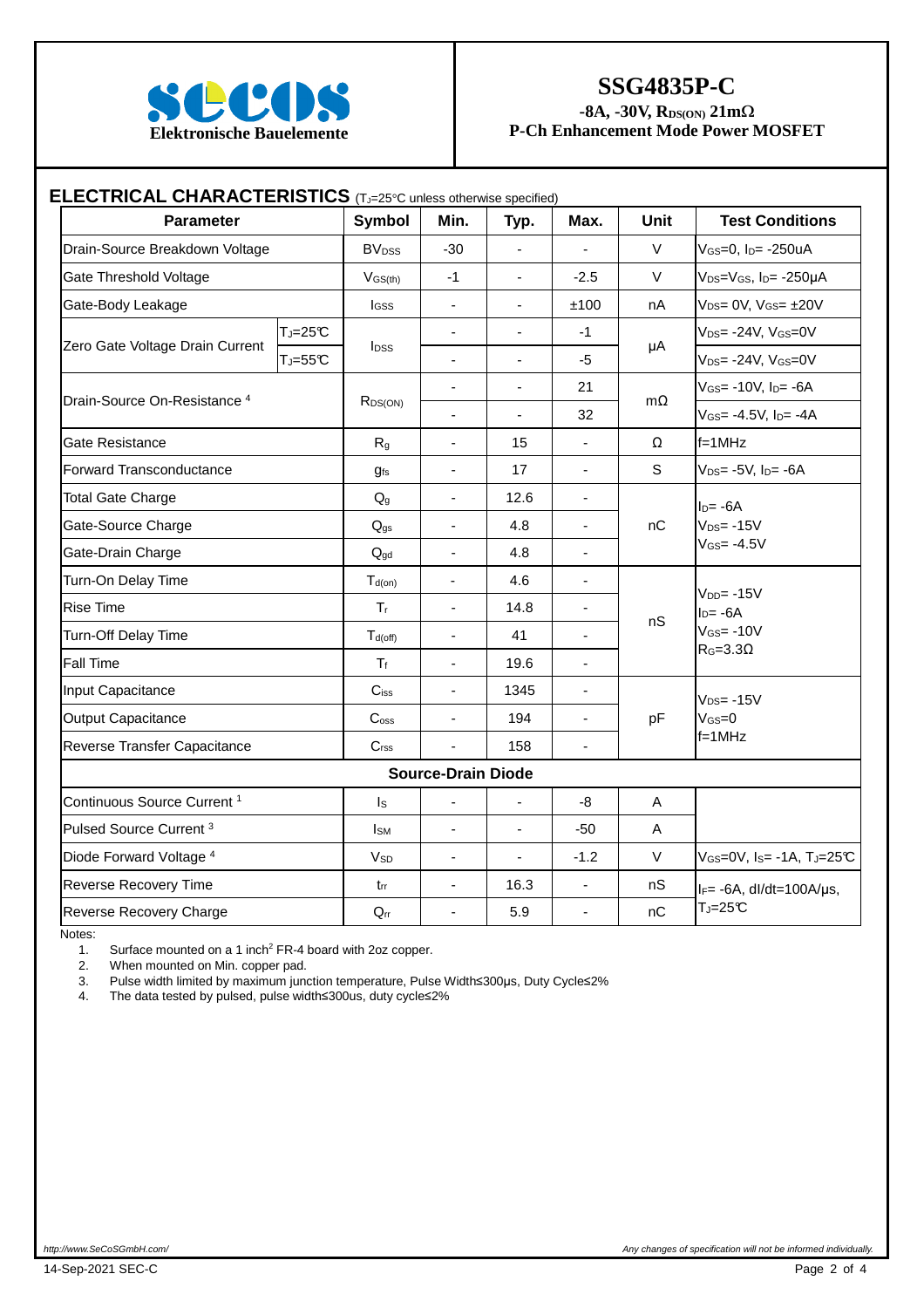

### **SSG4835P-C**

 $-8A$ ,  $-30V$ ,  $R_{DS(ON)}$   $21m\Omega$ **Elektronische Bauelemente P-Ch Enhancement Mode Power MOSFET** 

#### **CHARACTERISTIC CURVES**



Fig.5 Normalized V<sub>GS(th)</sub> vs. T<sub>J</sub>



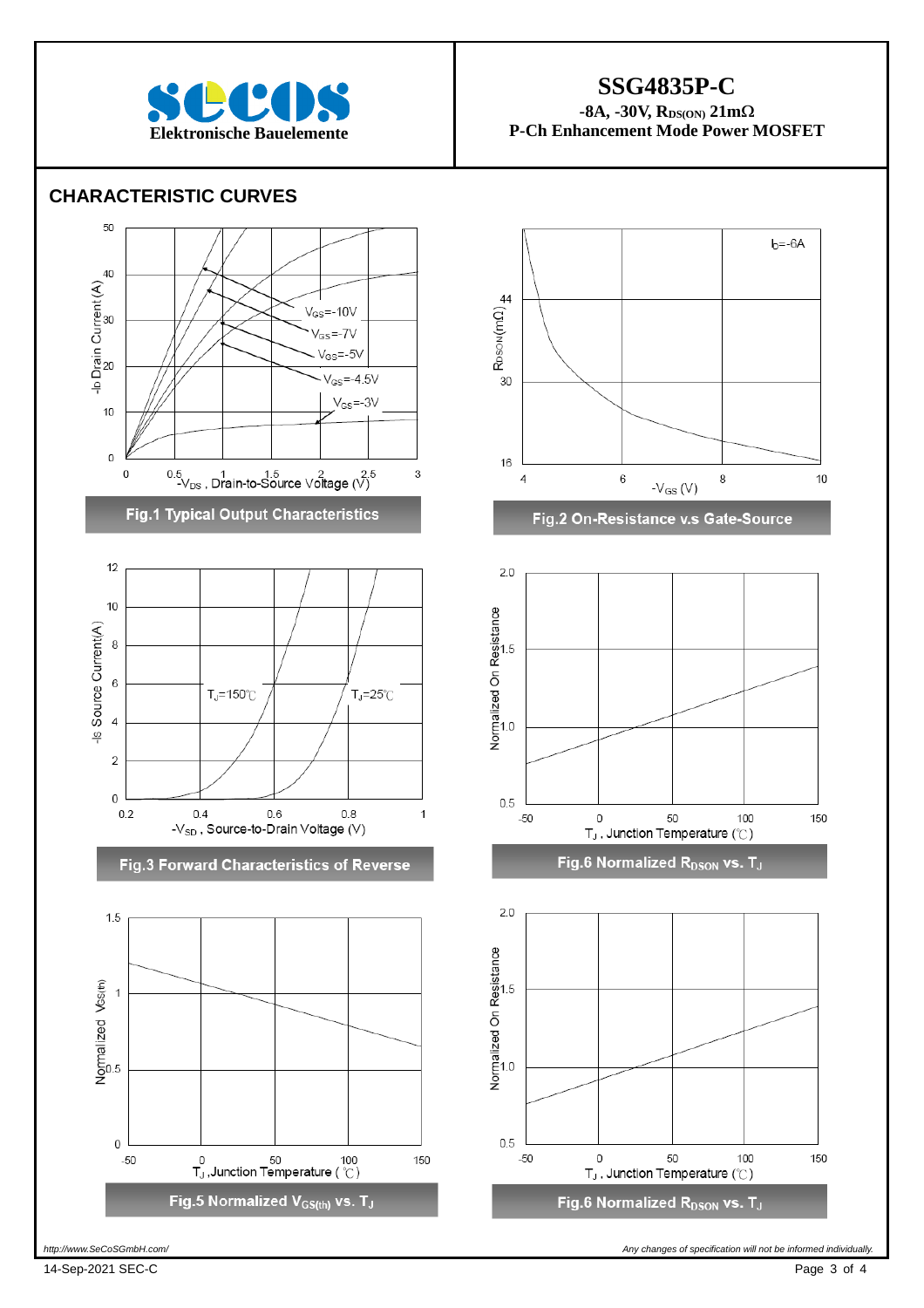

### **SSG4835P-C**   $-8A$ ,  $-30V$ ,  $R_{DS(ON)}$   $21m\Omega$ **Elektronische Bauelemente P-Ch Enhancement Mode Power MOSFET**

### **CHARACTERISTIC CURVES**



I

14-Sep-2021 SEC-C Page 4 of 4

http://www.SeCoSGmbH.com/ **Any changes of specification will not be informed individually**<br>
Any changes of specification will not be informed individually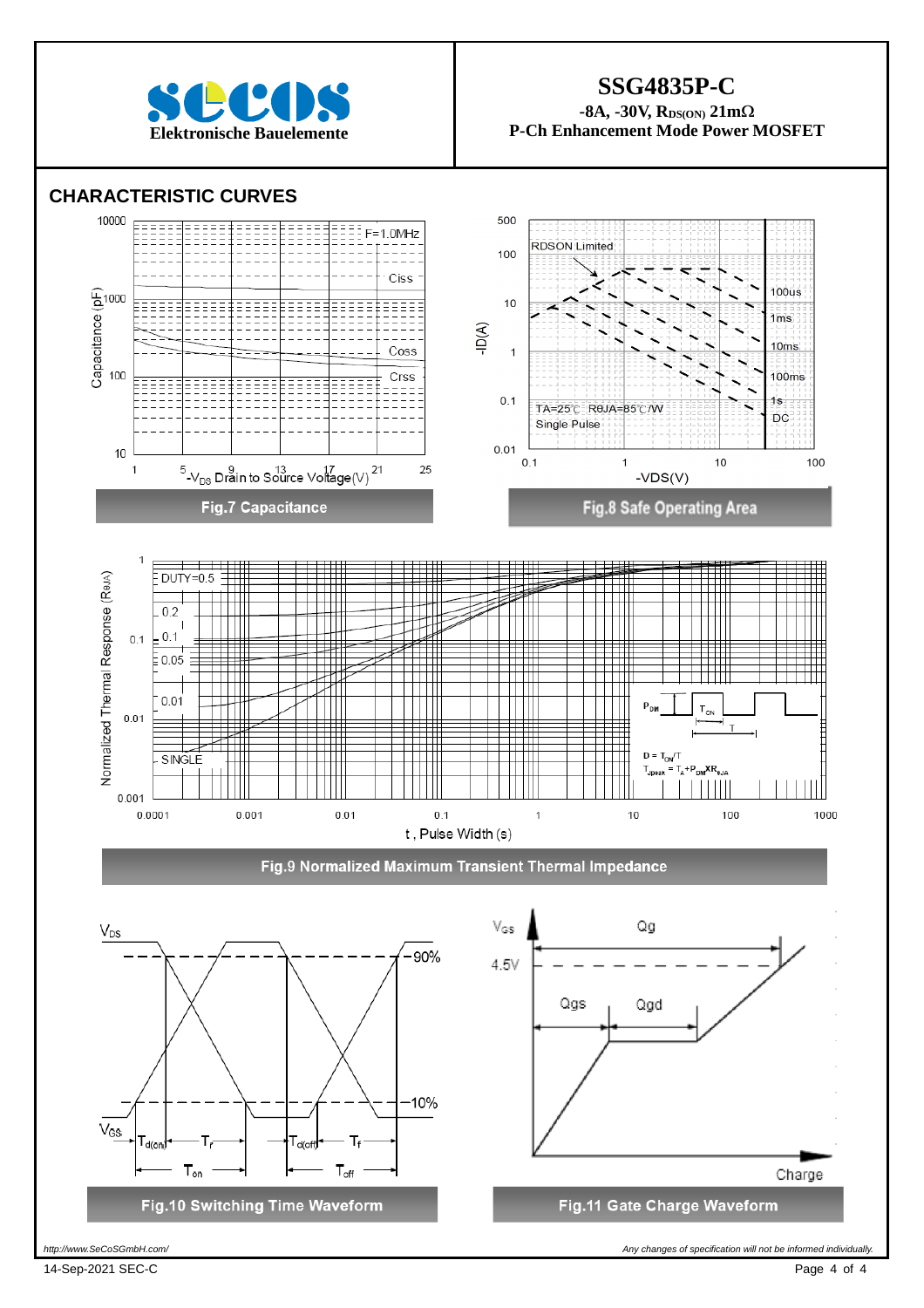

### **Reliability Testing Summary Report**

| Date: 2021/09/10<br>Document No.: SO21 -09-SG4835P                                      |                             |                                                                                                            |        |                                 |                                     |                        |               |
|-----------------------------------------------------------------------------------------|-----------------------------|------------------------------------------------------------------------------------------------------------|--------|---------------------------------|-------------------------------------|------------------------|---------------|
| <b>Test Item</b>                                                                        | P/N                         | <b>Test Condition</b>                                                                                      | (LTPD) | <b>Sample</b><br><b>Numbers</b> | <b>Allow Fall</b><br><b>Numbers</b> | Fall<br><b>Numbers</b> | <b>Result</b> |
| <b>HTRB</b><br><b>High Temp</b><br><b>Reverse Bias</b>                                  | SSG4835P-C                  | $150 \pm 5^{\circ}C$ , 80%VR,<br>$T = 1000$ Hrs                                                            |        | 77                              | $\mathbf 0$                         | $\mathbf 0$            | <b>ACC</b>    |
| <b>HTSL</b><br><b>High Temperature</b><br>Storage Life                                  | SSG4835P-C                  | $150^{\circ}$ C, T = 1000 Hrs                                                                              |        | 77                              | $\boldsymbol{0}$                    | $\mathbf 0$            | <b>ACC</b>    |
| <b>PCT</b><br><b>Pressure Cooker</b><br>Test                                            | SSG4835P-C                  | 121°C, 29.7PSIG,<br>168 Hrs                                                                                |        | 77                              | $\mathbf 0$                         | $\mathbf 0$            | <b>ACC</b>    |
| <b>TCT</b><br>Temperature Cycle<br>Test                                                 | SSG4835P-C                  | $-55^{\circ}$ C/30min,<br>150℃/30min,<br>For 1000 Cycle                                                    |        | 77                              | $\mathbf 0$                         | $\boldsymbol{0}$       | <b>ACC</b>    |
| <b>THT</b><br><b>High Temperature</b><br><b>High Humidity</b><br>Test                   | SSG4835P-C                  | $85 \pm 2$ °C, RH=85±5%,<br>1000 Hrs                                                                       |        | 77                              | $\boldsymbol{0}$                    | $\mathbf 0$            | <b>ACC</b>    |
| H3TRB<br>High Temper High<br><b>Humidity Reverse</b><br><b>Bies Test</b>                | SSG4835P-C                  | $85 \pm 2$ °C, RH=85±5%,<br>80% VR, 1000 Hrs                                                               |        | 77                              | $\mathbf 0$                         | $\mathbf 0$            | <b>ACC</b>    |
| Solderability                                                                           | SSG4835P-C                  | $245 \pm 5^{\circ}$ C, 5Sec the<br>inspected area of each<br>lead must have 95%<br>solder coverage minimum |        | 10                              | 0                                   | $\mathbf 0$            | <b>ACC</b>    |
|                                                                                         |                             |                                                                                                            |        |                                 |                                     |                        |               |
| Judgment:                                                                               |                             |                                                                                                            |        |                                 |                                     |                        |               |
| qualified<br>unqualified<br>Testing Start Date: 2021.07.12 Testing End Date: 2021.09.10 |                             |                                                                                                            |        |                                 |                                     |                        |               |
|                                                                                         |                             |                                                                                                            |        |                                 |                                     |                        |               |
| <b>Tester: King Huang</b>                                                               | <b>Approval: Peter Yang</b> |                                                                                                            |        |                                 |                                     |                        |               |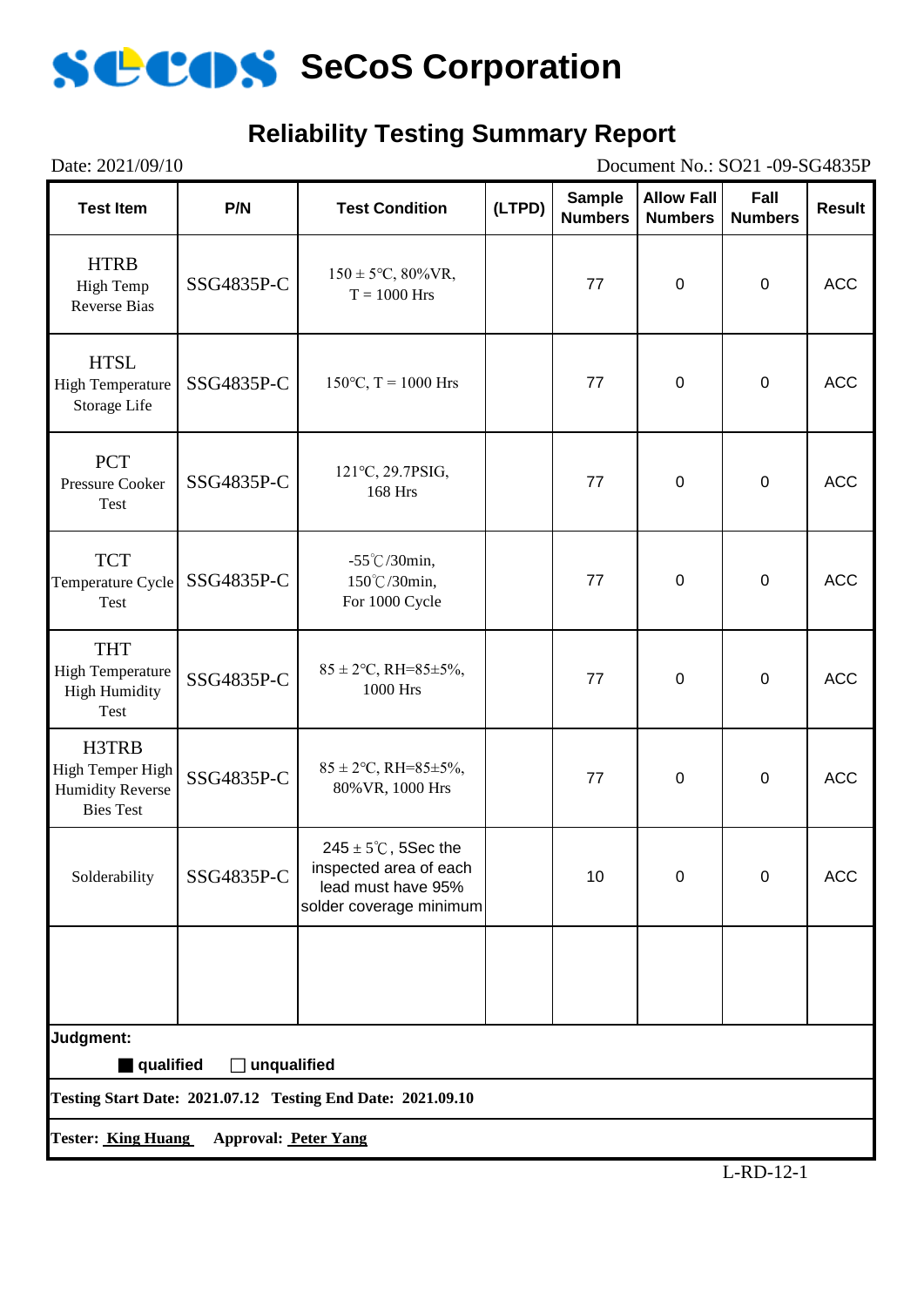

### **Electrical Test Data**

Report No : T210910-SG4835P Part No : SSG4835P-C Test Equipment: JUNO Test System DTS-1000 Test Condition : -30V <V(BR)DSS @ID=-250\, A ; IDSS < -1.0\, A @VDS=-24V  $RDS(ON) < 21m\Omega$  @ VGS=-10V, ID=-7.6A

Test Condition: 25℃ Test Date: 2021.07.12 Test Standard : Specifications Operator: Joe Lee

| <b>ICSU NESUIL FASS</b> |           |             |                        |
|-------------------------|-----------|-------------|------------------------|
| N <sub>o</sub>          | V(BR)DSS  | <b>IDSS</b> | RDS(ON)                |
| 1                       | $-40.17V$ | $-6.627nA$  | $19.88 \text{m}\Omega$ |
| $\mathfrak{2}$          | $-43.31V$ | $-6.571nA$  | $19.57 \text{m}\Omega$ |
| 3                       | $-41.93V$ | $-6.638nA$  | $19.53 \text{mA}$      |
| $\overline{4}$          | $-40.80V$ | $-6.805nA$  | $19.40 \text{m}\Omega$ |
| 5                       | $-41.65V$ | $-6.616nA$  | $19.33 \text{mA}$      |
| 6                       | $-43.70V$ | $-6.874nA$  | $19.90 \text{m}\Omega$ |
| $\tau$                  | $-43.54V$ | $-6.547nA$  | $19.75 \text{m}\Omega$ |
| 8                       | $-41.69V$ | $-7.089nA$  | $19.62 \text{m}\Omega$ |
| 9                       | $-41.56V$ | $-7.417nA$  | $19.76 \text{m}\Omega$ |
| 10                      | $-41.57V$ | $-7.625nA$  | $19.97 \text{m}\Omega$ |
| 11                      | $-40.05V$ | $-7.242nA$  | $20.31 \text{m}\Omega$ |
| 12                      | $-42.29V$ | $-7.049nA$  | $19.38 \text{m}\Omega$ |
| 13                      | $-42.26V$ | $-7.571nA$  | $19.27 \text{m}\Omega$ |
| 14                      | $-41.19V$ | $-7.175nA$  | $20.12 \text{m}\Omega$ |
| 15                      | $-40.10V$ | $-6.923nA$  | $19.46 \text{m}\Omega$ |
| 16                      | $-41.24V$ | $-7.531nA$  | $19.52 \text{m}\Omega$ |
| 17                      | $-42.80V$ | $-7.421nA$  | $20.05 \text{m}\Omega$ |
| 18                      | $-41.81V$ | $-6.870nA$  | $19.45 \text{m}\Omega$ |
| 19                      | $-41.12V$ | $-7.187nA$  | $19.86 \text{m}\Omega$ |
| 20                      | $-41.63V$ | $-6.818nA$  | $19.40 \text{m}\Omega$ |
| 21                      | $-42.75V$ | $-6.927nA$  | $19.65 \text{m}\Omega$ |
| 22                      | $-39.41V$ | $-6.501nA$  | $19.47 \text{m}\Omega$ |
| 23                      | $-42.24V$ | $-6.997nA$  | $19.62 \text{m}\Omega$ |
| 24                      | $-41.92V$ | $-7.402nA$  | $19.62 \text{m}\Omega$ |
| 25                      | $-39.95V$ | $-6.974nA$  | $20.28 \text{m}\Omega$ |
| 26                      | $-43.52V$ | $-6.618nA$  | $19.96 \text{m}\Omega$ |
| 27                      | $-43.73V$ | $-6.731nA$  | $19.75 \text{m}\Omega$ |
| 28                      | $-40.55V$ | $-7.408nA$  | $19.47 \text{m}\Omega$ |
| 29                      | $-43.23V$ | $-7.179nA$  | $19.68 \text{m}\Omega$ |
| 30                      | $-42.17V$ | $-6.787nA$  | $19.29 \text{m}\Omega$ |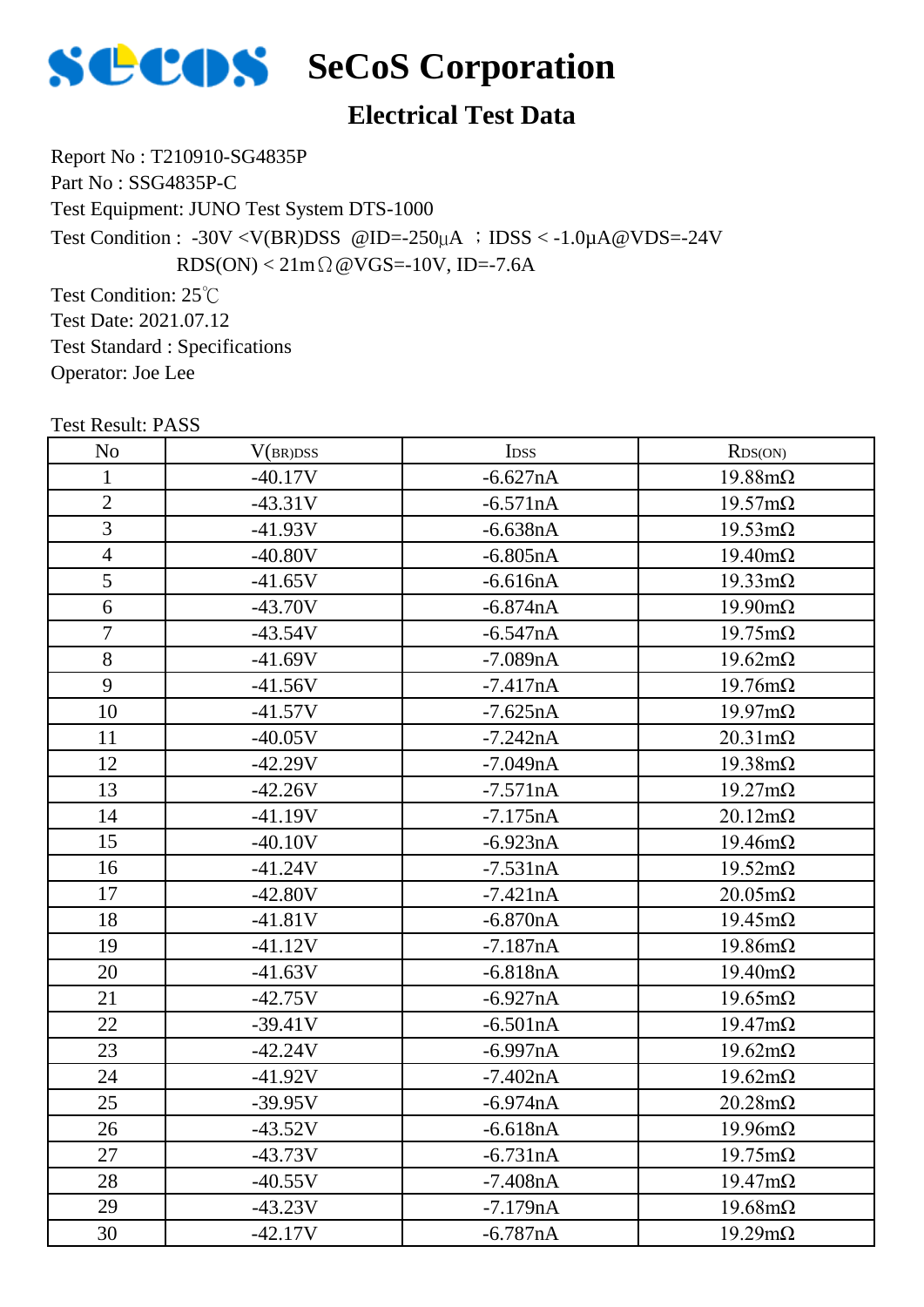

### **Electrical Test Data**

Report No : T210910-SG4835P Part No : SSG4835P-C Test Equipment: JUNO Test System DTS-1000 Test Condition : -30V <V(BR)DSS @ID=-250\, A ; IDSS < -1.0\, A @VDS=-24V  $RDS(ON) < 21m\Omega$  @ VGS=-10V, ID=-7.6A

Test Condition: 25℃ Test Date: 2021.07.12 Test Standard : Specifications Operator: Joe Lee

| Test Result: PASS |           |                  |                        |
|-------------------|-----------|------------------|------------------------|
| N <sub>o</sub>    | V(BR)DSS  | I <sub>DSS</sub> | RDS(ON)                |
| 31                | $-40.64V$ | $-7.120nA$       | $20.05 \text{m}\Omega$ |
| 32                | $-41.80V$ | $-7.204nA$       | $20.18 \text{m}\Omega$ |
| 33                | $-43.48V$ | $-6.576nA$       | $19.91 \text{m}\Omega$ |
| 34                | $-41.15V$ | $-6.707nA$       | $19.95 \text{mA}$      |
| 35                | $-41.05V$ | $-7.152nA$       | $19.33 \text{mA}$      |
| 36                | $-40.11V$ | $-7.163nA$       | $19.49 \text{m}\Omega$ |
| 37                | $-41.19V$ | $-7.342nA$       | $19.51 \text{m}\Omega$ |
| 38                | $-43.23V$ | $-6.658nA$       | $19.95 \text{m}\Omega$ |
| 39                | $-41.60V$ | $-7.313nA$       | $20.05 \text{m}\Omega$ |
| 40                | $-39.39V$ | $-6.671nA$       | $19.80 \text{m}\Omega$ |
| 41                | $-42.21V$ | $-6.928nA$       | $19.85 \text{m}\Omega$ |
| 42                | $-42.75V$ | $-6.744nA$       | $20.37 \text{m}\Omega$ |
| 43                | $-39.70V$ | $-6.830nA$       | $19.90 \text{m}\Omega$ |
| 44                | $-40.61V$ | $-7.206nA$       | $19.27 \text{m}\Omega$ |
| 45                | $-41.83V$ | $-6.771nA$       | $20.29 \text{m}\Omega$ |
| 46                | $-40.64V$ | $-7.212nA$       | $20.22 \text{m}\Omega$ |
| 47                | $-42.51V$ | $-6.891nA$       | $19.92 \text{m}\Omega$ |
| 48                | $-42.42V$ | $-7.622nA$       | $20.04 \text{m}\Omega$ |
| 49                | $-39.50V$ | $-6.895nA$       | $20.37 \text{mA}$      |
| 50                | $-40.85V$ | $-6.869nA$       | $20.16m\Omega$         |
| 51                | $-41.21V$ | $-7.349nA$       | $19.95 \text{m}\Omega$ |
| 52                | $-40.20V$ | $-6.685nA$       | $19.84 \text{m}\Omega$ |
| 53                | $-40.11V$ | $-7.609nA$       | $20.25 \text{m}\Omega$ |
| 54                | $-43.01V$ | $-7.418nA$       | $19.43 \text{m}\Omega$ |
| 55                | $-41.99V$ | $-7.151nA$       | $20.39 \text{m}\Omega$ |
| 56                | $-41.54V$ | $-7.107nA$       | $19.71 \text{m}\Omega$ |
| 57                | $-42.43V$ | $-6.827nA$       | $19.43 \text{m}\Omega$ |
| 58                | $-41.59V$ | $-6.832nA$       | $19.98 \text{m}\Omega$ |
| 59                | $-41.69V$ | $-7.452nA$       | $19.92 \text{m}\Omega$ |
| 60                | $-41.11V$ | $-7.507nA$       | $19.85 \text{m}\Omega$ |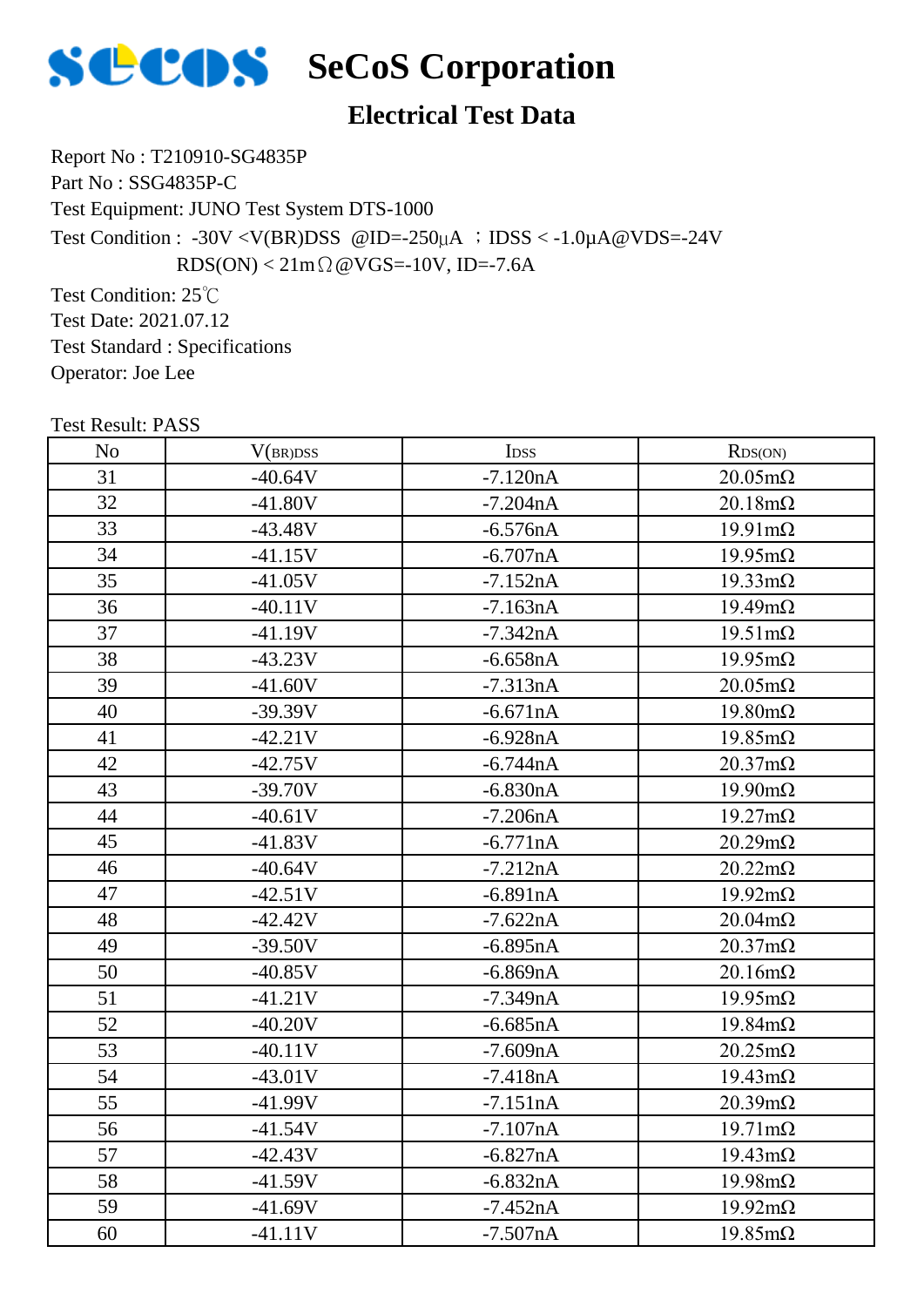

### **Electrical Test Data**

Report No : T210910-SG4835P Part No : SSG4835P-C Test Equipment: JUNO Test System DTS-1000 Test Condition : -30V <V(BR)DSS @ID=-250µA ;IDSS < -1.0µA@VDS=-24V  $RDS(ON) < 21m\Omega$  @ VGS=-10V, ID=-7.6A

Test Condition: 25℃ Test Date: 2021.07.12 Test Standard : Specifications Operator: Joe Lee

| <b>Test Result: PASS</b> |           |             |                        |
|--------------------------|-----------|-------------|------------------------|
| No                       | V(BR)DSS  | <b>IDSS</b> | RDS(ON)                |
| 61                       | $-39.37V$ | $-7.053nA$  | $20.03 \text{m}\Omega$ |
| 62                       | $-43.36V$ | $-6.811nA$  | $19.28 \text{m}\Omega$ |
| 63                       | $-40.46V$ | $-7.537nA$  | $20.16 \text{m}\Omega$ |
| 64                       | $-40.23V$ | $-6.929nA$  | $20.12 \text{m}\Omega$ |
| 65                       | $-43.68V$ | $-6.613nA$  | $19.61 \text{m}\Omega$ |
| 66                       | $-40.97V$ | $-7.049nA$  | $20.10 \text{m}\Omega$ |
| 67                       | $-39.78V$ | $-7.334nA$  | $19.59 \text{m}\Omega$ |
| 68                       | $-40.65V$ | $-6.796nA$  | $20.30 \text{m}\Omega$ |
| 69                       | $-43.71V$ | $-6.989nA$  | $20.28 \text{m}\Omega$ |
| 70                       | $-40.77V$ | $-6.558nA$  | $19.28 \text{m}\Omega$ |
| 71                       | $-43.61V$ | $-6.661nA$  | $19.97 \text{m}\Omega$ |
| 72                       | $-40.92V$ | $-6.836nA$  | $19.72 \text{m}\Omega$ |
| 73                       | $-40.50V$ | $-6.657nA$  | $19.78 \text{m}\Omega$ |
| 74                       | $-40.93V$ | $-7.238nA$  | $19.72 \text{m}\Omega$ |
| 75                       | $-40.92V$ | $-7.540nA$  | $19.57 \text{m}\Omega$ |
| 76                       | $-41.57V$ | $-7.483nA$  | $19.74 \text{m}\Omega$ |
| 77                       | $-39.54V$ | $-6.760nA$  | $19.56 \text{m}\Omega$ |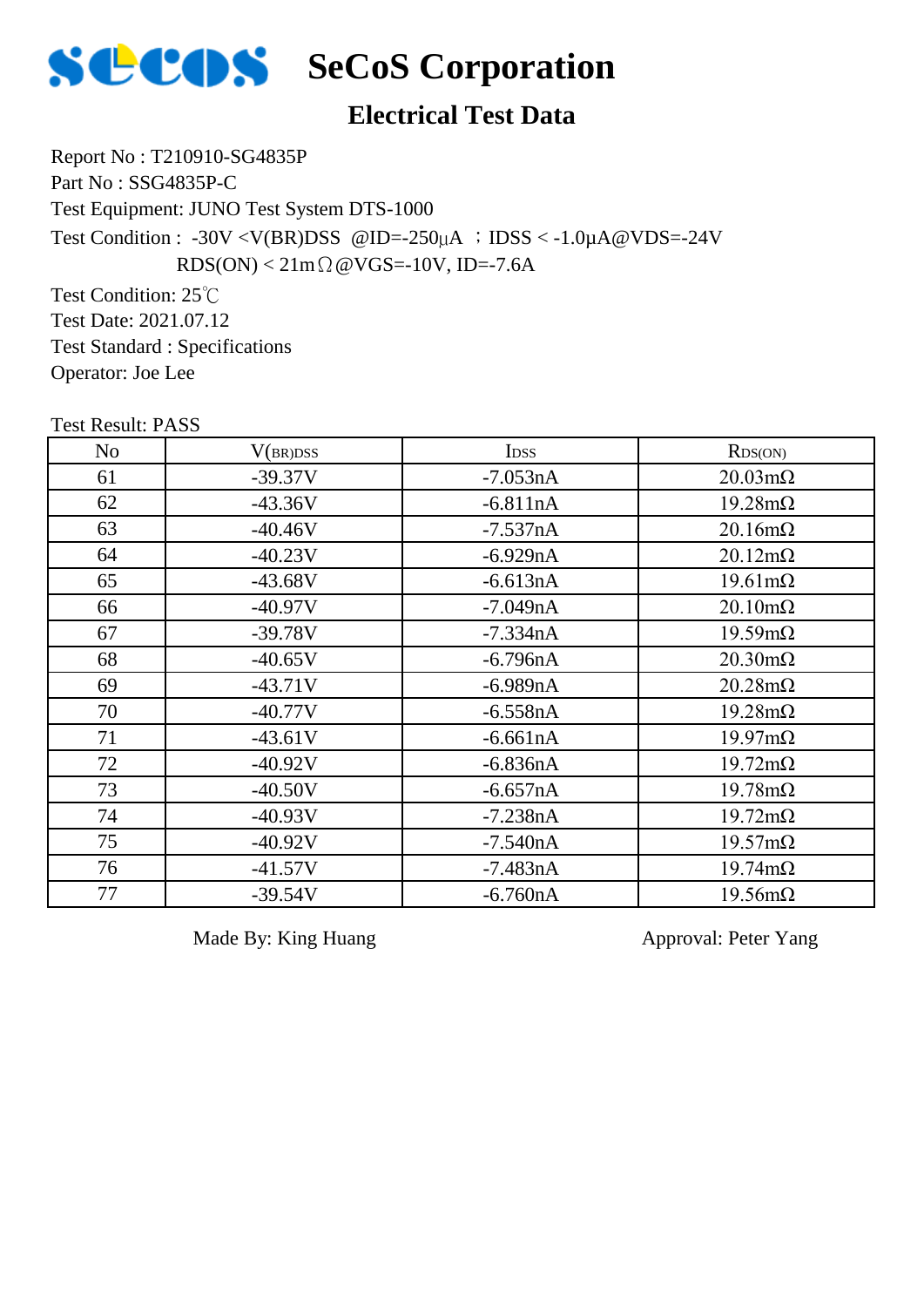

### **High Temperature Reverse Bias Test Data**

Report No : T210910-SG4835P Part No : SSG4835P-C Test Equipment: JUNO Test System DTS-1000 Test Condition:  $150 \pm 5^{\circ}$ C,  $80\%$ VR, T = 1000 Hrs Test Date: 2021.07.13 ~ 2020.08.25 Test Standard : JESD22 STANDARD Method-A108 Operator: Joe Lee Test Condition : -30V <V(BR)DSS @ID=-250 $\mu$ A ; IDSS < -1.0 $\mu$ A@VDS=-24V  $RDS(ON) < 21 \text{m}\Omega$  (a) VGS = -10V, ID = -7.6A

|                |           | <b>Before</b> |                        | After     |             |                        |
|----------------|-----------|---------------|------------------------|-----------|-------------|------------------------|
| N <sub>o</sub> | V(BR)DSS  | <b>IDSS</b>   | RDS(ON)                | V(BR)DSS  | <b>IDSS</b> | RDS(ON)                |
| 1              | $-39.92V$ | $-7.658nA$    | $19.51 \text{m}\Omega$ | $-41.81V$ | $-6.866nA$  | $19.39 \text{m}\Omega$ |
| $\overline{2}$ | $-41.70V$ | $-6.619nA$    | $19.59 \text{m}\Omega$ | $-43.43V$ | $-7.297nA$  | $20.30 \text{m}\Omega$ |
| 3              | $-39.61V$ | $-7.655nA$    | $19.95 \text{m}\Omega$ | $-40.63V$ | $-6.880nA$  | $19.48 \text{m}\Omega$ |
| $\overline{4}$ | $-40.47V$ | $-6.764nA$    | $19.55 \text{m}\Omega$ | $-43.16V$ | $-7.276nA$  | $20.17 \text{m}\Omega$ |
| 5              | $-39.38V$ | $-6.817nA$    | $20.08 \text{m}\Omega$ | $-42.11V$ | $-7.338nA$  | $20.08 \text{m}\Omega$ |
| 6              | $-41.07V$ | $-7.603nA$    | $20.20 \text{m}\Omega$ | $-40.77V$ | $-6.632nA$  | $20.15 \text{m}\Omega$ |
| 7              | $-40.83V$ | $-7.197nA$    | $19.38 \text{m}\Omega$ | $-42.43V$ | $-6.509nA$  | $19.94 \text{m}\Omega$ |
| 8              | $-39.66V$ | $-7.307nA$    | $20.12 \text{m}\Omega$ | $-43.60V$ | $-7.460nA$  | $20.18 \text{m}\Omega$ |
| 9              | $-41.95V$ | $-6.671nA$    | $19.82 \text{m}\Omega$ | $-40.28V$ | $-7.644nA$  | $19.32 \text{m}\Omega$ |
| 10             | $-39.89V$ | $-6.622nA$    | $19.67 \text{m}\Omega$ | $-39.40V$ | $-7.022nA$  | $19.62 \text{m}\Omega$ |
| 11             | $-41.98V$ | $-7.412nA$    | $20.14 \text{m}\Omega$ | $-43.07V$ | $-6.691nA$  | $20.26 \text{m}\Omega$ |
| 12             | $-39.63V$ | $-7.574nA$    | $20.16 \text{m}\Omega$ | $-40.29V$ | $-7.253nA$  | $19.64 \text{m}\Omega$ |
| 13             | $-42.21V$ | $-7.433nA$    | $19.94 \text{m}\Omega$ | $-43.13V$ | $-6.775nA$  | $19.57 \text{m}\Omega$ |
| 14             | $-40.72V$ | $-6.957nA$    | $19.82 \text{m}\Omega$ | $-39.41V$ | $-6.554nA$  | $19.63 \text{m}\Omega$ |
| 15             | $-39.93V$ | $-6.530nA$    | $19.57 \text{m}\Omega$ | $-41.21V$ | $-6.815nA$  | $19.33 \text{mA}$      |
| 16             | $-39.58V$ | $-7.543nA$    | $20.24 \text{m}\Omega$ | $-42.03V$ | $-7.531nA$  | $20.33 \text{mA}$      |
| 17             | $-42.73V$ | $-7.511nA$    | $20.23 \text{mA}$      | $-43.00V$ | $-7.591nA$  | $19.97 \text{m}\Omega$ |
| 18             | $-39.47V$ | $-7.435nA$    | $19.60 \text{m}\Omega$ | $-43.04V$ | $-7.239nA$  | $19.88 \text{m}\Omega$ |
| 19             | $-41.89V$ | $-6.925nA$    | $19.71 \text{m}\Omega$ | $-42.10V$ | $-6.826nA$  | $20.08 \text{m}\Omega$ |
| 20             | $-41.48V$ | $-7.391nA$    | $19.99 \text{mA}$      | $-40.08V$ | $-6.823nA$  | $19.65 \text{m}\Omega$ |
| 21             | $-42.32V$ | $-7.028nA$    | $19.89 \text{m}\Omega$ | $-43.44V$ | $-7.065nA$  | $20.29 \text{m}\Omega$ |
| 22             | $-42.59V$ | $-7.373nA$    | $20.06 \text{m}\Omega$ | $-42.11V$ | $-7.146nA$  | $19.46 \text{m}\Omega$ |
| 23             | $-39.35V$ | $-7.623nA$    | $19.43 \text{m}\Omega$ | $-39.78V$ | $-6.513nA$  | $19.38 \text{m}\Omega$ |
| 24             | $-41.78V$ | $-6.827nA$    | $19.86 \text{m}\Omega$ | $-41.39V$ | $-7.283nA$  | $20.32 \text{m}\Omega$ |
| 25             | -39.44V   | $-7.025nA$    | $19.94 \text{m}\Omega$ | -40.43V   | $-6.718nA$  | $19.65 \text{m}\Omega$ |
| 26             | $-43.22V$ | $-7.479nA$    | $19.37 \text{m}\Omega$ | $-40.01V$ | $-7.100nA$  | $20.21 \text{m}\Omega$ |
| 27             | $-43.58V$ | $-7.294nA$    | $20.13 \text{m}\Omega$ | $-39.61V$ | $-6.542nA$  | $20.15 \text{m}\Omega$ |
| 28             | $-41.03V$ | $-6.930nA$    | $19.32 \text{m}\Omega$ | $-42.09V$ | $-7.114nA$  | $19.96 \text{m}\Omega$ |
| 29             | $-39.68V$ | $-7.221nA$    | $20.27 \text{m}\Omega$ | $-43.42V$ | $-7.073nA$  | $20.11 \text{m}\Omega$ |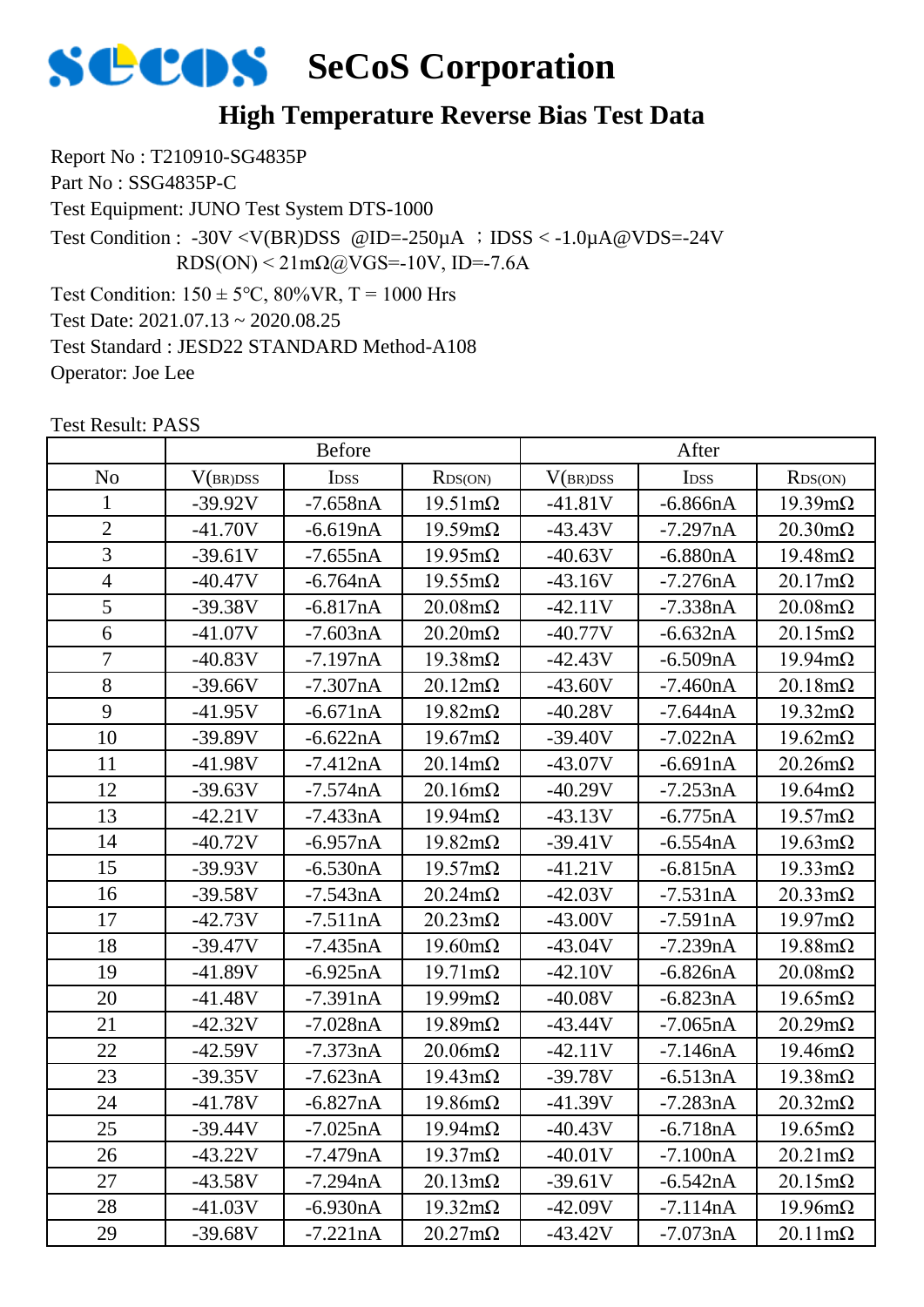

### **High Temperature Reverse Bias Test Data**

Report No : T210910-SG4835P Part No : SSG4835P-C Test Equipment: JUNO Test System DTS-1000 Test Condition:  $150 \pm 5^{\circ}$ C,  $80\%$ VR, T = 1000 Hrs Test Date: 2021.07.13 ~ 2020.08.25 Test Standard : JESD22 STANDARD Method-A108 Operator: Joe Lee Test Condition : -30V <V(BR)DSS @ID=-250 $\mu$ A ; IDSS < -1.0 $\mu$ A@VDS=-24V  $RDS(ON) < 21 \text{m}\Omega$  (a) VGS = -10V, ID = -7.6A

|                |           | <b>Before</b>    |                        | After     |                  |                        |
|----------------|-----------|------------------|------------------------|-----------|------------------|------------------------|
| N <sub>0</sub> | V(BR)DSS  | I <sub>DSS</sub> | RDS(ON)                | V(BR)DSS  | I <sub>DSS</sub> | RDS(ON)                |
| 30             | $-40.05V$ | $-6.545nA$       | $20.02 \text{m}\Omega$ | $-39.51V$ | $-6.820nA$       | $19.33 \text{mA}$      |
| 31             | $-39.44V$ | $-7.339nA$       | $20.09 \text{m}\Omega$ | $-40.50V$ | $-6.988nA$       | $20.33 \text{mA}$      |
| 32             | $-39.88V$ | $-6.693nA$       | $19.35 \text{m}\Omega$ | $-39.62V$ | $-7.546nA$       | $19.90 \text{mA}$      |
| 33             | $-43.60V$ | $-6.675nA$       | $19.27 \text{m}\Omega$ | $-39.96V$ | $-6.725nA$       | $19.70 \text{m}\Omega$ |
| 34             | $-42.83V$ | $-7.449nA$       | $19.34 \text{m}\Omega$ | $-43.28V$ | $-6.805nA$       | $19.71 \text{m}\Omega$ |
| 35             | $-43.16V$ | $-7.582nA$       | $20.18 \text{m}\Omega$ | $-41.14V$ | $-6.732nA$       | $19.36 \text{m}\Omega$ |
| 36             | $-43.04V$ | $-6.552nA$       | $19.81 \text{m}\Omega$ | $-39.30V$ | $-7.193nA$       | $20.31 \text{m}\Omega$ |
| 37             | $-39.63V$ | $-7.469nA$       | $19.52 \text{m}\Omega$ | $-41.16V$ | $-7.068nA$       | $20.38 \text{m}\Omega$ |
| 38             | $-42.22V$ | $-6.576nA$       | $19.71 \text{m}\Omega$ | $-40.18V$ | $-6.699nA$       | $20.20 \text{m}\Omega$ |
| 39             | $-43.26V$ | $-7.605nA$       | $20.38 \text{m}\Omega$ | $-39.84V$ | $-6.801nA$       | $20.37 \text{m}\Omega$ |
| 40             | $-43.43V$ | $-6.584nA$       | $19.97 \text{m}\Omega$ | $-41.77V$ | $-6.855nA$       | $20.24 \text{m}\Omega$ |
| 41             | $-39.52V$ | $-7.434nA$       | $19.31 \text{m}\Omega$ | $-41.15V$ | $-6.584nA$       | $19.45 \text{m}\Omega$ |
| 42             | $-42.77V$ | $-7.315nA$       | $19.62 \text{m}\Omega$ | $-40.56V$ | $-7.391nA$       | $19.94 \text{m}\Omega$ |
| 43             | $-40.31V$ | $-7.072nA$       | $20.38 \text{m}\Omega$ | $-43.71V$ | $-7.186nA$       | $20.17 \text{m}\Omega$ |
| 44             | $-42.26V$ | $-6.551nA$       | $20.01 \text{m}\Omega$ | $-41.45V$ | $-7.371nA$       | $20.40 \text{m}\Omega$ |
| 45             | $-39.92V$ | $-7.290nA$       | $19.50 \text{m}\Omega$ | $-40.81V$ | $-6.701nA$       | $20.13 \text{m}\Omega$ |
| 46             | $-40.46V$ | $-7.656nA$       | $20.03 \text{m}\Omega$ | $-41.30V$ | $-7.263nA$       | $19.99 \text{mA}$      |
| 47             | $-41.25V$ | $-7.322nA$       | $20.02 \text{m}\Omega$ | $-39.49V$ | $-6.647nA$       | $19.71 \text{m}\Omega$ |
| 48             | $-43.44V$ | $-6.502nA$       | $19.64 \text{m}\Omega$ | $-40.14V$ | $-7.425nA$       | $19.92 \text{m}\Omega$ |
| 49             | $-42.06V$ | $-7.105nA$       | $19.88 \text{m}\Omega$ | $-40.46V$ | $-6.711nA$       | $20.14 \text{m}\Omega$ |
| 50             | $-41.02V$ | $-6.763nA$       | $19.72 \text{m}\Omega$ | $-40.16V$ | $-7.039nA$       | $19.98 \text{m}\Omega$ |
| 51             | $-39.38V$ | $-7.337nA$       | $19.93 \text{mA}$      | $-42.88V$ | $-7.203nA$       | $20.09 \text{m}\Omega$ |
| 52             | $-39.40V$ | $-7.001nA$       | $19.48 \text{m}\Omega$ | $-40.50V$ | $-7.142nA$       | $19.87 \text{m}\Omega$ |
| 53             | $-43.16V$ | $-7.246nA$       | $20.29 \text{m}\Omega$ | $-42.27V$ | $-7.198nA$       | $19.33 \text{mA}$      |
| 54             | $-41.24V$ | $-7.012nA$       | $19.77 \text{mA}$      | $-43.58V$ | $-7.444nA$       | $19.81 \text{m}\Omega$ |
| 55             | $-39.49V$ | $-6.785nA$       | $19.45 \text{m}\Omega$ | $-43.65V$ | $-6.578nA$       | $20.08 \text{m}\Omega$ |
| 56             | $-43.56V$ | $-6.647nA$       | $19.49 \text{m}\Omega$ | $-42.91V$ | $-7.281nA$       | $19.76 \text{m}\Omega$ |
| 57             | $-39.54V$ | $-6.564nA$       | $19.70 \text{m}\Omega$ | $-43.40V$ | $-7.096nA$       | $19.79 \text{m}\Omega$ |
| 58             | $-41.42V$ | $-7.295nA$       | $20.09m\Omega$         | $-43.10V$ | $-7.585nA$       | $19.71 \text{m}\Omega$ |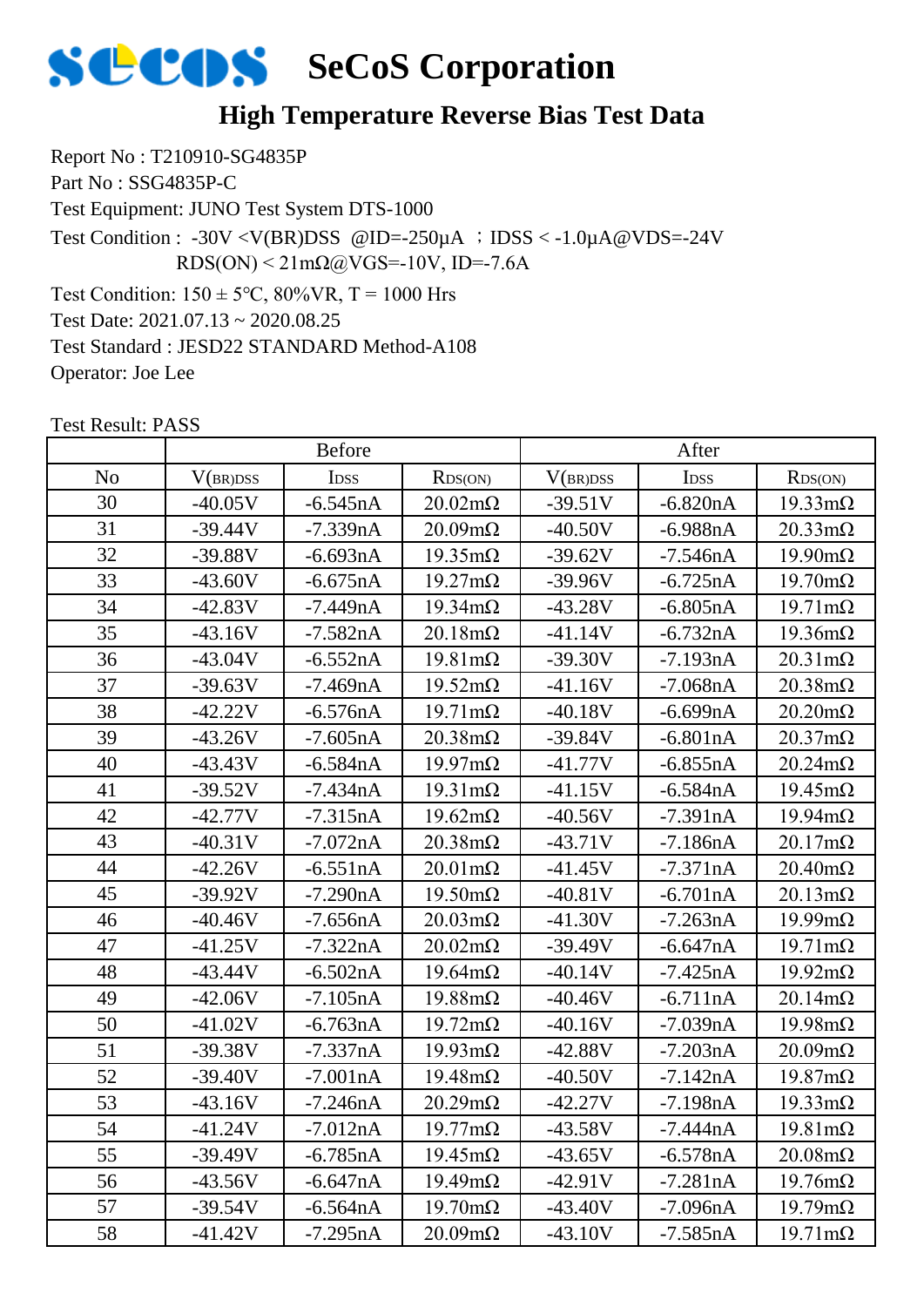

### **High Temperature Reverse Bias Test Data**

Report No : T210910-SG4835P Part No : SSG4835P-C Test Equipment: JUNO Test System DTS-1000 Test Condition:  $150 \pm 5^{\circ}$ C,  $80\%$ VR, T = 1000 Hrs Test Date: 2021.07.13 ~ 2020.08.25 Test Standard : JESD22 STANDARD Method-A108 Operator: Joe Lee Test Condition : -30V <V(BR)DSS @ID=-250µA ; IDSS < -1.0µA@VDS=-24V  $RDS(ON) < 21 \text{mA}$  $QQVGS = -10V$ , ID=-7.6A

Test Result: PASS No | V(br)dss | Idss | Rds(on) | V(br)dss | Idss | Rds(on) Before After 59 | -43.28V | -7.221nA | 19.37mΩ | -42.75V | -7.443nA | 20.26mΩ -42.39V -6.771nA 19.51mΩ -41.10V -6.560nA 20.01mΩ -39.84V -7.522nA 20.40mΩ -42.49V -6.611nA 19.40mΩ 62 | -42.21V | -6.659nA | 19.93mΩ | -43.73V | -7.633nA | 19.37mΩ 63 | -43.06V | -6.788nA | 20.31mΩ | -40.78V | -7.527nA | 19.84mΩ -42.87V -6.956nA 20.36mΩ -40.42V -6.822nA 19.75mΩ -40.05V -7.227nA 19.39mΩ -40.82V -6.958nA 20.27mΩ -42.40V -6.570nA 19.34mΩ -41.22V -6.531nA 19.78mΩ -40.80V -6.575nA 19.75mΩ -40.15V -7.234nA 20.32mΩ -40.35V -6.615nA 19.98mΩ -42.75V -7.116nA 20.17mΩ 69 | -42.75V | -7.119nA | 19.35m $\Omega$  | -40.79V | -7.627nA | 19.73m $\Omega$  -42.59V -7.261nA 20.40mΩ -41.55V -7.057nA 19.94mΩ -40.94V -6.823nA 19.35mΩ -40.72V -7.656nA 19.30mΩ -41.53V -7.493nA 20.18mΩ -39.56V -6.638nA 19.79mΩ -39.54V -7.184nA 19.34mΩ -41.51V -7.522nA 19.78mΩ -39.66V -6.704nA 20.34mΩ -42.48V -7.106nA 19.95mΩ -39.90V -7.226nA 20.12mΩ -41.72V -7.128nA 20.37mΩ 76 | -39.94V | -7.180nA | 20.16mΩ | -40.51V | -7.221nA | 20.02mΩ -41.77V -7.587nA 20.05mΩ -39.71V -7.468nA 20.06mΩ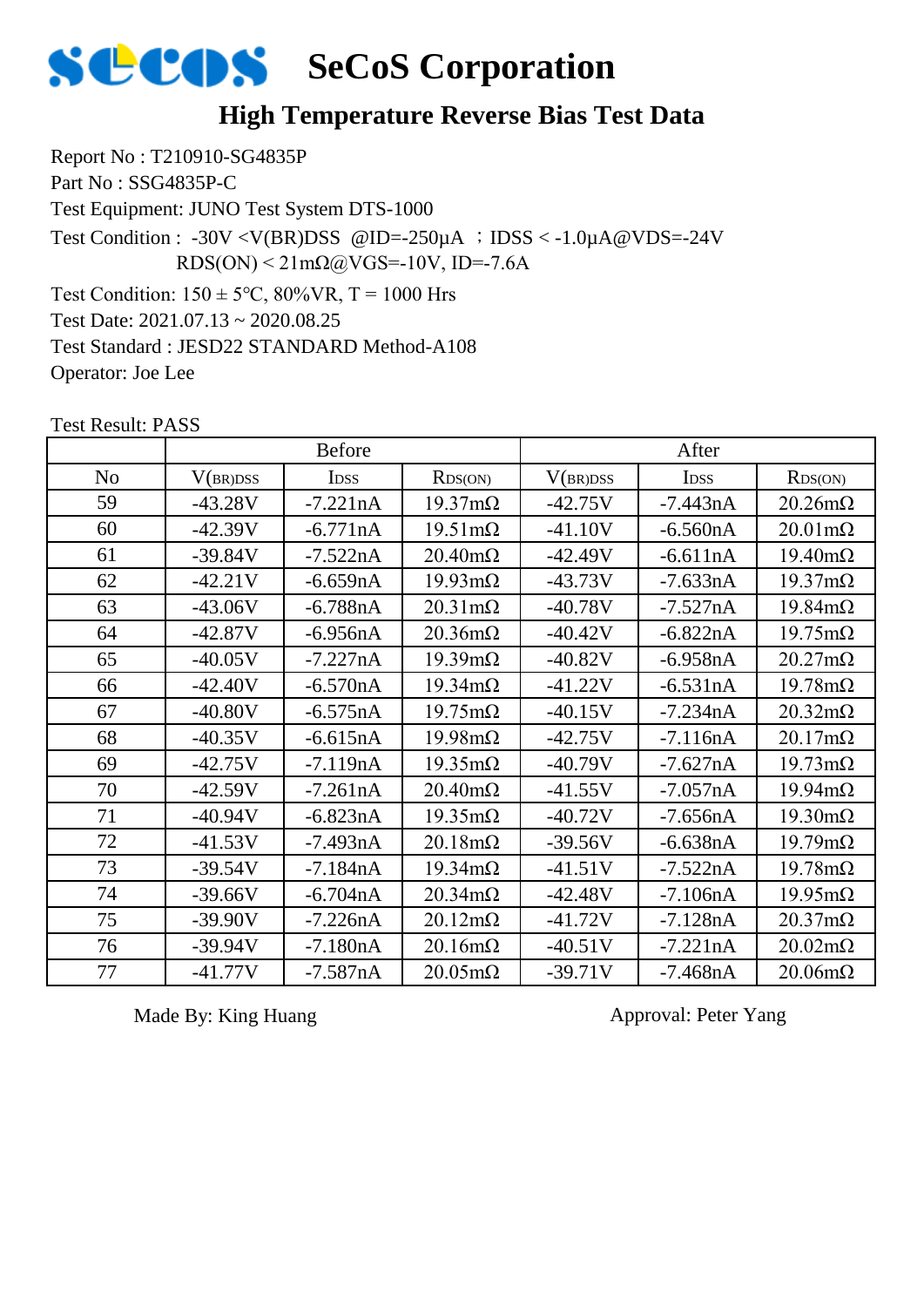

### **High Temperature Storage Life Test Data**

Report No : T210910-SG4835P Part No : SSG4835P-C Test Equipment: JUNO Test System DTS-1000 Test Condition :  $-30V < V(BR)DSS$  @ID= $-250\mu A$  ; IDSS  $< -1.0\mu A$  @VDS= $-24V$ 

 $RDS(ON) < 21 \text{m}\Omega$ @VGS=-10V, ID=-7.6A

Test Condition: 150℃, 1000Hrs

Test Date: 2021.07.13 ~ 2020.08.25

Test Standard : JESD22 STANDARD Method-A103

Operator: Joe Lee

| <b>Test Result: PASS</b> |  |
|--------------------------|--|
|--------------------------|--|

|                          |           | <b>Before</b>    |                        | After     |                  |                        |
|--------------------------|-----------|------------------|------------------------|-----------|------------------|------------------------|
| N <sub>o</sub>           | V(BR)DSS  | I <sub>DSS</sub> | RDS(ON)                | V(BR)DSS  | I <sub>DSS</sub> | RDS(ON)                |
| $\mathbf{1}$             | $-40.19V$ | $-7.465nA$       | $19.47 \text{m}\Omega$ | $-43.20V$ | $-7.035nA$       | $20.38 \text{m}\Omega$ |
| $\overline{2}$           | $-40.13V$ | $-6.807nA$       | $19.32 \text{m}\Omega$ | $-42.40V$ | $-6.857nA$       | $19.79 \text{m}\Omega$ |
| $\overline{3}$           | $-39.53V$ | $-6.975nA$       | $19.65 \text{m}\Omega$ | $-42.92V$ | $-7.659nA$       | $20.30 \text{m}\Omega$ |
| $\overline{\mathcal{A}}$ | $-41.77V$ | $-7.212nA$       | $20.15 \text{m}\Omega$ | $-39.87V$ | $-7.511nA$       | $19.69 \text{m}\Omega$ |
| 5                        | $-41.33V$ | $-6.667nA$       | $20.09 \text{m}\Omega$ | $-41.79V$ | $-7.489nA$       | $19.67 \text{m}\Omega$ |
| $\overline{6}$           | $-40.14V$ | $-7.443nA$       | $20.03 \text{m}\Omega$ | $-43.47V$ | $-6.962nA$       | $20.07 \text{m}\Omega$ |
| $\overline{7}$           | $-41.62V$ | $-7.565nA$       | $20.04 \text{m}\Omega$ | $-43.02V$ | $-6.596nA$       | $19.97 \text{m}\Omega$ |
| 8                        | $-42.53V$ | $-7.048nA$       | $19.94 \text{m}\Omega$ | $-41.02V$ | $-7.205nA$       | $19.55 \text{mA}$      |
| 9                        | $-42.21V$ | $-7.428nA$       | $19.30 \text{m}\Omega$ | $-41.97V$ | $-6.854nA$       | $20.23 \text{m}\Omega$ |
| 10                       | $-42.78V$ | $-6.697nA$       | $20.01 \text{m}\Omega$ | $-42.27V$ | $-7.129nA$       | $19.98 \text{m}\Omega$ |
| 11                       | $-41.55V$ | $-6.987nA$       | $19.32 \text{m}\Omega$ | $-40.90V$ | $-6.781nA$       | $19.92 \text{m}\Omega$ |
| 12                       | $-41.70V$ | $-6.811nA$       | $19.63 \text{m}\Omega$ | $-39.64V$ | $-7.030nA$       | $19.71 \text{m}\Omega$ |
| 13                       | $-41.74V$ | $-7.595nA$       | $19.57 \text{m}\Omega$ | $-42.28V$ | $-7.489nA$       | $19.75 \text{m}\Omega$ |
| 14                       | $-40.05V$ | $-6.957nA$       | $19.32 \text{m}\Omega$ | $-42.76V$ | $-7.094nA$       | $19.52 \text{m}\Omega$ |
| 15                       | $-40.42V$ | $-7.558nA$       | $19.46 \text{m}\Omega$ | $-39.94V$ | $-7.018nA$       | $20.26 \text{m}\Omega$ |
| 16                       | $-40.16V$ | $-7.594nA$       | $19.59 \text{m}\Omega$ | $-40.19V$ | $-6.503nA$       | $19.96 \text{m}\Omega$ |
| 17                       | $-39.36V$ | $-7.126nA$       | $20.35 \text{m}\Omega$ | $-39.88V$ | $-6.646nA$       | $19.61 \text{m}\Omega$ |
| 18                       | $-41.00V$ | $-7.455nA$       | $19.32 \text{m}\Omega$ | $-41.62V$ | $-6.617nA$       | $19.75 \text{m}\Omega$ |
| 19                       | $-41.85V$ | $-7.608nA$       | $19.53 \text{mA}$      | $-42.06V$ | $-7.317nA$       | $20.14 \text{m}\Omega$ |
| 20                       | $-43.08V$ | $-7.222nA$       | $20.36 \text{m}\Omega$ | $-40.90V$ | $-7.121nA$       | $20.35 \text{m}\Omega$ |
| 21                       | $-39.84V$ | $-7.466nA$       | $20.18 \text{m}\Omega$ | $-42.16V$ | $-7.353nA$       | $19.72 \text{m}\Omega$ |
| 22                       | $-40.14V$ | $-6.681nA$       | $19.92 \text{m}\Omega$ | $-41.93V$ | $-6.709nA$       | $19.86 \text{m}\Omega$ |
| 23                       | $-43.68V$ | $-6.611nA$       | $20.32 \text{m}\Omega$ | $-41.96V$ | $-7.462nA$       | $20.35 \text{m}\Omega$ |
| 24                       | $-43.06V$ | $-6.917nA$       | $20.11 \text{m}\Omega$ | $-42.29V$ | $-6.503nA$       | $19.45 \text{m}\Omega$ |
| 25                       | $-42.71V$ | $-7.464nA$       | $20.28 \text{m}\Omega$ | $-42.76V$ | $-6.720nA$       | $20.34 \text{m}\Omega$ |
| 26                       | $-43.04V$ | $-7.266nA$       | $19.92 \text{m}\Omega$ | $-39.69V$ | $-7.499nA$       | $19.82 \text{m}\Omega$ |
| 27                       | $-39.59V$ | $-6.529nA$       | $20.33 \text{m}\Omega$ | $-43.11V$ | $-7.149nA$       | $20.37 \text{m}\Omega$ |
| 28                       | $-39.69V$ | $-7.424nA$       | $20.26 \text{m}\Omega$ | $-43.72V$ | $-6.656nA$       | $19.33 \text{mA}$      |
| 29                       | $-40.64V$ | $-7.308nA$       | $20.11 \text{m}\Omega$ | $-39.98V$ | $-7.553nA$       | $20.00 \text{m}\Omega$ |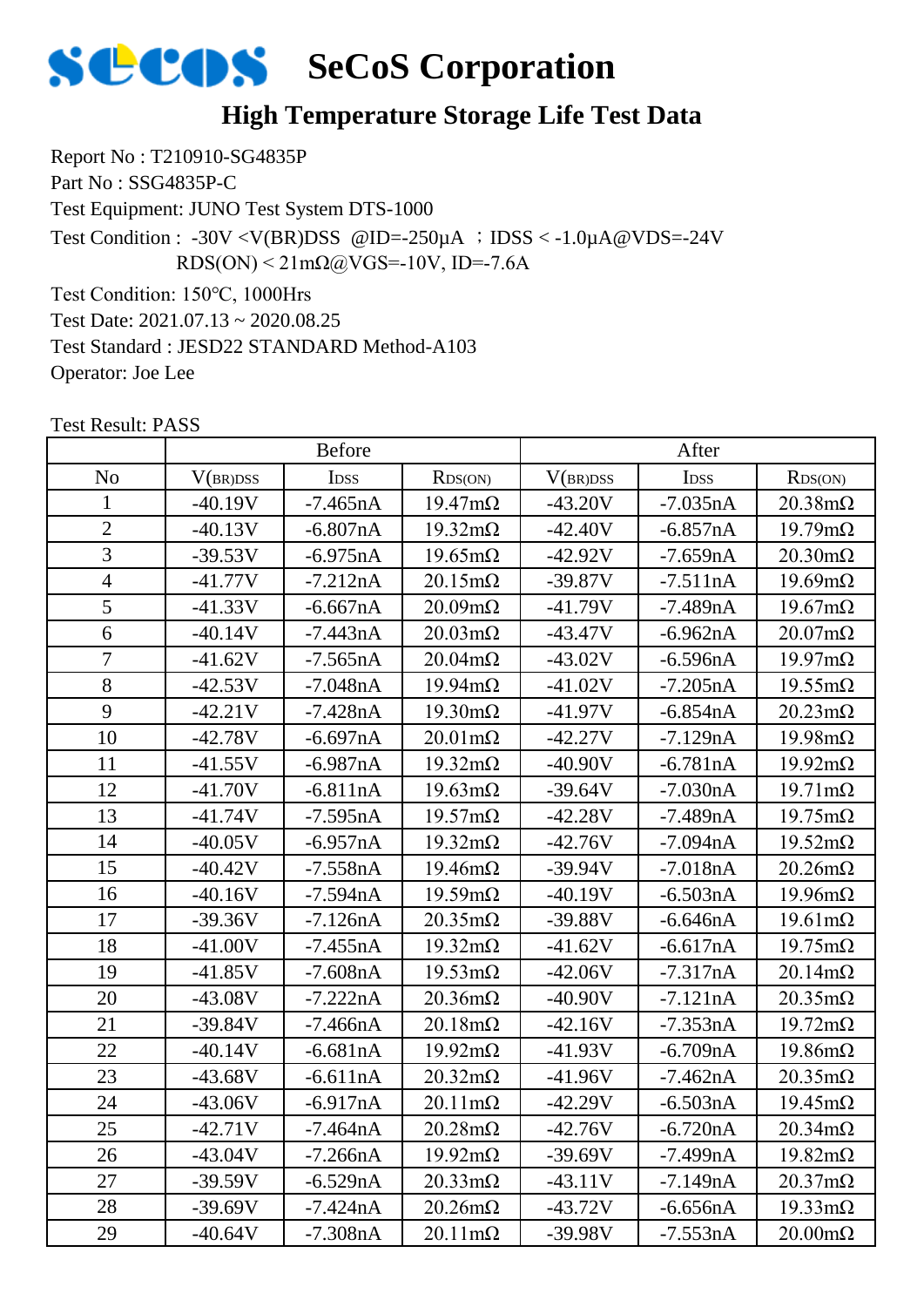

### **High Temperature Storage Life Test Data**

Report No : T210910-SG4835P Part No : SSG4835P-C

Test Equipment: JUNO Test System DTS-1000

Test Condition :  $-30V < V(BR)DSS$  @ID= $-250\mu A$  ; IDSS  $< -1.0\mu A$  @VDS= $-24V$  $RDS(ON) < 21 \text{m}\Omega$ @VGS=-10V, ID=-7.6A

Test Condition: 150℃, 1000Hrs

Test Date: 2021.07.13 ~ 2020.08.25

Test Standard : JESD22 STANDARD Method-A103

Operator: Joe Lee

| <b>Test Result: PASS</b> |  |
|--------------------------|--|
|                          |  |

|                |           | <b>Before</b> |                        | After     |                  |                        |
|----------------|-----------|---------------|------------------------|-----------|------------------|------------------------|
| N <sub>o</sub> | V(BR)DSS  | IDSS          | RDS(ON)                | V(BR)DSS  | I <sub>DSS</sub> | RDS(ON)                |
| 30             | $-39.57V$ | $-7.561nA$    | $19.25 \text{m}\Omega$ | $-41.77V$ | $-6.939nA$       | $19.78 \text{m}\Omega$ |
| 31             | $-40.96V$ | $-6.776nA$    | $20.19 \text{m}\Omega$ | $-40.72V$ | $-7.379nA$       | $19.65 \text{m}\Omega$ |
| 32             | $-42.40V$ | $-6.697nA$    | $19.48 \text{m}\Omega$ | $-43.45V$ | $-7.359nA$       | $19.73 \text{mA}$      |
| 33             | $-39.81V$ | $-6.534nA$    | $19.93 \text{m}\Omega$ | $-40.68V$ | $-7.084nA$       | $19.47 \text{m}\Omega$ |
| 34             | $-43.57V$ | $-7.128nA$    | $19.46 \text{m}\Omega$ | $-43.42V$ | $-6.813nA$       | $19.36 \text{m}\Omega$ |
| 35             | $-43.04V$ | $-6.566nA$    | $19.35 \text{m}\Omega$ | $-41.97V$ | $-6.960nA$       | $19.78 \text{m}\Omega$ |
| 36             | $-39.90V$ | $-7.153nA$    | $20.20 \text{m}\Omega$ | $-39.78V$ | $-7.490nA$       | $20.10 \text{m}\Omega$ |
| 37             | $-41.63V$ | $-6.890nA$    | $20.07 \text{m}\Omega$ | $-40.30V$ | $-6.690nA$       | $19.93 \text{mA}$      |
| 38             | $-43.61V$ | $-7.010nA$    | $19.84 \text{m}\Omega$ | $-42.12V$ | $-6.781nA$       | $20.12 \text{m}\Omega$ |
| 39             | $-41.32V$ | $-6.709nA$    | $19.46 \text{m}\Omega$ | $-42.34V$ | $-6.763nA$       | $19.26 \text{m}\Omega$ |
| 40             | $-40.10V$ | $-6.846nA$    | $20.18 \text{m}\Omega$ | $-40.20V$ | $-7.218nA$       | $19.75 \text{m}\Omega$ |
| 41             | $-40.30V$ | $-7.503nA$    | $20.21 \text{m}\Omega$ | $-41.53V$ | $-6.507nA$       | $20.23 \text{mA}$      |
| 42             | $-40.92V$ | $-6.618nA$    | $19.89 \text{m}\Omega$ | $-40.88V$ | $-6.664nA$       | $19.75 \text{m}\Omega$ |
| 43             | $-40.29V$ | $-6.713nA$    | $19.59 \text{m}\Omega$ | $-41.04V$ | $-7.055nA$       | $19.71 \text{m}\Omega$ |
| 44             | $-43.34V$ | $-6.856nA$    | $19.93 \text{mA}$      | $-43.12V$ | $-6.602nA$       | $19.92 \text{m}\Omega$ |
| 45             | $-39.51V$ | $-7.408nA$    | $20.20 \text{m}\Omega$ | $-40.70V$ | $-6.968nA$       | $19.69 \text{m}\Omega$ |
| 46             | $-39.82V$ | $-6.593nA$    | $19.66 \text{m}\Omega$ | $-42.95V$ | $-7.407nA$       | $19.85 \text{m}\Omega$ |
| 47             | $-43.55V$ | $-7.227nA$    | $19.73 \text{mA}$      | $-40.50V$ | $-6.775nA$       | $20.10 \text{m}\Omega$ |
| 48             | $-41.71V$ | $-6.892nA$    | $19.65 \text{m}\Omega$ | $-41.01V$ | $-6.751nA$       | $20.30 \text{m}\Omega$ |
| 49             | $-41.43V$ | $-7.593nA$    | $19.33 \text{mA}$      | $-40.22V$ | $-7.384nA$       | $19.97 \text{mA}$      |
| 50             | $-43.05V$ | $-7.558nA$    | $19.91 \text{m}\Omega$ | $-39.43V$ | $-7.105nA$       | $20.19 \text{m}\Omega$ |
| 51             | $-39.93V$ | $-6.507nA$    | $19.96 \text{m}\Omega$ | $-41.10V$ | $-6.673nA$       | $19.35 \text{m}\Omega$ |
| 52             | $-41.77V$ | $-6.515nA$    | $19.58 \text{m}\Omega$ | $-39.64V$ | $-7.284nA$       | $19.39 \text{m}\Omega$ |
| 53             | $-42.30V$ | $-6.594nA$    | $20.04 \text{m}\Omega$ | $-41.76V$ | $-7.390nA$       | $20.03 \text{m}\Omega$ |
| 54             | $-41.56V$ | $-7.465nA$    | $19.42 \text{m}\Omega$ | $-42.06V$ | $-6.930nA$       | $19.35 \text{m}\Omega$ |
| 55             | $-41.19V$ | $-7.362nA$    | $19.49 \text{m}\Omega$ | $-39.41V$ | $-7.126nA$       | $19.26 \text{m}\Omega$ |
| 56             | $-41.44V$ | $-6.781nA$    | $20.38 \text{m}\Omega$ | $-41.14V$ | $-7.574nA$       | $19.98 \text{m}\Omega$ |
| 57             | $-39.85V$ | $-6.987nA$    | $19.85 \text{m}\Omega$ | $-42.45V$ | $-7.492nA$       | $19.91 \text{m}\Omega$ |
| 58             | $-40.35V$ | $-7.417nA$    | $20.13 \text{m}\Omega$ | $-39.50V$ | $-6.693nA$       | $20.03 \text{m}\Omega$ |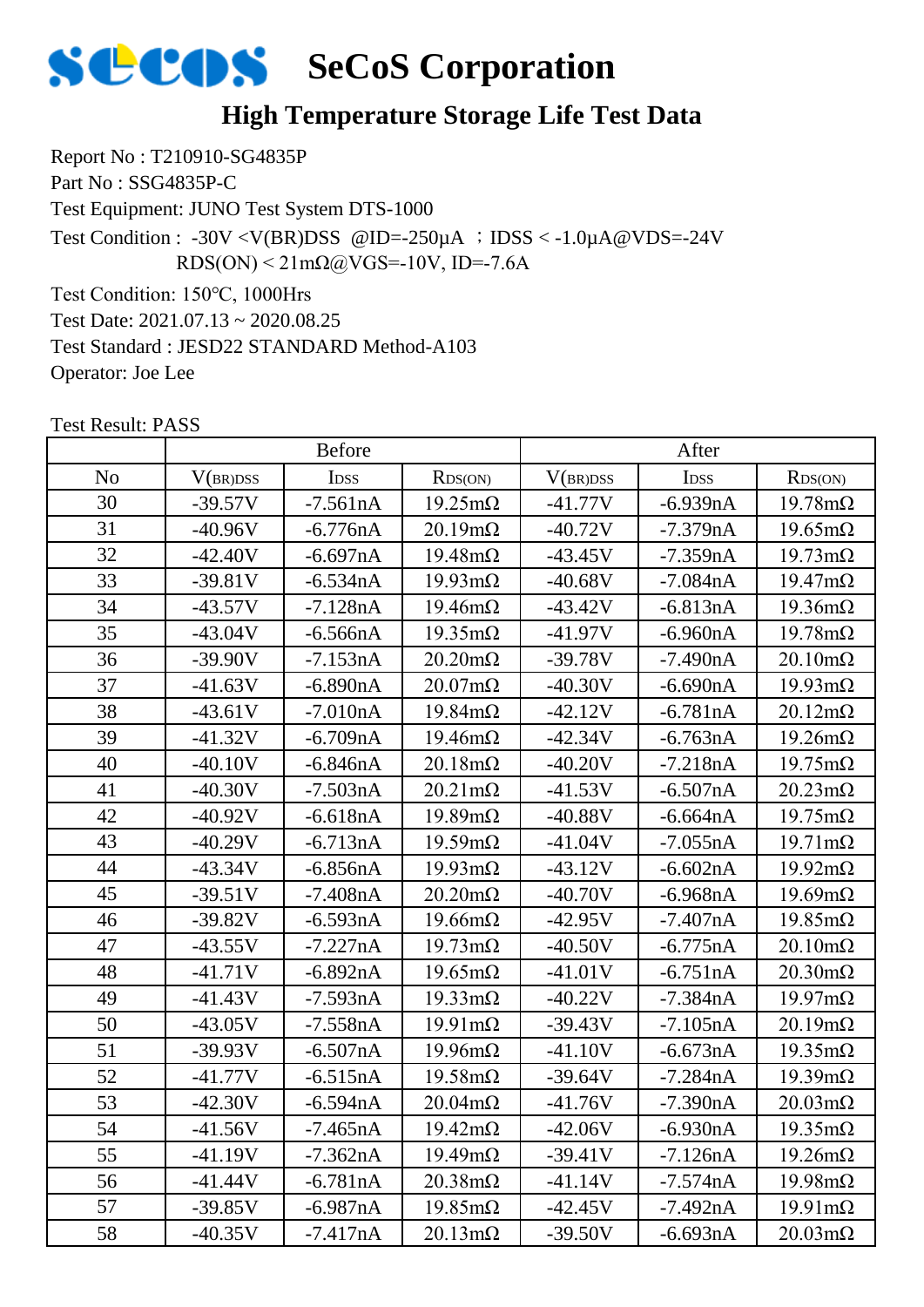

### **High Temperature Storage Life Test Data**

Report No : T210910-SG4835P Part No : SSG4835P-C Test Equipment: JUNO Test System DTS-1000 Test Condition: 150℃, 1000Hrs Test Date: 2021.07.13 ~ 2020.08.25 Test Condition : -30V <V(BR)DSS @ID=-250 $\mu$ A ; IDSS < -1.0 $\mu$ A@VDS=-24V  $RDS(ON) < 21 \text{m}\Omega$  (a) VGS = -10V, ID = -7.6A

Test Standard : JESD22 STANDARD Method-A103

Operator: Joe Lee

|                |           | <b>Before</b>    |                        | After     |                  |                        |  |
|----------------|-----------|------------------|------------------------|-----------|------------------|------------------------|--|
| N <sub>o</sub> | V(BR)DSS  | I <sub>DSS</sub> | RDS(ON)                | V(BR)DSS  | I <sub>DSS</sub> | RDS(ON)                |  |
| 59             | $-41.08V$ | $-6.806nA$       | $19.59 \text{m}\Omega$ | $-43.57V$ | $-7.437nA$       | $19.80 \text{m}\Omega$ |  |
| 60             | $-40.15V$ | $-6.815nA$       | $19.77 \text{mA}$      | $-42.85V$ | $-6.831nA$       | $19.43 \text{m}\Omega$ |  |
| 61             | $-41.88V$ | $-7.448nA$       | $19.49 \text{m}\Omega$ | $-41.59V$ | $-6.596nA$       | $19.59 \text{m}\Omega$ |  |
| 62             | $-41.84V$ | $-7.101nA$       | $19.82 \text{m}\Omega$ | $-40.04V$ | $-7.397nA$       | $20.33 \text{mA}$      |  |
| 63             | $-42.49V$ | $-7.311nA$       | $19.47 \text{m}\Omega$ | $-39.48V$ | $-7.393nA$       | $20.21 \text{m}\Omega$ |  |
| 64             | $-41.45V$ | $-7.089nA$       | $20.38 \text{m}\Omega$ | $-41.48V$ | $-7.000nA$       | $20.11 \text{m}\Omega$ |  |
| 65             | $-40.19V$ | $-6.991nA$       | $20.14 \text{m}\Omega$ | $-41.99V$ | $-7.174nA$       | $19.57 \text{m}\Omega$ |  |
| 66             | $-42.40V$ | $-7.464nA$       | $19.58 \text{m}\Omega$ | $-39.59V$ | $-7.219nA$       | $19.65 \text{m}\Omega$ |  |
| 67             | $-40.45V$ | $-7.056nA$       | $20.03 \text{m}\Omega$ | $-39.58V$ | $-6.656nA$       | $19.31 \text{m}\Omega$ |  |
| 68             | $-43.49V$ | $-7.619nA$       | $19.54 \text{m}\Omega$ | $-39.81V$ | $-6.587nA$       | $19.70 \text{m}\Omega$ |  |
| 69             | $-41.46V$ | $-7.586nA$       | $19.68 \text{m}\Omega$ | $-41.87V$ | $-7.477nA$       | $19.64 \text{m}\Omega$ |  |
| 70             | $-42.76V$ | $-7.654nA$       | $19.48 \text{m}\Omega$ | $-41.57V$ | $-7.167nA$       | $20.32 \text{m}\Omega$ |  |
| 71             | $-41.44V$ | $-7.196nA$       | $20.36 \text{m}\Omega$ | $-42.96V$ | $-7.401nA$       | $20.38 \text{m}\Omega$ |  |
| 72             | $-43.40V$ | $-6.914nA$       | $19.44 \text{m}\Omega$ | $-43.27V$ | $-7.514nA$       | $19.62 \text{m}\Omega$ |  |
| 73             | $-42.79V$ | $-7.049nA$       | $19.99 \text{mA}$      | $-43.22V$ | $-7.401nA$       | $19.67 \text{m}\Omega$ |  |
| 74             | $-43.06V$ | $-7.054nA$       | $20.01 \text{m}\Omega$ | $-40.54V$ | $-7.090nA$       | $19.47 \text{m}\Omega$ |  |
| 75             | $-40.97V$ | $-6.953nA$       | $20.11 \text{m}\Omega$ | $-42.56V$ | $-6.822nA$       | $20.18 \text{m}\Omega$ |  |
| 76             | $-40.96V$ | $-6.570nA$       | $19.50 \text{m}\Omega$ | $-43.22V$ | $-7.467nA$       | $19.63 \text{mA}$      |  |
| 77             | $-43.08V$ | $-7.563nA$       | $19.47 \text{m}\Omega$ | $-43.57V$ | $-6.625nA$       | $19.76 \text{m}\Omega$ |  |

Test Result: PASS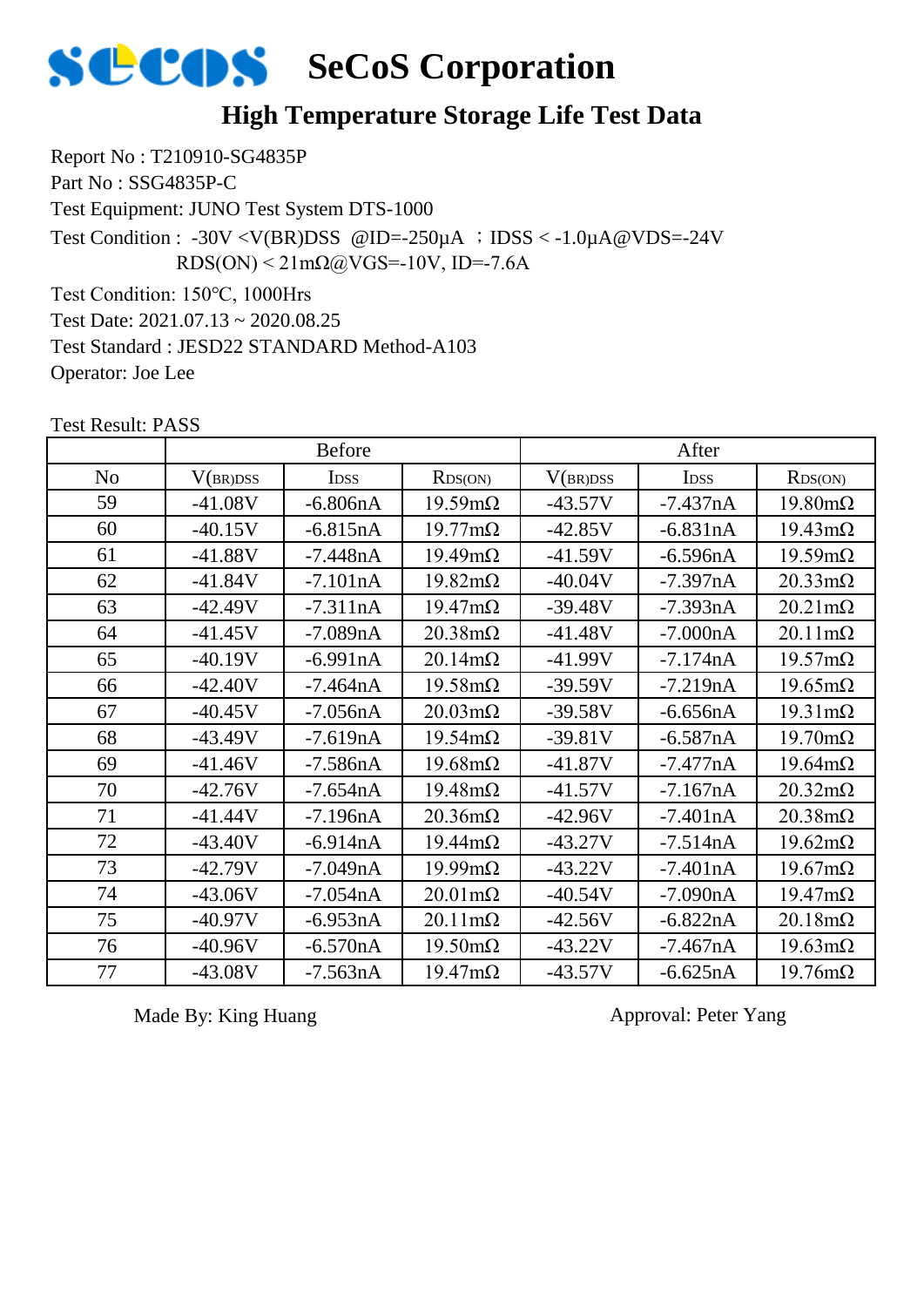

### **Pressure Cooker Test Data**

Report No : T210910-SG4835P Part No : SSG4835P-C Test Equipment: JUNO Test System DTS-1000 Test Condition: 121℃, 100%RH, 29.7PSIG, 168Hrs Test Date: 2021.07.12 ~ 2021.07.20 Test Standard : JESD22 STANDARD Method-A102 Operator: Joe Lee Test Condition : -30V <V(BR)DSS @ID=-250 $\mu$ A ; IDSS < -1.0 $\mu$ A@VDS=-24V  $RDS(ON) < 21 \text{m}\Omega$ @VGS=-10V, ID=-7.6A

|                |           | <b>Before</b>    |                        | After     |                  |                        |
|----------------|-----------|------------------|------------------------|-----------|------------------|------------------------|
| N <sub>o</sub> | V(BR)DSS  | I <sub>DSS</sub> | RDS(ON)                | V(BR)DSS  | I <sub>DSS</sub> | RDS(ON)                |
| $\mathbf{1}$   | $-39.83V$ | $-6.673nA$       | $19.52 \text{m}\Omega$ | $-40.31V$ | $-7.114nA$       | $19.38 \text{m}\Omega$ |
| $\overline{2}$ | $-40.10V$ | $-6.537nA$       | $20.22 \text{m}\Omega$ | $-42.22V$ | $-7.391nA$       | $19.68 \text{m}\Omega$ |
| $\overline{3}$ | $-40.12V$ | $-6.899nA$       | $20.39 \text{m}\Omega$ | $-42.59V$ | $-6.837nA$       | $19.54 \text{m}\Omega$ |
| $\overline{4}$ | $-43.45V$ | $-7.028nA$       | $19.93 \text{mA}$      | $-40.64V$ | $-7.042nA$       | $20.26 \text{m}\Omega$ |
| 5              | $-40.40V$ | $-7.379nA$       | $19.73 \text{mA}$      | $-42.36V$ | $-6.519nA$       | $20.39 \text{m}\Omega$ |
| 6              | $-39.63V$ | $-6.864nA$       | $19.99 \text{mA}$      | $-40.89V$ | $-7.334nA$       | $19.60 \text{m}\Omega$ |
| $\overline{7}$ | $-43.23V$ | $-6.669nA$       | $19.75 \text{m}\Omega$ | $-40.08V$ | $-7.384nA$       | $19.72 \text{m}\Omega$ |
| 8              | $-40.31V$ | $-7.659nA$       | $20.19 \text{m}\Omega$ | $-42.61V$ | $-7.234nA$       | $19.77 \text{m}\Omega$ |
| 9              | $-42.74V$ | $-7.635nA$       | $19.94 \text{m}\Omega$ | $-40.66V$ | $-6.559nA$       | $19.47 \text{m}\Omega$ |
| 10             | $-42.63V$ | $-7.467nA$       | $20.14 \text{m}\Omega$ | $-41.73V$ | $-6.746nA$       | $19.95 \text{m}\Omega$ |
| 11             | -41.84V   | $-7.460nA$       | $19.36 \text{m}\Omega$ | $-43.03V$ | $-6.956nA$       | $19.38 \text{m}\Omega$ |
| 12             | $-42.76V$ | $-6.799nA$       | $20.29 \text{m}\Omega$ | $-42.50V$ | $-7.535nA$       | $19.59 \text{m}\Omega$ |
| 13             | $-41.64V$ | $-7.258nA$       | $20.11 \text{m}\Omega$ | $-39.48V$ | $-6.830nA$       | $19.51 \text{m}\Omega$ |
| 14             | $-41.93V$ | $-6.563nA$       | $20.26 \text{m}\Omega$ | $-40.48V$ | $-7.368nA$       | $19.43 \text{m}\Omega$ |
| 15             | $-42.73V$ | $-7.621nA$       | $20.08 \text{m}\Omega$ | $-39.52V$ | $-7.626nA$       | $19.67 \text{m}\Omega$ |
| 16             | $-43.47V$ | $-7.428nA$       | $20.10 \text{m}\Omega$ | $-39.86V$ | $-7.628nA$       | $19.75 \text{m}\Omega$ |
| 17             | $-41.67V$ | $-7.146nA$       | $20.00 \text{m}\Omega$ | $-42.07V$ | $-6.569nA$       | $20.13 \text{m}\Omega$ |
| 18             | $-39.77V$ | $-7.621nA$       | $20.02 \text{m}\Omega$ | $-41.66V$ | $-7.335nA$       | $19.34 \text{m}\Omega$ |
| 19             | $-40.25V$ | $-6.980nA$       | $19.78 \text{m}\Omega$ | $-41.16V$ | $-7.298nA$       | $19.32 \text{m}\Omega$ |
| 20             | $-40.69V$ | $-7.478nA$       | $19.78 \text{m}\Omega$ | $-40.19V$ | $-7.317nA$       | $20.27 \text{m}\Omega$ |
| 21             | $-41.26V$ | $-6.920nA$       | $19.76 \text{m}\Omega$ | $-40.29V$ | $-6.640nA$       | $19.94 \text{m}\Omega$ |
| 22             | $-40.62V$ | $-7.036nA$       | $19.44 \text{m}\Omega$ | $-43.20V$ | $-7.322nA$       | $19.61 \text{m}\Omega$ |
| 23             | $-42.74V$ | $-6.795nA$       | $20.16 \text{m}\Omega$ | $-39.53V$ | $-7.240nA$       | $19.32 \text{m}\Omega$ |
| 24             | $-41.39V$ | $-7.229nA$       | $19.88 \text{m}\Omega$ | $-42.41V$ | $-7.267nA$       | $19.70 \text{m}\Omega$ |
| 25             | $-40.09V$ | $-7.223nA$       | $20.05 \text{m}\Omega$ | $-39.59V$ | $-7.363nA$       | $20.19 \text{m}\Omega$ |
| 26             | $-39.66V$ | $-7.518nA$       | $19.90 \text{mA}$      | $-39.49V$ | $-7.439nA$       | $19.32 \text{m}\Omega$ |
| 27             | $-42.95V$ | $-7.559nA$       | $20.33 \text{mA}$      | $-41.09V$ | $-6.945nA$       | $19.27 \text{m}\Omega$ |
| 28             | $-40.20V$ | $-7.001nA$       | $19.76 \text{m}\Omega$ | $-41.98V$ | $-7.334nA$       | $19.53 \text{mA}$      |
| 29             | $-42.17V$ | $-6.858nA$       | $19.65 \text{m}\Omega$ | $-39.53V$ | $-7.344nA$       | $20.35 \text{m}\Omega$ |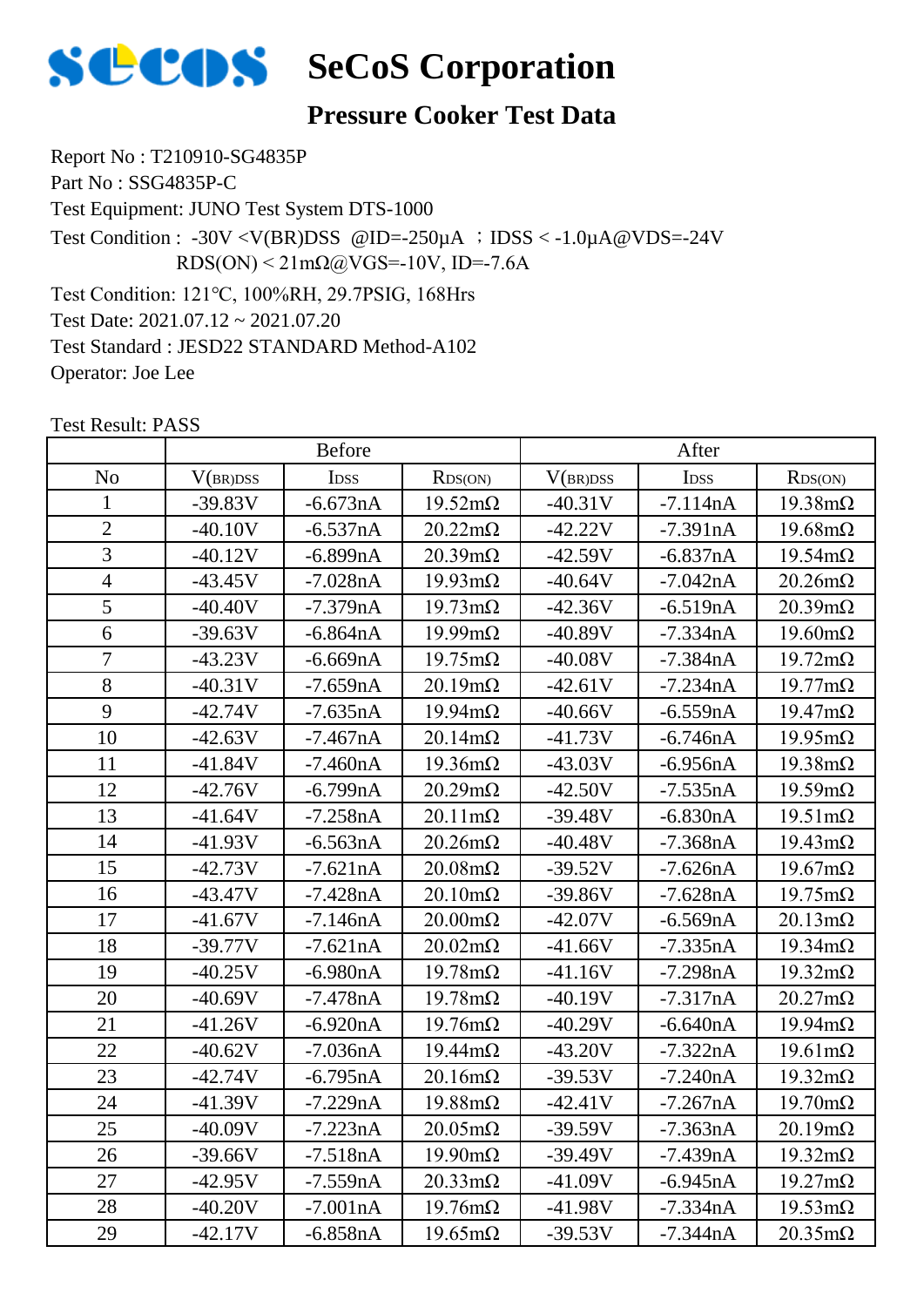

### **Pressure Cooker Test Data**

Report No : T210910-SG4835P Part No : SSG4835P-C Test Equipment: JUNO Test System DTS-1000 Test Condition: 121℃, 100%RH, 29.7PSIG, 168Hrs Test Date: 2021.07.12 ~ 2021.07.20 Test Standard : JESD22 STANDARD Method-A102 Operator: Joe Lee Test Condition : -30V <V(BR)DSS @ID=-250 $\mu$ A ; IDSS < -1.0 $\mu$ A@VDS=-24V  $RDS(ON) < 21 \text{m}\Omega$ @VGS=-10V, ID=-7.6A

|                |           | <b>Before</b>    |                        | After     |            |                        |
|----------------|-----------|------------------|------------------------|-----------|------------|------------------------|
| N <sub>o</sub> | V(BR)DSS  | I <sub>DSS</sub> | RDS(ON)                | V(BR)DSS  | IDSS       | RDS(ON)                |
| 30             | $-39.47V$ | $-7.600nA$       | $20.14 \text{m}\Omega$ | $-42.92V$ | $-7.458nA$ | $19.50 \text{m}\Omega$ |
| 31             | $-41.43V$ | $-7.084nA$       | $20.12 \text{m}\Omega$ | $-39.89V$ | $-6.884nA$ | $20.17 \text{m}\Omega$ |
| 32             | $-43.42V$ | $-7.287nA$       | $19.25 \text{m}\Omega$ | $-39.95V$ | $-6.928nA$ | $20.33 \text{mA}$      |
| 33             | $-41.53V$ | $-7.303nA$       | $19.44 \text{m}\Omega$ | $-43.35V$ | $-7.024nA$ | $19.72 \text{m}\Omega$ |
| 34             | $-42.77V$ | $-7.105nA$       | $20.32 \text{m}\Omega$ | $-40.01V$ | $-7.146nA$ | $19.56 \text{m}\Omega$ |
| 35             | $-41.36V$ | $-6.901nA$       | $19.37 \text{m}\Omega$ | $-41.27V$ | $-7.030nA$ | $20.33 \text{mA}$      |
| 36             | $-39.99V$ | $-6.795nA$       | $19.92 \text{m}\Omega$ | $-39.56V$ | $-7.502nA$ | $19.53 \text{mA}$      |
| 37             | $-40.68V$ | $-6.834nA$       | $19.75 \text{m}\Omega$ | $-42.28V$ | $-6.628nA$ | $19.87 \text{m}\Omega$ |
| 38             | $-41.26V$ | $-7.263nA$       | $19.37 \text{m}\Omega$ | $-41.77V$ | $-6.781nA$ | $19.49 \text{m}\Omega$ |
| 39             | $-39.39V$ | $-7.390nA$       | $19.89 \text{m}\Omega$ | $-42.76V$ | $-7.558nA$ | $19.52 \text{m}\Omega$ |
| 40             | $-42.12V$ | $-7.302nA$       | $20.29 \text{m}\Omega$ | $-41.52V$ | $-6.803nA$ | $19.83 \text{mA}$      |
| 41             | $-39.74V$ | $-7.349nA$       | $19.82 \text{m}\Omega$ | $-41.06V$ | $-6.858nA$ | $19.32 \text{m}\Omega$ |
| 42             | $-42.94V$ | $-6.572nA$       | $20.01 \text{m}\Omega$ | $-41.20V$ | $-6.978nA$ | $20.30 \text{m}\Omega$ |
| 43             | $-40.53V$ | $-6.963nA$       | $19.61 \text{m}\Omega$ | $-42.66V$ | $-7.367nA$ | $19.91 \text{m}\Omega$ |
| 44             | $-43.50V$ | $-6.546nA$       | $20.27 \text{m}\Omega$ | $-42.58V$ | $-6.502nA$ | $20.32 \text{m}\Omega$ |
| 45             | $-40.01V$ | $-7.549nA$       | $19.71 \text{m}\Omega$ | $-42.38V$ | $-7.352nA$ | $20.13 \text{m}\Omega$ |
| 46             | $-39.96V$ | $-7.376nA$       | $19.27 \text{m}\Omega$ | $-42.80V$ | $-7.618nA$ | $19.89 \text{m}\Omega$ |
| 47             | $-39.60V$ | $-6.940nA$       | $20.39 \text{m}\Omega$ | $-41.06V$ | $-6.942nA$ | $20.29 \text{m}\Omega$ |
| 48             | $-41.12V$ | $-6.564nA$       | $19.67 \text{m}\Omega$ | $-42.91V$ | $-6.548nA$ | $20.22 \text{m}\Omega$ |
| 49             | $-40.58V$ | $-6.618nA$       | $19.65 \text{m}\Omega$ | $-39.72V$ | $-6.521nA$ | $20.05 \text{m}\Omega$ |
| 50             | $-39.50V$ | $-6.664nA$       | $19.84 \text{m}\Omega$ | $-42.97V$ | $-7.553nA$ | $19.48 \text{m}\Omega$ |
| 51             | $-43.52V$ | $-6.880nA$       | $19.57 \text{m}\Omega$ | $-42.16V$ | $-6.859nA$ | $19.32 \text{m}\Omega$ |
| 52             | $-42.98V$ | $-6.539nA$       | $20.27 \text{m}\Omega$ | $-43.18V$ | $-7.215nA$ | $19.43 \text{m}\Omega$ |
| 53             | $-39.57V$ | $-7.369nA$       | $19.93 \text{mA}$      | $-40.09V$ | $-7.450nA$ | $19.46 \text{m}\Omega$ |
| 54             | $-41.05V$ | $-6.779nA$       | $19.71 \text{m}\Omega$ | $-41.52V$ | $-7.291nA$ | $20.13 \text{m}\Omega$ |
| 55             | $-43.67V$ | $-7.498nA$       | $19.51 \text{m}\Omega$ | $-42.20V$ | $-6.748nA$ | $19.76 \text{m}\Omega$ |
| 56             | $-43.41V$ | $-6.751nA$       | $19.62 \text{m}\Omega$ | $-40.84V$ | $-7.478nA$ | $20.20 \text{m}\Omega$ |
| 57             | $-40.72V$ | $-6.614nA$       | $20.03 \text{mA}$      | $-41.76V$ | $-7.010nA$ | $19.83 \text{mA}$      |
| 58             | $-41.15V$ | $-7.457nA$       | $20.15 \text{m}\Omega$ | $-42.83V$ | $-6.593nA$ | $20.36 \text{m}\Omega$ |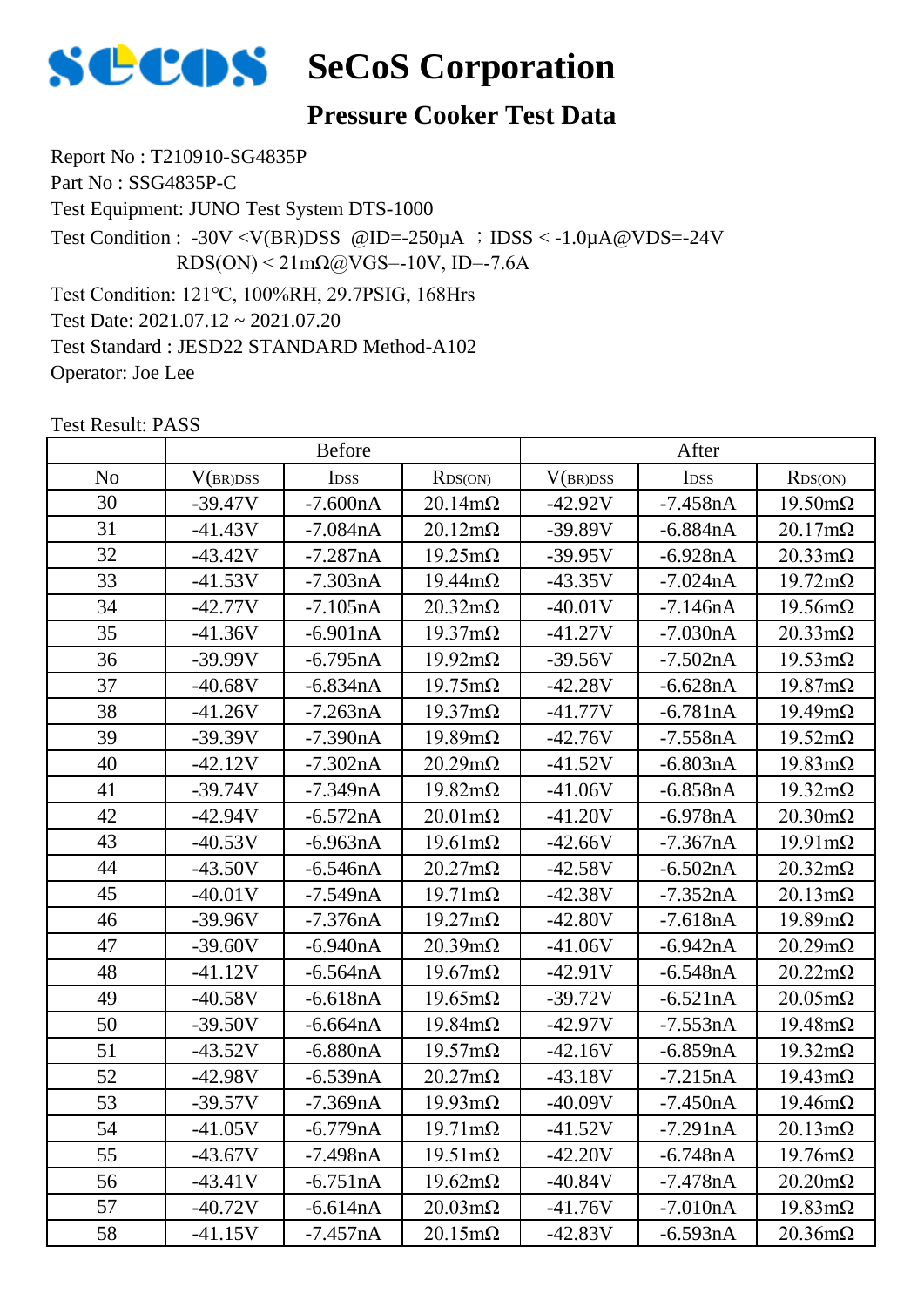

### **Pressure Cooker Test Data**

Report No : T210910-SG4835P Part No : SSG4835P-C Test Equipment: JUNO Test System DTS-1000 Test Condition: 121℃, 100%RH, 29.7PSIG, 168Hrs Test Date: 2021.07.12 ~ 2021.07.20 Test Standard : JESD22 STANDARD Method-A102 Operator: Joe Lee Test Condition : -30V <V(BR)DSS @ID=-250 $\mu$ A ; IDSS < -1.0 $\mu$ A@VDS=-24V  $RDS(ON) < 21 \text{m}\Omega$  (a) VGS = -10V, ID = -7.6A

Test Result: PASS

|                |           | <b>Before</b> |                        |           | After       |                        |
|----------------|-----------|---------------|------------------------|-----------|-------------|------------------------|
| N <sub>o</sub> | V(BR)DSS  | <b>IDSS</b>   | RDS(ON)                | V(BR)DSS  | <b>IDSS</b> | RDS(ON)                |
| 59             | $-42.46V$ | $-6.621nA$    | $19.85 \text{m}\Omega$ | $-39.54V$ | $-7.392nA$  | $19.66 \text{m}\Omega$ |
| 60             | $-41.20V$ | $-6.546nA$    | $19.28 \text{m}\Omega$ | $-40.01V$ | $-7.477nA$  | $19.34 \text{m}\Omega$ |
| 61             | $-42.93V$ | $-7.273nA$    | $19.63 \text{mA}$      | $-41.01V$ | $-7.381nA$  | $19.33 \text{mA}$      |
| 62             | $-40.62V$ | $-6.892nA$    | $20.18 \text{m}\Omega$ | $-41.62V$ | $-7.440nA$  | $20.07 \text{m}\Omega$ |
| 63             | $-39.32V$ | $-6.873nA$    | $19.36 \text{m}\Omega$ | $-41.66V$ | $-7.404nA$  | $20.30 \text{m}\Omega$ |
| 64             | $-40.61V$ | $-7.392nA$    | $20.26 \text{m}\Omega$ | $-40.77V$ | $-6.601nA$  | $19.60 \text{m}\Omega$ |
| 65             | $-42.56V$ | $-6.903nA$    | $19.51 \text{m}\Omega$ | $-40.30V$ | $-7.148nA$  | $19.35 \text{m}\Omega$ |
| 66             | $-42.72V$ | $-7.123nA$    | $19.31 \text{m}\Omega$ | $-42.43V$ | $-7.580nA$  | $19.40 \text{m}\Omega$ |
| 67             | $-40.22V$ | $-7.073nA$    | $19.66 \text{m}\Omega$ | $-41.12V$ | $-6.771nA$  | $20.36 \text{m}\Omega$ |
| 68             | $-40.96V$ | $-7.263nA$    | $19.55 \text{mA}$      | $-40.62V$ | $-6.557nA$  | $19.71 \text{m}\Omega$ |
| 69             | $-43.10V$ | $-6.831nA$    | $19.91 \text{m}\Omega$ | $-40.65V$ | $-7.548nA$  | $20.02 \text{m}\Omega$ |
| 70             | $-43.57V$ | $-6.698nA$    | $19.66 \text{m}\Omega$ | $-39.91V$ | $-6.570nA$  | $20.09 \text{m}\Omega$ |
| 71             | $-40.81V$ | $-7.412nA$    | $19.25 \text{m}\Omega$ | $-42.61V$ | $-7.330nA$  | $19.98 \text{m}\Omega$ |
| 72             | $-41.10V$ | $-7.532nA$    | $20.00 \text{m}\Omega$ | $-39.59V$ | $-7.147nA$  | $19.73 \text{mA}$      |
| 73             | $-43.23V$ | $-7.019nA$    | $20.12 \text{m}\Omega$ | $-40.21V$ | $-6.974nA$  | $19.31 \text{m}\Omega$ |
| 74             | $-43.05V$ | $-7.300nA$    | $20.34 \text{m}\Omega$ | $-43.02V$ | $-7.337nA$  | $20.30 \text{m}\Omega$ |
| 75             | $-41.83V$ | $-6.915nA$    | $19.54 \text{m}\Omega$ | $-43.45V$ | $-7.618nA$  | $19.45 \text{m}\Omega$ |
| 76             | $-41.59V$ | $-6.937nA$    | $19.38 \text{m}\Omega$ | $-43.00V$ | $-6.603nA$  | $19.55 \text{mA}$      |
| 77             | $-41.99V$ | $-7.064nA$    | $19.43 \text{m}\Omega$ | $-42.59V$ | $-6.671nA$  | $19.45 \text{m}\Omega$ |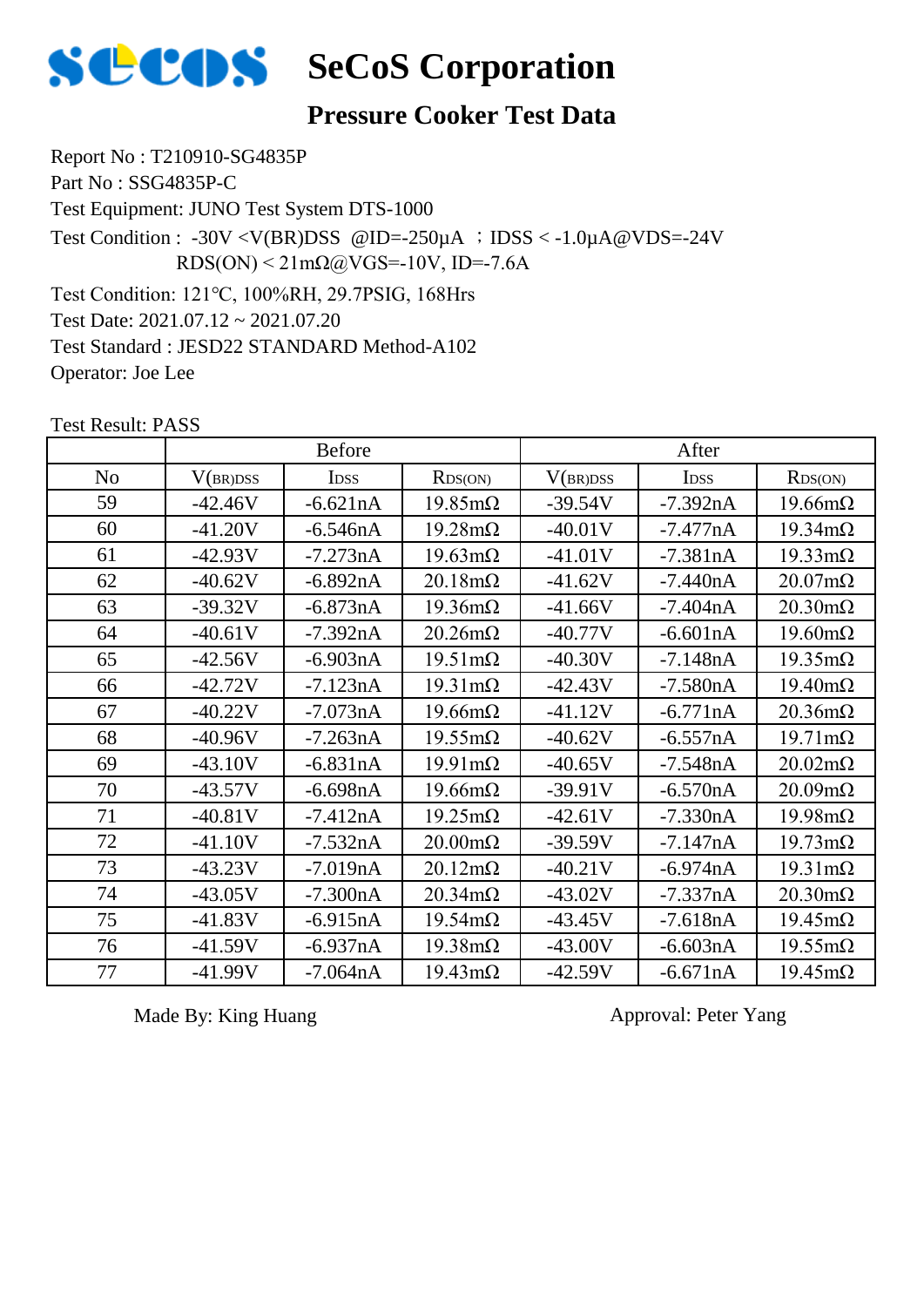

### **Temperature Cycle Test Data**

Report No : T210910-SG4835P Part No : SSG4835P-C Test Equipment: JUNO Test System DTS-1000 Test Condition: -55℃/30min, 150℃/30min, for1000 Cycle Test Condition : -30V <V(BR)DSS @ID=-250 $\mu$ A ; IDSS < -1.0 $\mu$ A@VDS=-24V  $RDS(ON) < 21 \text{m}\Omega$  (a) VGS = -10V, ID = -7.6A

Test Date: 2021.07.20 ~ 2021.09.10 Test Standard : JESD22 STANDARD Method-A104

Operator: Joe Lee

|                |           | <b>Before</b>    |                        | After     |            |                        |
|----------------|-----------|------------------|------------------------|-----------|------------|------------------------|
| N <sub>o</sub> | V(BR)DSS  | I <sub>DSS</sub> | RDS(ON)                | V(BR)DSS  | IDSS       | RDS(ON)                |
| $\mathbf{1}$   | $-43.07V$ | $-6.877nA$       | $20.27 \text{m}\Omega$ | $-40.50V$ | $-7.463nA$ | $19.61 \text{m}\Omega$ |
| $\overline{2}$ | $-41.24V$ | $-6.790nA$       | $20.09 \text{m}\Omega$ | $-42.02V$ | $-7.651nA$ | $20.27 \text{m}\Omega$ |
| $\overline{3}$ | $-40.69V$ | $-7.508nA$       | $19.70 \text{m}\Omega$ | $-41.28V$ | $-6.884nA$ | $19.82 \text{m}\Omega$ |
| $\overline{4}$ | $-43.23V$ | $-6.813nA$       | $19.44 \text{m}\Omega$ | $-41.41V$ | $-6.732nA$ | $20.40 \text{m}\Omega$ |
| 5              | $-42.86V$ | $-6.866nA$       | $19.31 \text{m}\Omega$ | $-43.05V$ | $-6.663nA$ | $19.37 \text{m}\Omega$ |
| 6              | $-39.43V$ | $-6.825nA$       | $19.79 \text{m}\Omega$ | $-43.02V$ | $-7.259nA$ | $20.19 \text{m}\Omega$ |
| $\overline{7}$ | $-42.42V$ | $-6.749nA$       | $19.32 \text{m}\Omega$ | $-42.94V$ | $-7.199nA$ | $19.76 \text{m}\Omega$ |
| 8              | $-40.63V$ | $-6.951nA$       | $19.33 \text{mA}$      | $-39.30V$ | $-6.568nA$ | $20.00 \text{m}\Omega$ |
| 9              | $-42.41V$ | $-7.360nA$       | $19.42 \text{m}\Omega$ | $-39.47V$ | $-7.334nA$ | $19.55 \text{m}\Omega$ |
| 10             | $-42.70V$ | $-7.385nA$       | $19.39 \text{m}\Omega$ | $-41.82V$ | $-7.359nA$ | $19.50 \text{m}\Omega$ |
| 11             | $-41.29V$ | $-7.026nA$       | $20.38 \text{m}\Omega$ | $-40.91V$ | $-7.371nA$ | $19.33 \text{mA}$      |
| 12             | $-41.44V$ | $-7.046nA$       | $19.89 \text{m}\Omega$ | $-42.30V$ | $-6.927nA$ | $20.09 \text{m}\Omega$ |
| 13             | $-41.11V$ | $-6.591nA$       | $20.15 \text{m}\Omega$ | $-42.63V$ | $-7.079nA$ | $20.21 \text{m}\Omega$ |
| 14             | $-41.62V$ | $-7.593nA$       | $19.59 \text{m}\Omega$ | $-40.77V$ | $-7.384nA$ | $20.11 \text{m}\Omega$ |
| 15             | $-40.94V$ | $-6.514nA$       | $20.21 \text{m}\Omega$ | $-42.38V$ | $-6.787nA$ | $20.02 \text{m}\Omega$ |
| 16             | $-43.35V$ | $-7.492nA$       | $19.55 \text{m}\Omega$ | $-43.73V$ | $-6.900nA$ | $20.25 \text{m}\Omega$ |
| 17             | $-41.13V$ | $-7.074nA$       | $20.09m\Omega$         | $-40.85V$ | $-7.551nA$ | $19.44 \text{m}\Omega$ |
| 18             | $-40.92V$ | $-7.205nA$       | $20.07 \text{m}\Omega$ | $-41.29V$ | $-7.121nA$ | $19.54 \text{m}\Omega$ |
| 19             | $-39.49V$ | $-6.669nA$       | $19.39 \text{m}\Omega$ | $-39.82V$ | $-7.487nA$ | $19.45 \text{m}\Omega$ |
| 20             | $-41.16V$ | $-6.656nA$       | $19.26 \text{m}\Omega$ | $-41.34V$ | $-7.276nA$ | $19.92 \text{m}\Omega$ |
| 21             | $-39.94V$ | $-6.666nA$       | $20.08 \text{m}\Omega$ | $-42.06V$ | $-7.193nA$ | $19.75 \text{m}\Omega$ |
| 22             | $-41.54V$ | $-7.056nA$       | $19.80 \text{m}\Omega$ | $-42.90V$ | $-7.320nA$ | $19.83 \text{m}\Omega$ |
| 23             | $-43.51V$ | $-7.089nA$       | $20.33 \text{mA}$      | $-43.57V$ | $-7.502nA$ | $19.39 \text{m}\Omega$ |
| 24             | $-41.23V$ | $-7.004nA$       | $19.77 \text{m}\Omega$ | $-43.71V$ | $-6.511nA$ | $19.73 \text{mA}$      |
| 25             | $-40.94V$ | $-6.892nA$       | $19.59 \text{m}\Omega$ | $-42.52V$ | $-7.140nA$ | $19.34 \text{m}\Omega$ |
| 26             | $-43.29V$ | $-6.573nA$       | $19.98 \text{m}\Omega$ | $-41.99V$ | $-7.486nA$ | $19.81 \text{m}\Omega$ |
| 27             | $-42.06V$ | $-6.916nA$       | $19.88 \text{m}\Omega$ | $-39.46V$ | $-6.947nA$ | $20.02 \text{m}\Omega$ |
| 28             | $-43.59V$ | $-6.872nA$       | $19.76 \text{m}\Omega$ | $-43.66V$ | $-7.646nA$ | $19.70 \text{m}\Omega$ |
| 29             | $-39.74V$ | $-6.538nA$       | $20.02 \text{m}\Omega$ | $-43.02V$ | $-6.526nA$ | $19.80 \text{m}\Omega$ |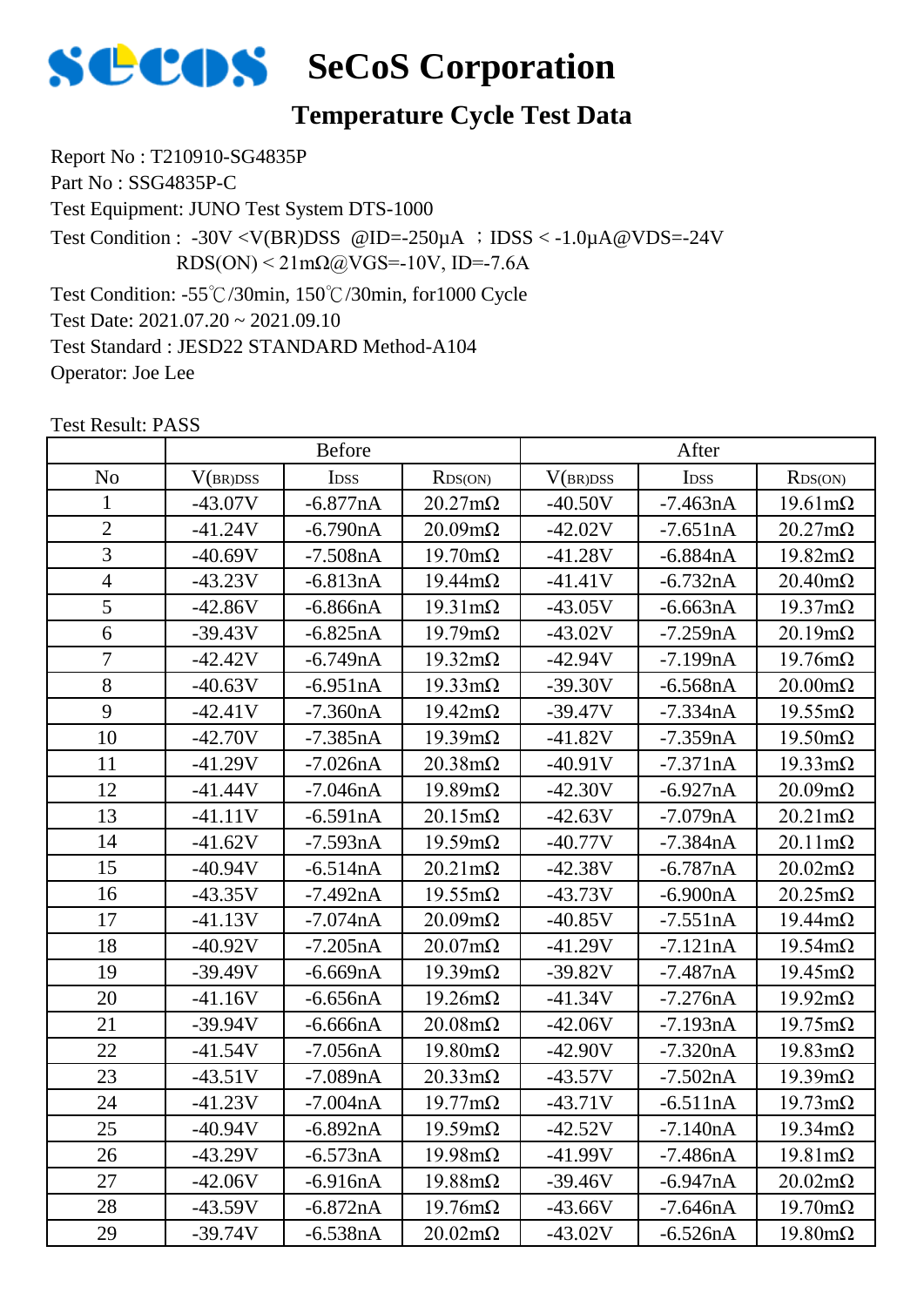

### **Temperature Cycle Test Data**

Report No : T210910-SG4835P Part No : SSG4835P-C Test Equipment: JUNO Test System DTS-1000 Test Condition: -55℃/30min, 150℃/30min, for1000 Cycle Test Condition : -30V <V(BR)DSS @ID=-250 $\mu$ A ; IDSS < -1.0 $\mu$ A@VDS=-24V  $RDS(ON) < 21 \text{m}\Omega$  (a) VGS = -10V, ID = -7.6A

Test Date: 2021.07.20 ~ 2021.09.10 Test Standard : JESD22 STANDARD Method-A104

Operator: Joe Lee

|    |           | <b>Before</b>    |                        | After     |            |                        |
|----|-----------|------------------|------------------------|-----------|------------|------------------------|
| No | V(BR)DSS  | I <sub>DSS</sub> | RDS(ON)                | V(BR)DSS  | IDSS       | RDS(ON)                |
| 30 | $-40.28V$ | $-6.590nA$       | $19.83 \text{mA}$      | $-40.95V$ | $-6.841nA$ | $19.60 \text{m}\Omega$ |
| 31 | $-42.13V$ | $-7.602nA$       | $20.07 \text{m}\Omega$ | $-40.37V$ | $-6.926nA$ | $20.01 \text{m}\Omega$ |
| 32 | $-41.13V$ | $-6.893nA$       | $19.87 \text{m}\Omega$ | $-39.55V$ | $-6.795nA$ | $19.76 \text{m}\Omega$ |
| 33 | $-41.73V$ | $-7.490nA$       | $20.13 \text{m}\Omega$ | $-40.65V$ | $-7.223nA$ | $19.52 \text{m}\Omega$ |
| 34 | $-39.93V$ | $-7.552nA$       | $20.13 \text{m}\Omega$ | $-39.77V$ | $-7.144nA$ | $19.56 \text{m}\Omega$ |
| 35 | $-41.49V$ | $-6.558nA$       | $19.81 \text{m}\Omega$ | $-41.99V$ | $-6.998nA$ | $20.28 \text{m}\Omega$ |
| 36 | $-41.09V$ | $-6.925nA$       | $20.02 \text{m}\Omega$ | $-40.18V$ | $-7.120nA$ | $20.07 \text{m}\Omega$ |
| 37 | $-42.77V$ | $-6.970nA$       | $19.46 \text{m}\Omega$ | $-39.35V$ | $-6.812nA$ | $20.07 \text{m}\Omega$ |
| 38 | $-40.98V$ | $-6.736nA$       | $19.59 \text{m}\Omega$ | $-42.63V$ | $-7.087nA$ | $20.23 \text{mA}$      |
| 39 | $-39.33V$ | $-6.603nA$       | $19.72 \text{m}\Omega$ | $-43.24V$ | $-7.469nA$ | $19.25 \text{m}\Omega$ |
| 40 | $-42.25V$ | $-7.284nA$       | $19.54 \text{m}\Omega$ | $-40.50V$ | $-6.665nA$ | $19.77 \text{m}\Omega$ |
| 41 | $-39.39V$ | $-6.907nA$       | $19.94 \text{m}\Omega$ | $-40.90V$ | $-6.567nA$ | $19.59 \text{m}\Omega$ |
| 42 | $-39.71V$ | -7.094nA         | $20.14 \text{m}\Omega$ | $-41.26V$ | $-6.537nA$ | $20.31 \text{m}\Omega$ |
| 43 | $-42.24V$ | $-7.121nA$       | $19.52 \text{m}\Omega$ | $-41.34V$ | $-7.114nA$ | $19.70 \text{m}\Omega$ |
| 44 | $-42.58V$ | $-6.825nA$       | $19.96 \text{m}\Omega$ | $-42.22V$ | $-6.914nA$ | $19.70 \text{m}\Omega$ |
| 45 | $-39.45V$ | $-6.932nA$       | $19.40 \text{m}\Omega$ | $-39.73V$ | $-6.564nA$ | $20.33 \text{mA}$      |
| 46 | $-42.99V$ | $-7.064nA$       | $20.08 \text{m}\Omega$ | $-41.78V$ | $-6.685nA$ | $20.13 \text{m}\Omega$ |
| 47 | $-39.62V$ | $-7.225nA$       | $20.07 \text{m}\Omega$ | $-39.72V$ | $-6.884nA$ | $19.54 \text{m}\Omega$ |
| 48 | $-41.96V$ | $-7.555nA$       | $19.45 \text{m}\Omega$ | $-42.74V$ | $-6.848nA$ | $19.52 \text{m}\Omega$ |
| 49 | $-43.64V$ | $-6.726nA$       | $19.27 \text{m}\Omega$ | $-42.96V$ | $-7.440nA$ | $20.18 \text{m}\Omega$ |
| 50 | $-42.23V$ | $-7.257nA$       | $20.19 \text{m}\Omega$ | $-43.21V$ | $-7.650nA$ | $19.27 \text{m}\Omega$ |
| 51 | $-40.56V$ | $-7.172nA$       | $20.23 \text{m}\Omega$ | $-41.45V$ | $-7.658nA$ | $20.24 \text{m}\Omega$ |
| 52 | $-42.26V$ | $-7.212nA$       | $20.09 \text{m}\Omega$ | $-43.69V$ | $-6.777nA$ | $20.11 \text{m}\Omega$ |
| 53 | $-40.88V$ | $-7.401nA$       | $19.67 \text{m}\Omega$ | $-39.41V$ | $-6.595nA$ | $20.37 \text{m}\Omega$ |
| 54 | $-41.34V$ | $-7.036nA$       | $20.15 \text{m}\Omega$ | $-42.71V$ | $-6.725nA$ | $20.07 \text{m}\Omega$ |
| 55 | $-41.97V$ | $-6.718nA$       | $19.65 \text{m}\Omega$ | $-40.85V$ | $-7.403nA$ | $20.02 \text{m}\Omega$ |
| 56 | $-40.81V$ | $-7.239nA$       | $19.47 \text{m}\Omega$ | $-39.29V$ | $-6.654nA$ | $19.26 \text{m}\Omega$ |
| 57 | $-40.26V$ | $-7.528nA$       | $19.79 \text{m}\Omega$ | $-42.48V$ | $-7.240nA$ | $19.58 \text{m}\Omega$ |
| 58 | $-39.57V$ | $-7.410nA$       | $20.29 \text{m}\Omega$ | $-43.17V$ | $-7.179nA$ | $19.82 \text{m}\Omega$ |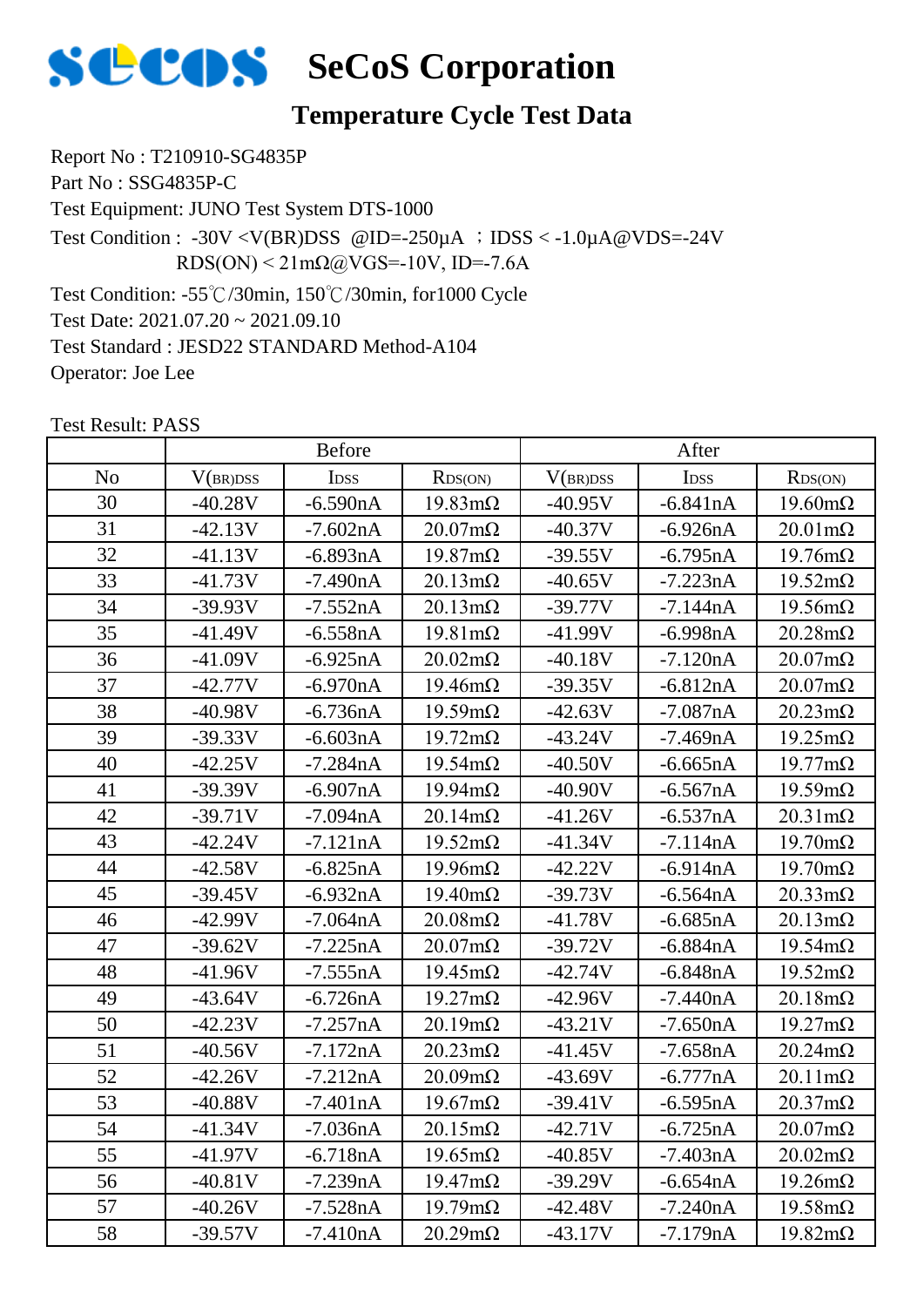

### **Temperature Cycle Test Data**

Report No : T210910-SG4835P Part No : SSG4835P-C Test Equipment: JUNO Test System DTS-1000 Test Condition: -55℃/30min, 150℃/30min, for1000 Cycle Test Condition : -30V <V(BR)DSS @ID=-250 $\mu$ A ; IDSS < -1.0 $\mu$ A@VDS=-24V  $RDS(ON) < 21 \text{m}\Omega$  (a) VGS = -10V, ID = -7.6A

Test Date: 2021.07.20 ~ 2021.09.10

Test Standard : JESD22 STANDARD Method-A104

Operator: Joe Lee

|                | <b>Before</b> |             |                        |           | After       |                        |  |
|----------------|---------------|-------------|------------------------|-----------|-------------|------------------------|--|
| N <sub>o</sub> | V(BR)DSS      | <b>IDSS</b> | RDS(ON)                | V(BR)DSS  | <b>IDSS</b> | RDS(ON)                |  |
| 59             | $-43.72V$     | $-7.563nA$  | $19.44 \text{m}\Omega$ | $-42.55V$ | $-7.327nA$  | $20.25 \text{m}\Omega$ |  |
| 60             | $-40.54V$     | $-6.572nA$  | $19.60 \text{m}\Omega$ | $-43.06V$ | $-6.911nA$  | $19.38 \text{m}\Omega$ |  |
| 61             | $-40.44V$     | $-7.625nA$  | $20.17 \text{m}\Omega$ | $-39.64V$ | $-7.364nA$  | $20.16 \text{m}\Omega$ |  |
| 62             | $-40.24V$     | $-6.719nA$  | $19.77 \text{m}\Omega$ | $-43.63V$ | $-7.174nA$  | $19.50 \text{m}\Omega$ |  |
| 63             | $-40.62V$     | $-6.972nA$  | $19.77 \text{mA}$      | $-40.32V$ | $-7.136nA$  | $20.32 \text{m}\Omega$ |  |
| 64             | $-42.48V$     | $-7.461nA$  | $19.69 \text{m}\Omega$ | $-42.65V$ | $-7.215nA$  | $19.87 \text{m}\Omega$ |  |
| 65             | $-42.18V$     | $-6.968nA$  | $19.98 \text{m}\Omega$ | $-41.89V$ | $-7.248nA$  | $19.76 \text{m}\Omega$ |  |
| 66             | $-39.91V$     | $-7.501nA$  | $19.97 \text{m}\Omega$ | $-43.10V$ | $-6.995nA$  | $19.90 \text{mA}$      |  |
| 67             | $-43.09V$     | $-7.623nA$  | $19.55 \text{mA}$      | $-41.10V$ | $-7.016nA$  | $19.39 \text{m}\Omega$ |  |
| 68             | $-39.99V$     | $-7.072nA$  | $19.29 \text{m}\Omega$ | $-42.69V$ | $-7.509nA$  | $19.43 \text{m}\Omega$ |  |
| 69             | $-41.77V$     | $-7.376nA$  | $19.86 \text{m}\Omega$ | $-42.45V$ | $-7.290nA$  | $19.61 \text{m}\Omega$ |  |
| 70             | $-42.03V$     | $-6.945nA$  | $19.72 \text{m}\Omega$ | $-41.48V$ | $-6.956nA$  | $19.59 \text{m}\Omega$ |  |
| 71             | $-40.35V$     | $-7.255nA$  | $19.50 \text{m}\Omega$ | $-41.23V$ | $-7.322nA$  | $19.88 \text{m}\Omega$ |  |
| 72             | $-39.89V$     | $-6.582nA$  | $19.93 \text{mA}$      | $-41.49V$ | $-7.594nA$  | $19.90 \text{m}\Omega$ |  |
| 73             | $-42.68V$     | $-6.891nA$  | $20.30 \text{m}\Omega$ | $-41.35V$ | $-6.724nA$  | $20.20 \text{m}\Omega$ |  |
| 74             | $-42.85V$     | $-7.359nA$  | $19.32 \text{m}\Omega$ | $-42.80V$ | $-7.048nA$  | $19.60 \text{m}\Omega$ |  |
| 75             | $-41.04V$     | $-7.090nA$  | $19.88 \text{m}\Omega$ | $-39.43V$ | $-6.807nA$  | $19.26 \text{m}\Omega$ |  |
| 76             | $-41.67V$     | $-6.654nA$  | $19.41 \text{m}\Omega$ | $-42.02V$ | $-7.132nA$  | $19.36 \text{m}\Omega$ |  |
| 77             | $-43.33V$     | $-6.819nA$  | $20.30 \text{m}\Omega$ | $-39.45V$ | $-7.611nA$  | $19.59 \text{m}\Omega$ |  |

Test Result: PASS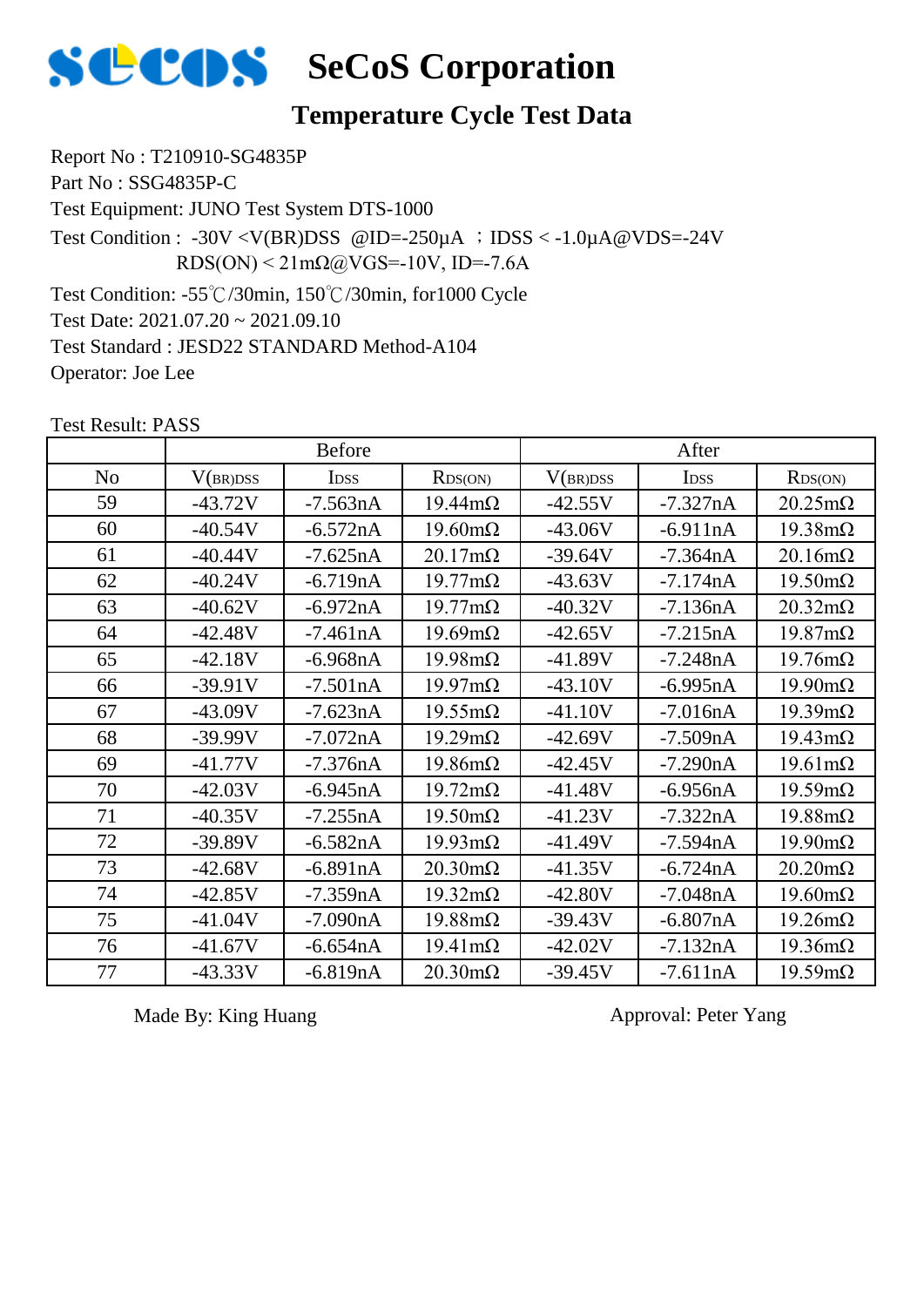### **High Temperature High Humidity Test Data**

Report No : T210910-SG4835P Part No : SSG4835P-C Test Equipment: JUNO Test System DTS-1000 Test Condition: 85±2℃, 85±5%RH, 1000Hrs Test Condition : -30V <V(BR)DSS @ID=-250 $\mu$ A ; IDSS < -1.0 $\mu$ A@VDS=-24V  $RDS(ON) < 21 \text{m}\Omega\omega/VGS = -10V$ , ID=-7.6A

Test Date: 2021.07.20 ~ 2021.09.01

Test Standard : JESD22 STANDARD Method-A101

Operator: Joe Lee

|                | <b>Before</b> |                  |                        |           | After      |                        |  |
|----------------|---------------|------------------|------------------------|-----------|------------|------------------------|--|
| N <sub>0</sub> | V(BR)DSS      | I <sub>DSS</sub> | RDS(ON)                | V(BR)DSS  | IDSS       | RDS(ON)                |  |
| $\mathbf{1}$   | $-41.50V$     | $-7.287nA$       | $19.91 \text{m}\Omega$ | $-41.43V$ | $-6.935nA$ | $20.05 \text{m}\Omega$ |  |
| $\overline{2}$ | $-40.53V$     | $-7.162nA$       | $19.38 \text{m}\Omega$ | $-41.92V$ | $-7.018nA$ | $19.55 \text{m}\Omega$ |  |
| $\overline{3}$ | $-43.66V$     | $-7.482nA$       | $19.62 \text{m}\Omega$ | $-42.81V$ | $-7.195nA$ | $19.57 \text{m}\Omega$ |  |
| $\overline{4}$ | $-41.69V$     | $-7.237nA$       | $19.79 \text{m}\Omega$ | $-40.86V$ | $-6.868nA$ | $19.64 \text{m}\Omega$ |  |
| 5              | $-43.11V$     | $-7.369nA$       | $20.21 \text{m}\Omega$ | $-41.94V$ | $-7.180nA$ | $19.98 \text{m}\Omega$ |  |
| 6              | $-42.86V$     | $-7.517nA$       | $19.85 \text{m}\Omega$ | $-42.29V$ | $-6.976nA$ | $20.33 \text{mA}$      |  |
| $\overline{7}$ | $-42.24V$     | $-7.563nA$       | $19.26 \text{m}\Omega$ | $-39.84V$ | $-6.984nA$ | $19.89 \text{m}\Omega$ |  |
| 8              | $-41.99V$     | $-6.944nA$       | $19.96 \text{m}\Omega$ | $-42.88V$ | $-7.371nA$ | $19.74 \text{m}\Omega$ |  |
| 9              | $-42.09V$     | $-7.532nA$       | $20.02 \text{m}\Omega$ | $-40.62V$ | $-6.920nA$ | $19.37 \text{m}\Omega$ |  |
| 10             | $-42.82V$     | $-6.741nA$       | $19.58 \text{m}\Omega$ | $-40.15V$ | $-6.539nA$ | $19.97 \text{m}\Omega$ |  |
| 11             | $-43.38V$     | $-7.317nA$       | $19.62 \text{m}\Omega$ | $-40.84V$ | $-7.029nA$ | $19.65 \text{m}\Omega$ |  |
| 12             | $-39.51V$     | $-7.269nA$       | $19.62 \text{m}\Omega$ | $-39.73V$ | $-6.570nA$ | $19.71 \text{m}\Omega$ |  |
| 13             | $-42.62V$     | $-7.142nA$       | $19.43 \text{m}\Omega$ | $-41.81V$ | $-6.919nA$ | $19.92 \text{m}\Omega$ |  |
| 14             | $-41.44V$     | $-7.103nA$       | $20.28 \text{m}\Omega$ | $-40.11V$ | $-7.309nA$ | $20.25 \text{m}\Omega$ |  |
| 15             | $-42.45V$     | $-7.399nA$       | $19.98 \text{m}\Omega$ | $-41.42V$ | $-6.979nA$ | $19.88 \text{m}\Omega$ |  |
| 16             | $-41.86V$     | $-7.090nA$       | $19.52 \text{m}\Omega$ | $-40.89V$ | $-7.463nA$ | $20.28 \text{m}\Omega$ |  |
| 17             | $-42.96V$     | $-6.801nA$       | $20.00 \text{m}\Omega$ | $-41.15V$ | $-7.181nA$ | $20.33 \text{mA}$      |  |
| 18             | $-41.44V$     | $-6.910nA$       | $19.30 \text{m}\Omega$ | $-43.69V$ | $-6.815nA$ | $19.94 \text{m}\Omega$ |  |
| 19             | $-41.70V$     | $-7.599nA$       | $19.44 \text{m}\Omega$ | $-39.83V$ | $-6.633nA$ | $19.67 \text{m}\Omega$ |  |
| 20             | $-39.91V$     | $-7.416nA$       | $19.57 \text{mA}$      | $-41.44V$ | $-7.605nA$ | $19.67 \text{m}\Omega$ |  |
| 21             | $-40.27V$     | $-6.656nA$       | $20.11 \text{m}\Omega$ | $-43.48V$ | $-7.289nA$ | $19.66 \text{m}\Omega$ |  |
| 22             | $-40.52V$     | -6.839nA         | $19.49 \text{m}\Omega$ | $-43.53V$ | $-7.308nA$ | $19.66 \text{m}\Omega$ |  |
| 23             | $-43.24V$     | $-6.791nA$       | $20.39 \text{m}\Omega$ | $-40.05V$ | $-7.372nA$ | $19.97 \text{m}\Omega$ |  |
| 24             | $-43.40V$     | $-7.653nA$       | $19.95 \text{mA}$      | $-43.68V$ | $-6.763nA$ | $19.26 \text{m}\Omega$ |  |
| 25             | $-42.43V$     | $-7.159nA$       | $19.63 \text{mA}$      | $-42.94V$ | $-7.021nA$ | $19.77 \text{m}\Omega$ |  |
| 26             | $-41.32V$     | $-7.535nA$       | $19.82 \text{m}\Omega$ | $-42.90V$ | $-7.123nA$ | $19.84 \text{m}\Omega$ |  |
| 27             | $-39.62V$     | $-7.237nA$       | $20.13 \text{m}\Omega$ | $-41.35V$ | $-6.702nA$ | $20.28 \text{m}\Omega$ |  |
| 28             | $-43.54V$     | $-7.625nA$       | $19.76 \text{m}\Omega$ | $-41.72V$ | $-6.587nA$ | $19.45 \text{m}\Omega$ |  |
| 29             | $-42.67V$     | $-6.707nA$       | $20.14 \text{m}\Omega$ | $-43.00V$ | $-7.536nA$ | $20.14 \text{m}\Omega$ |  |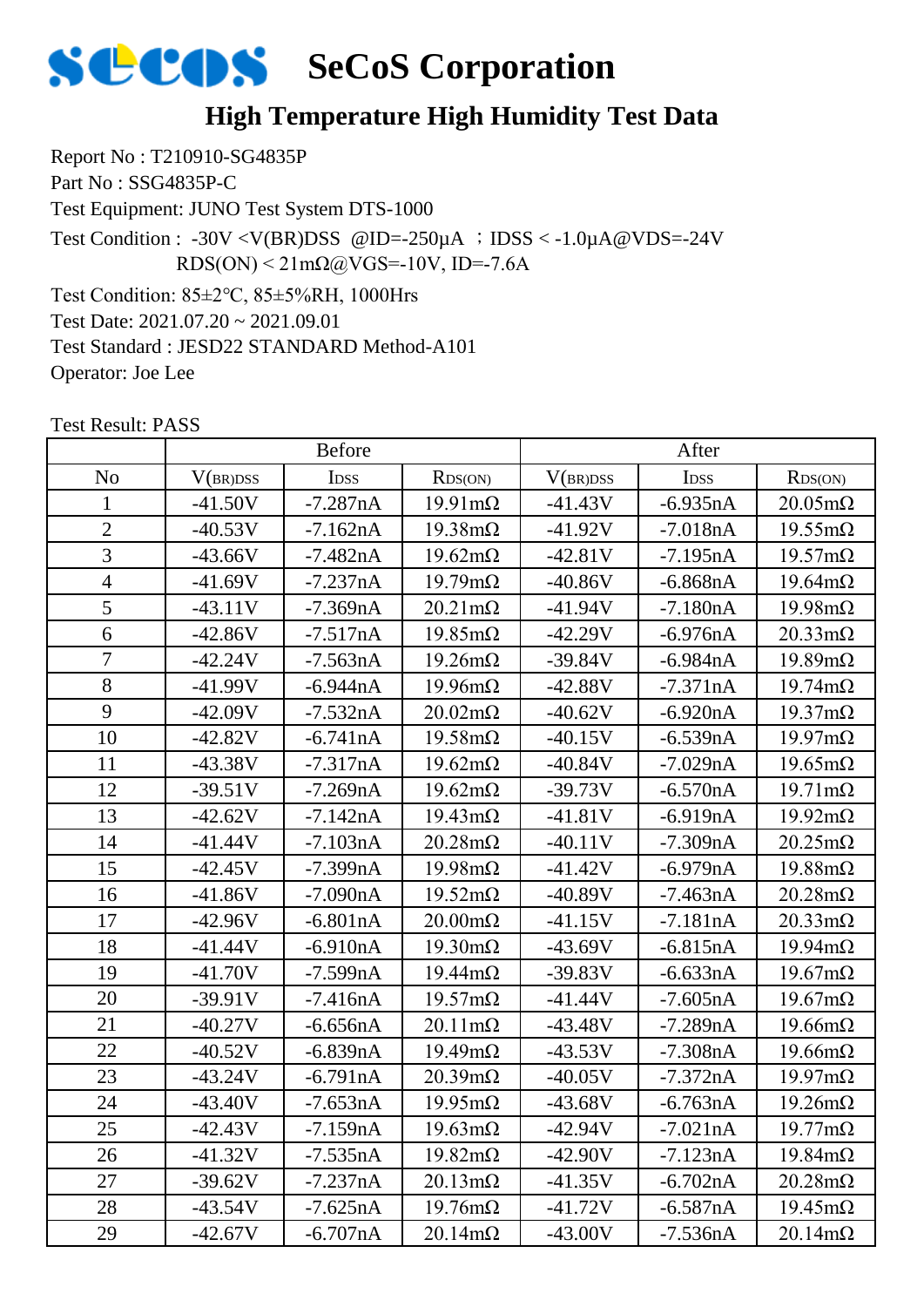### **High Temperature High Humidity Test Data**

Report No : T210910-SG4835P Part No : SSG4835P-C Test Equipment: JUNO Test System DTS-1000 Test Condition: 85±2℃, 85±5%RH, 1000Hrs Test Condition : -30V <V(BR)DSS @ID=-250 $\mu$ A ; IDSS < -1.0 $\mu$ A@VDS=-24V  $RDS(ON) < 21 \text{m}\Omega\omega/VGS = -10V$ , ID=-7.6A

Test Date: 2021.07.20 ~ 2021.09.01

Test Standard : JESD22 STANDARD Method-A101

Operator: Joe Lee

|                | <b>Before</b> |                  |                        |           | After            |                        |  |  |
|----------------|---------------|------------------|------------------------|-----------|------------------|------------------------|--|--|
| N <sub>o</sub> | V(BR)DSS      | I <sub>DSS</sub> | RDS(ON)                | V(BR)DSS  | I <sub>DSS</sub> | RDS(ON)                |  |  |
| 30             | $-40.67V$     | $-6.781nA$       | $20.33 \text{mA}$      | $-41.67V$ | $-7.650nA$       | $19.74 \text{m}\Omega$ |  |  |
| 31             | $-41.80V$     | $-6.571nA$       | $19.54 \text{m}\Omega$ | $-40.15V$ | $-6.786nA$       | $19.36 \text{m}\Omega$ |  |  |
| 32             | $-42.39V$     | $-7.416nA$       | $20.35 \text{m}\Omega$ | $-42.19V$ | $-6.948nA$       | $20.12 \text{m}\Omega$ |  |  |
| 33             | $-40.87V$     | $-6.878nA$       | $19.76 \text{m}\Omega$ | $-41.21V$ | $-7.000nA$       | $19.89 \text{m}\Omega$ |  |  |
| 34             | $-40.81V$     | $-7.620nA$       | $19.65 \text{m}\Omega$ | $-42.68V$ | $-6.750nA$       | $19.63 \text{m}\Omega$ |  |  |
| 35             | $-40.36V$     | $-7.102nA$       | $19.86 \text{m}\Omega$ | $-41.72V$ | $-7.184nA$       | $19.57 \text{m}\Omega$ |  |  |
| 36             | $-41.47V$     | $-7.096nA$       | $20.15 \text{m}\Omega$ | $-40.86V$ | $-6.848nA$       | $20.39 \text{m}\Omega$ |  |  |
| 37             | $-41.64V$     | $-7.415nA$       | $19.99 \text{mA}$      | $-42.54V$ | $-7.528nA$       | $19.56 \text{m}\Omega$ |  |  |
| 38             | $-40.61V$     | $-6.593nA$       | $20.23 \text{m}\Omega$ | $-43.02V$ | $-6.988nA$       | $19.36 \text{m}\Omega$ |  |  |
| 39             | $-40.85V$     | $-7.118nA$       | $20.29 \text{m}\Omega$ | $-41.94V$ | $-7.596nA$       | $19.77 \text{m}\Omega$ |  |  |
| 40             | $-42.03V$     | $-6.758nA$       | $19.68 \text{m}\Omega$ | $-39.78V$ | $-7.449nA$       | $19.29 \text{m}\Omega$ |  |  |
| 41             | $-40.61V$     | $-7.133nA$       | $19.68 \text{m}\Omega$ | $-40.79V$ | $-7.468nA$       | $19.65 \text{m}\Omega$ |  |  |
| 42             | $-40.46V$     | $-7.526nA$       | $19.56 \text{m}\Omega$ | $-43.36V$ | $-7.399nA$       | $19.32 \text{m}\Omega$ |  |  |
| 43             | $-39.69V$     | $-7.237nA$       | $19.46 \text{m}\Omega$ | $-41.32V$ | $-7.423nA$       | $19.92 \text{m}\Omega$ |  |  |
| 44             | $-43.03V$     | $-6.679nA$       | $19.25 \text{m}\Omega$ | $-40.14V$ | $-6.944nA$       | $19.31 \text{m}\Omega$ |  |  |
| 45             | $-43.70V$     | $-7.323nA$       | $19.72 \text{m}\Omega$ | $-39.74V$ | $-7.507nA$       | $19.89 \text{m}\Omega$ |  |  |
| 46             | $-39.42V$     | $-6.582nA$       | $19.72 \text{m}\Omega$ | $-43.30V$ | $-6.958nA$       | $19.56 \text{m}\Omega$ |  |  |
| 47             | $-42.50V$     | $-7.065nA$       | $19.53 \text{mA}$      | $-40.61V$ | $-7.648nA$       | $20.14 \text{m}\Omega$ |  |  |
| 48             | $-41.62V$     | $-6.630nA$       | $19.71 \text{m}\Omega$ | $-41.15V$ | $-6.512nA$       | $19.43 \text{m}\Omega$ |  |  |
| 49             | $-42.56V$     | $-7.009nA$       | $19.32 \text{m}\Omega$ | $-40.75V$ | $-6.582nA$       | $19.34 \text{m}\Omega$ |  |  |
| 50             | $-41.90V$     | $-6.648nA$       | $19.48 \text{m}\Omega$ | $-43.18V$ | $-6.521nA$       | $19.30 \text{m}\Omega$ |  |  |
| 51             | $-40.02V$     | $-6.938nA$       | $19.45 \text{m}\Omega$ | $-40.96V$ | $-7.099nA$       | $19.90 \text{m}\Omega$ |  |  |
| 52             | $-39.55V$     | $-7.030nA$       | $19.63 \text{mA}$      | $-41.17V$ | $-7.127nA$       | $20.32 \text{m}\Omega$ |  |  |
| 53             | $-43.73V$     | $-6.957nA$       | $19.30 \text{m}\Omega$ | $-42.97V$ | $-6.964nA$       | $20.32 \text{m}\Omega$ |  |  |
| 54             | $-40.49V$     | $-7.647nA$       | $19.39 \text{m}\Omega$ | $-41.60V$ | $-6.726nA$       | $19.62 \text{m}\Omega$ |  |  |
| 55             | $-41.06V$     | $-7.402nA$       | $19.53 \text{mA}$      | $-43.21V$ | $-6.500nA$       | $19.79 \text{m}\Omega$ |  |  |
| 56             | $-39.59V$     | $-7.132nA$       | $19.73 \text{m}\Omega$ | $-41.43V$ | $-6.629nA$       | $19.67 \text{m}\Omega$ |  |  |
| 57             | $-42.50V$     | $-7.474nA$       | $19.88 \text{m}\Omega$ | $-40.06V$ | $-7.248nA$       | $20.29 \text{m}\Omega$ |  |  |
| 58             | $-39.80V$     | $-7.057nA$       | $20.23 \text{m}\Omega$ | $-42.17V$ | $-6.744nA$       | $19.26 \text{m}\Omega$ |  |  |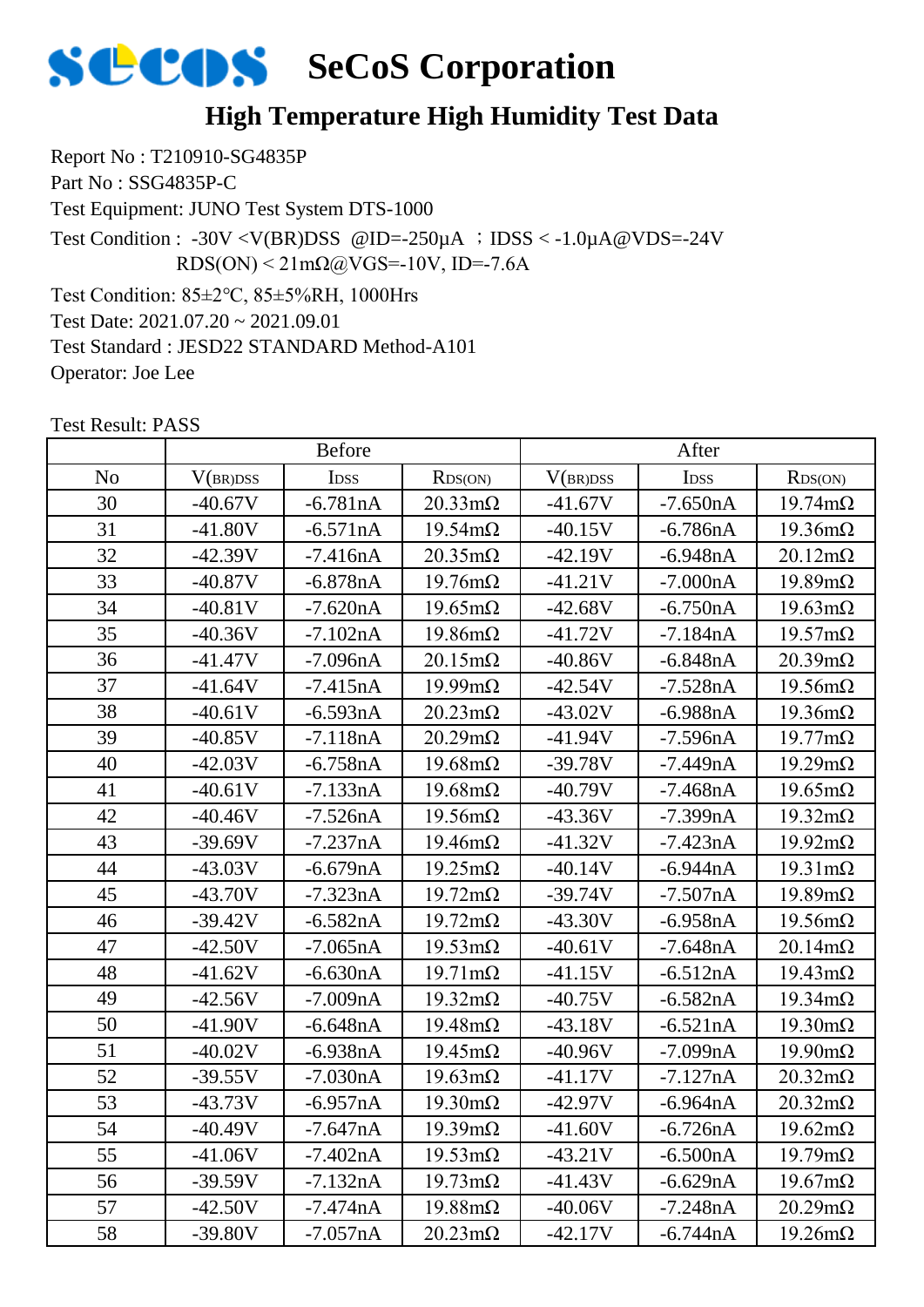### **High Temperature High Humidity Test Data**

Report No : T210910-SG4835P Part No : SSG4835P-C Test Equipment: JUNO Test System DTS-1000 Test Condition: 85±2℃, 85±5%RH, 1000Hrs Test Condition :  $-30V < V(BR)DSS$  @ID= $-250\mu A$  ; IDSS  $< -1.0\mu A$  @VDS= $-24V$  $RDS(ON) < 21 \text{m}\Omega$  (a) VGS = -10V, ID = -7.6A

Test Date: 2021.07.20 ~ 2021.09.01 Test Standard : JESD22 STANDARD Method-A101 Operator: Joe Lee

|                | <b>Before</b> |             |                        | After     |                  |                        |
|----------------|---------------|-------------|------------------------|-----------|------------------|------------------------|
| N <sub>o</sub> | V(BR)DSS      | <b>IDSS</b> | RDS(ON)                | V(BR)DSS  | I <sub>DSS</sub> | RDS(ON)                |
| 59             | $-40.27V$     | $-7.611nA$  | $19.96 \text{m}\Omega$ | $-42.55V$ | $-7.140nA$       | $19.93 \text{mA}$      |
| 60             | $-41.40V$     | $-7.258nA$  | $20.05 \text{m}\Omega$ | $-41.64V$ | $-6.883nA$       | $20.33 \text{mA}$      |
| 61             | $-42.14V$     | $-7.473nA$  | $19.75 \text{m}\Omega$ | $-39.36V$ | $-6.605nA$       | $20.21 \text{m}\Omega$ |
| 62             | $-41.72V$     | $-7.542nA$  | $19.50 \text{m}\Omega$ | $-40.51V$ | $-6.913nA$       | $20.34 \text{m}\Omega$ |
| 63             | $-43.14V$     | $-7.609nA$  | $19.45 \text{m}\Omega$ | $-40.47V$ | $-6.781nA$       | $20.26 \text{m}\Omega$ |
| 64             | $-43.10V$     | $-6.569nA$  | $20.15 \text{m}\Omega$ | $-41.76V$ | $-7.375nA$       | $19.27 \text{m}\Omega$ |
| 65             | $-39.63V$     | $-7.010nA$  | $19.62 \text{m}\Omega$ | $-43.35V$ | $-7.367nA$       | $19.40 \text{m}\Omega$ |
| 66             | $-43.57V$     | $-7.609nA$  | $19.61 \text{m}\Omega$ | $-40.14V$ | $-7.535nA$       | $19.37 \text{m}\Omega$ |
| 67             | $-43.18V$     | $-7.422nA$  | $20.33 \text{mA}$      | $-39.33V$ | $-6.849nA$       | $19.38 \text{m}\Omega$ |
| 68             | $-42.51V$     | $-7.277nA$  | $20.27 \text{m}\Omega$ | $-41.16V$ | $-7.365nA$       | $19.78 \text{m}\Omega$ |
| 69             | $-41.14V$     | $-7.333nA$  | $19.63 \text{m}\Omega$ | $-42.82V$ | $-7.160nA$       | $19.76 \text{m}\Omega$ |
| 70             | $-39.66V$     | $-6.995nA$  | $19.42 \text{m}\Omega$ | $-42.48V$ | $-6.689nA$       | $19.35 \text{m}\Omega$ |
| 71             | $-40.63V$     | $-6.660nA$  | $19.57 \text{m}\Omega$ | $-41.78V$ | $-7.321nA$       | $20.40 \text{m}\Omega$ |
| 72             | $-42.90V$     | $-7.235nA$  | $19.46 \text{m}\Omega$ | $-40.80V$ | $-6.613nA$       | $20.39 \text{m}\Omega$ |
| 73             | $-43.29V$     | $-7.262nA$  | $19.63 \text{mA}$      | $-42.96V$ | $-6.755nA$       | $20.17 \text{m}\Omega$ |
| 74             | $-40.88V$     | $-7.183nA$  | $19.48 \text{m}\Omega$ | $-43.47V$ | $-7.150nA$       | $19.68 \text{m}\Omega$ |
| 75             | $-43.70V$     | $-6.731nA$  | $19.27 \text{m}\Omega$ | $-39.69V$ | $-7.247nA$       | $19.54 \text{m}\Omega$ |
| 76             | $-41.34V$     | $-7.589nA$  | $20.28 \text{m}\Omega$ | $-40.38V$ | $-6.950nA$       | $20.05 \text{m}\Omega$ |
| 77             | $-42.70V$     | $-6.705nA$  | $20.15 \text{m}\Omega$ | $-40.52V$ | $-7.023nA$       | $20.23 \text{mA}$      |

Test Result: PASS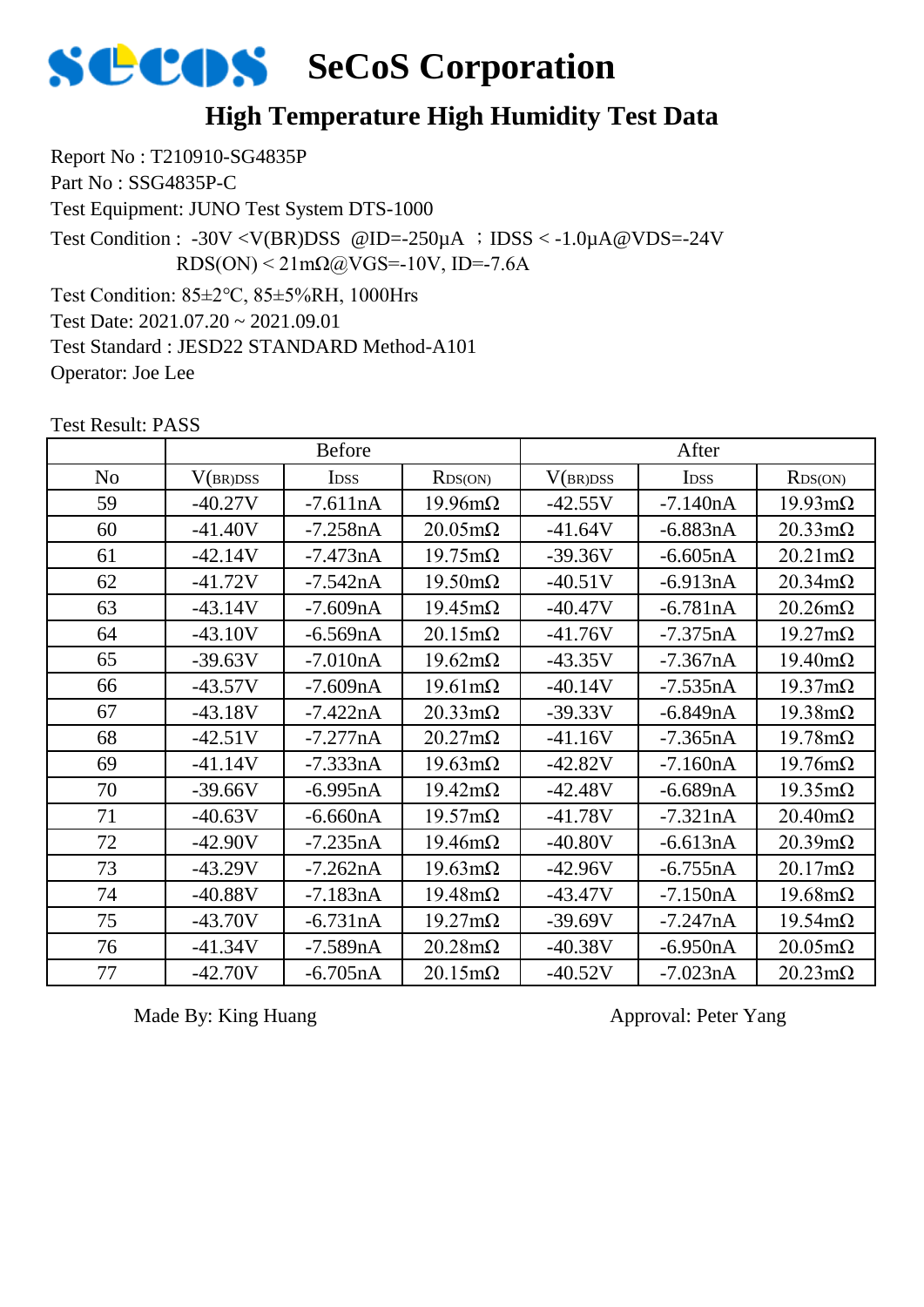### **High Temper High Humidity Reverse Bies Test Data**

Report No : T210910-SG4835P Part No : SSG4835P-C Test Equipment: JUNO Test System DTS-1000 Test Condition: 85±2℃, 85±5%RH, 80%VR, 1000Hrs Test Date: 2021.07.20 ~ 2021.09.01 Test Condition :  $-30V < V(BR)DSS$  @ID= $-250\mu A$  ; IDSS  $< -1.0\mu A$  @VDS= $-24V$  $RDS(ON) < 21 \text{m}\Omega\omega VGS = -10V$ , ID=-7.6A

Test Standard : JESD22 STANDARD Method-A101

Operator: Joe Lee

No | V(br)dss | Idss | Rds(on) | V(br)dss | Idss | Rds(on) 1 -39.61V -7.108nA 20.40mΩ -40.52V -6.741nA 19.95mΩ 2 | -43.14V | -6.794nA | 19.33mΩ | -40.29V | -7.031nA | 20.18mΩ 3 | −40.53V | −7.599nA | 19.80mΩ | −41.61V | −7.016nA | 19.50mΩ 4 | -43.01V | -7.473nA | 20.10mΩ | -42.50V | -6.896nA | 19.33mΩ 5 | -43.52V | -6.848nA | 19.89mΩ | -43.61V | -7.570nA | 19.54mΩ 6 -39.34V -6.639nA 19.48mΩ -42.86V -6.665nA 19.83mΩ 7 | -41.82V | -6.813nA | 19.60mΩ | -42.16V | -7.025nA | 20.15mΩ 8 | -43.21V | -7.346nA | 19.88mΩ | -43.59V | -6.929nA | 20.06mΩ 9 | -40.66V | -7.636nA | 19.82mΩ | -41.23V | -6.532nA | 20.31mΩ 10 | -42.92V | -6.689nA | 20.19mΩ | -40.16V | -7.358nA | 19.54mΩ 11 | -39.64V | -6.545nA | 20.14mΩ | -43.61V | -6.779nA | 19.36mΩ 12 | -39.60V | -7.158nA | 20.15mΩ | -40.44V | -7.243nA | 19.27mΩ 13 | -41.23V | -7.001nA | 20.15mΩ | -42.96V | -7.296nA | 20.07mΩ 14 | -40.54V | -6.821nA | 20.06mΩ | -39.68V | -6.596nA | 19.68mΩ 15 | -41.90V | -6.909nA | 19.83mΩ | -39.72V | -7.276nA | 20.07mΩ 16 | -40.24V | -7.372nA | 19.50mΩ | -39.63V | -6.595nA | 19.66mΩ 17 | -41.20V | -6.635nA | 20.17mΩ | -42.21V | -6.787nA | 20.20mΩ 18 | -43.58V | -7.032nA | 19.81mΩ | -40.23V | -6.633nA | 19.69mΩ 19 | -41.51V | -7.374nA | 19.34mΩ | -40.67V | -7.535nA | 19.43mΩ 20 -42.01V -6.949nA 19.39mΩ -42.94V -7.378nA 19.67mΩ 21 | -43.68V | -6.604nA | 19.37mΩ | -40.88V | -6.904nA | 20.05mΩ 22 | -40.13V | -6.591nA | 19.99mΩ | -41.06V | -7.305nA | 19.75mΩ 23 | -40.46V | -7.393nA | 19.69mΩ | -41.51V | -6.561nA | 19.46mΩ 24 -41.84V -7.127nA 19.30mΩ -42.33V -6.933nA 20.04mΩ 25 -42.21V -7.115nA 19.32mΩ -39.30V -6.878nA 19.76mΩ 26 -40.98V -6.846nA 19.46mΩ -40.68V -6.832nA 19.66mΩ 27 | -42.78V | -7.214nA | 20.26mΩ | -39.45V | -7.412nA | 19.32mΩ Before After

28 | -42.17V | -7.316nA | 19.55mΩ | -40.47V | -6.716nA | 19.82mΩ 29 | -40.12V | -6.826nA | 19.54mΩ | -43.07V | -6.675nA | 19.59mΩ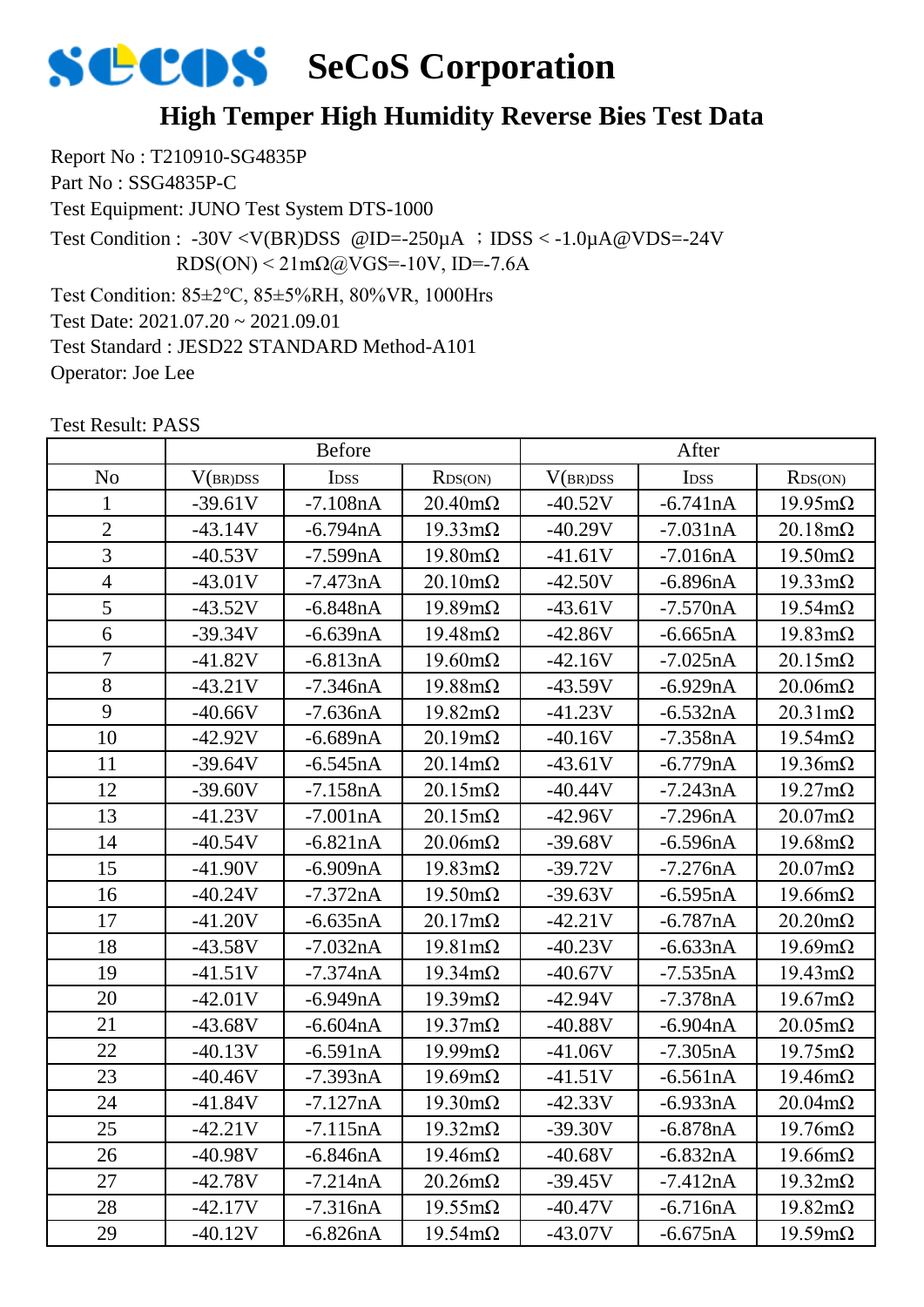### **High Temper High Humidity Reverse Bies Test Data**

Report No : T210910-SG4835P Part No : SSG4835P-C Test Equipment: JUNO Test System DTS-1000 Test Condition: 85±2℃, 85±5%RH, 80%VR, 1000Hrs Test Date: 2021.07.20 ~ 2021.09.01 Test Condition : -30V <V(BR)DSS @ID=-250 $\mu$ A ; IDSS < -1.0 $\mu$ A@VDS=-24V  $RDS(ON) < 21 \text{m}\Omega$  (a) VGS = -10V, ID = -7.6A

Test Standard : JESD22 STANDARD Method-A101 Operator: Joe Lee

|                | <b>Before</b> |                  |                        |           | After            |                        |  |
|----------------|---------------|------------------|------------------------|-----------|------------------|------------------------|--|
| N <sub>o</sub> | V(BR)DSS      | I <sub>DSS</sub> | RDS(ON)                | V(BR)DSS  | I <sub>DSS</sub> | RDS(ON)                |  |
| 30             | $-42.69V$     | $-7.390nA$       | $20.20 \text{m}\Omega$ | $-39.61V$ | $-6.999nA$       | $19.99 \text{mA}$      |  |
| 31             | $-42.20V$     | $-7.395nA$       | $20.34 \text{m}\Omega$ | $-40.99V$ | $-7.584nA$       | $20.15 \text{m}\Omega$ |  |
| 32             | $-39.70V$     | $-7.028nA$       | $19.63 \text{mA}$      | $-41.10V$ | $-7.117nA$       | $19.83 \text{mA}$      |  |
| 33             | $-39.40V$     | $-7.184nA$       | $19.28 \text{m}\Omega$ | $-40.33V$ | $-7.104nA$       | $20.21 \text{m}\Omega$ |  |
| 34             | $-42.00V$     | $-7.275nA$       | $19.31 \text{m}\Omega$ | $-42.91V$ | $-7.617nA$       | $19.66 \text{m}\Omega$ |  |
| 35             | $-40.24V$     | $-6.987nA$       | $20.18 \text{m}\Omega$ | $-40.42V$ | $-6.506nA$       | $19.94 \text{m}\Omega$ |  |
| 36             | $-40.94V$     | $-6.923nA$       | $19.99 \text{mA}$      | $-42.82V$ | $-7.375nA$       | $19.25 \text{m}\Omega$ |  |
| 37             | $-40.32V$     | $-6.679nA$       | $19.32 \text{m}\Omega$ | $-40.60V$ | $-7.388nA$       | $19.31 \text{m}\Omega$ |  |
| 38             | $-39.93V$     | $-6.666nA$       | $20.11 \text{m}\Omega$ | $-42.84V$ | $-7.339nA$       | $20.12 \text{m}\Omega$ |  |
| 39             | $-42.60V$     | $-6.657nA$       | $19.52 \text{m}\Omega$ | $-43.41V$ | $-7.576nA$       | $20.30 \text{m}\Omega$ |  |
| 40             | $-43.43V$     | $-7.171nA$       | $20.02 \text{m}\Omega$ | $-43.33V$ | $-7.134nA$       | $19.90 \text{mA}$      |  |
| 41             | $-43.13V$     | $-6.737nA$       | $19.69 \text{m}\Omega$ | $-43.02V$ | $-7.016nA$       | $20.09 \text{m}\Omega$ |  |
| 42             | $-43.37V$     | $-7.530nA$       | $19.49 \text{m}\Omega$ | $-42.65V$ | $-6.855nA$       | $19.82 \text{m}\Omega$ |  |
| 43             | $-41.81V$     | $-7.361nA$       | $19.83 \text{mA}$      | $-43.59V$ | $-7.449nA$       | $19.54 \text{m}\Omega$ |  |
| 44             | $-41.18V$     | $-6.908nA$       | $19.35 \text{m}\Omega$ | $-41.83V$ | $-7.630nA$       | $20.04 \text{m}\Omega$ |  |
| 45             | $-40.09V$     | $-6.499nA$       | $19.41 \text{m}\Omega$ | $-41.63V$ | $-7.305nA$       | $19.25 \text{m}\Omega$ |  |
| 46             | $-42.53V$     | $-6.880nA$       | $19.34 \text{m}\Omega$ | $-39.64V$ | $-7.185nA$       | $19.84 \text{m}\Omega$ |  |
| 47             | $-39.41V$     | $-7.186nA$       | $19.39 \text{m}\Omega$ | $-42.21V$ | $-6.627nA$       | $19.76 \text{m}\Omega$ |  |
| 48             | $-41.67V$     | $-6.743nA$       | $19.66 \text{m}\Omega$ | $-43.73V$ | $-7.208nA$       | $19.84 \text{m}\Omega$ |  |
| 49             | $-42.97V$     | $-7.460nA$       | $19.49 \text{m}\Omega$ | $-40.61V$ | $-7.651nA$       | $19.87 \text{m}\Omega$ |  |
| 50             | $-42.03V$     | $-7.582nA$       | $19.34 \text{m}\Omega$ | $-40.99V$ | $-7.462nA$       | $19.96 \text{m}\Omega$ |  |
| 51             | $-42.48V$     | $-7.076nA$       | $19.64 \text{m}\Omega$ | $-41.66V$ | $-7.161nA$       | $19.75 \text{m}\Omega$ |  |
| 52             | $-39.30V$     | $-6.749nA$       | $19.28 \text{m}\Omega$ | $-40.90V$ | $-7.651nA$       | $19.57 \text{m}\Omega$ |  |
| 53             | $-40.17V$     | $-6.759nA$       | $19.27 \text{m}\Omega$ | $-39.71V$ | $-7.166nA$       | $19.32 \text{m}\Omega$ |  |
| 54             | 40.66V        | $-7.370nA$       | $19.55 \text{mA}$      | -43.45V   | -6.661nA         | $19.73 \text{mA}$      |  |
| 55             | $-39.65V$     | $-7.099nA$       | $19.51 \text{m}\Omega$ | $-40.66V$ | $-7.480nA$       | $19.33 \text{mA}$      |  |
| 56             | $-39.63V$     | $-7.021nA$       | $19.95 \text{mA}$      | $-39.39V$ | $-7.192nA$       | $19.99 \text{m}\Omega$ |  |
| 57             | $-39.67V$     | $-7.505nA$       | $20.32 \text{m}\Omega$ | $-39.69V$ | $-6.706nA$       | $19.76 \text{m}\Omega$ |  |
| 58             | $-39.69V$     | $-7.503nA$       | $20.30 \text{m}\Omega$ | $-41.16V$ | $-6.972nA$       | $20.18 \text{m}\Omega$ |  |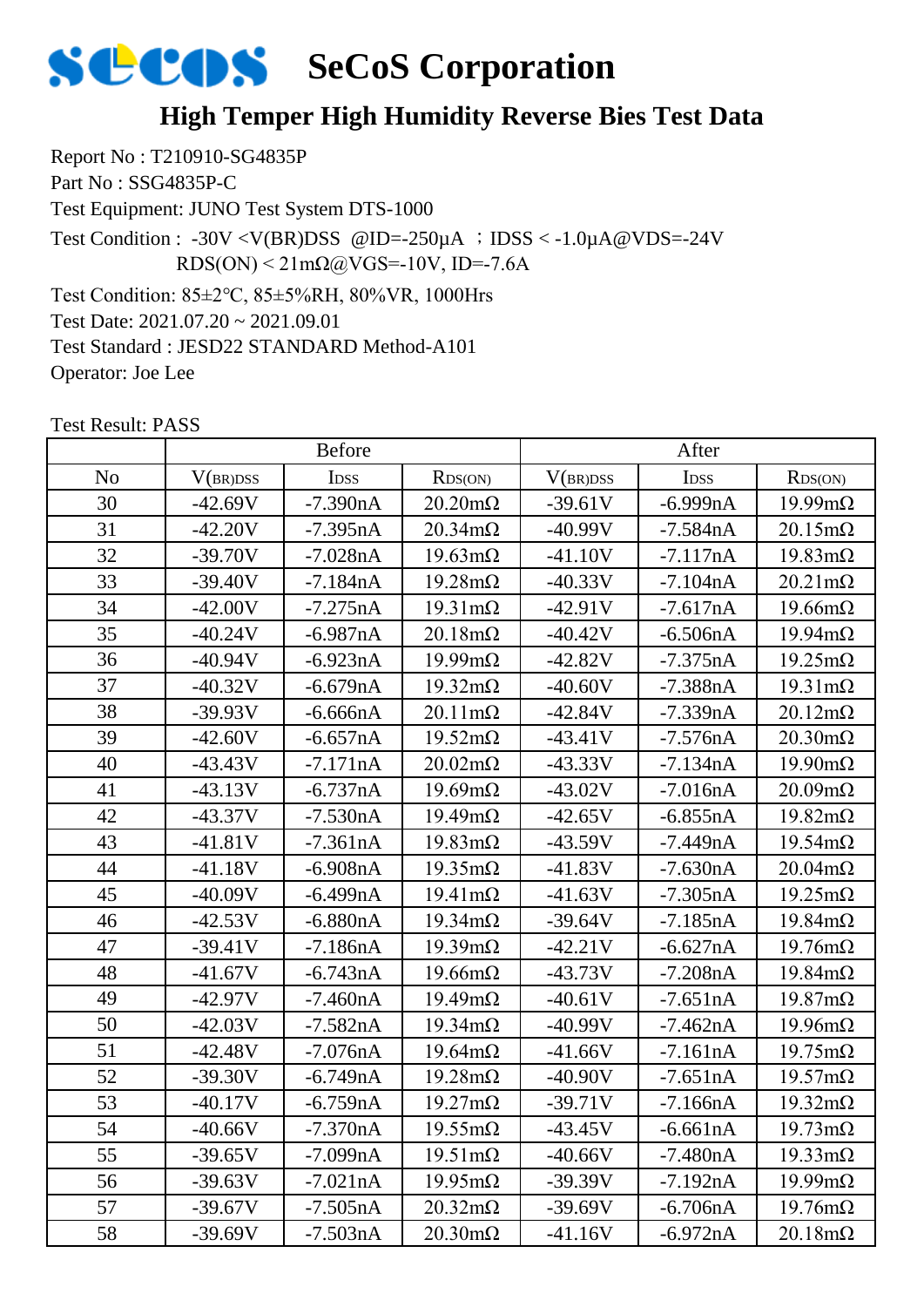### **High Temper High Humidity Reverse Bies Test Data**

Report No : T210910-SG4835P Part No : SSG4835P-C Test Equipment: JUNO Test System DTS-1000 Test Condition: 85±2℃, 85±5%RH, 80%VR, 1000Hrs Test Date: 2021.07.20 ~ 2021.09.01 Test Condition : -30V <V(BR)DSS @ID=-250 $\mu$ A ; IDSS < -1.0 $\mu$ A@VDS=-24V  $RDS(ON) < 21 \text{m}\Omega$  (a) VGS = -10V, ID = -7.6A

Test Standard : JESD22 STANDARD Method-A101

Operator: Joe Lee

|                | <b>Before</b> |             |                        | After     |             |                        |
|----------------|---------------|-------------|------------------------|-----------|-------------|------------------------|
| N <sub>o</sub> | V(BR)DSS      | <b>IDSS</b> | RDS(ON)                | V(BR)DSS  | <b>IDSS</b> | RDS(ON)                |
| 59             | $-39.74V$     | $-7.215nA$  | $19.93 \text{mA}$      | $-41.08V$ | $-6.718nA$  | $20.35 \text{m}\Omega$ |
| 60             | $-42.89V$     | $-6.794nA$  | $20.23 \text{m}\Omega$ | $-41.34V$ | $-7.604nA$  | $19.34 \text{m}\Omega$ |
| 61             | $-43.13V$     | $-7.639nA$  | $20.19 \text{m}\Omega$ | $-42.08V$ | $-7.299nA$  | $20.06 \text{m}\Omega$ |
| 62             | $-39.92V$     | $-6.598nA$  | $19.25 \text{m}\Omega$ | $-42.38V$ | $-7.306nA$  | $19.65 \text{m}\Omega$ |
| 63             | $-41.33V$     | $-7.187nA$  | $20.24 \text{m}\Omega$ | $-41.97V$ | $-7.202nA$  | $19.41 \text{m}\Omega$ |
| 64             | $-43.20V$     | $-6.893nA$  | $20.36 \text{m}\Omega$ | $-40.06V$ | $-7.306nA$  | $19.71 \text{m}\Omega$ |
| 65             | $-40.31V$     | $-7.226nA$  | $20.24 \text{m}\Omega$ | $-43.62V$ | $-6.852nA$  | $20.31 \text{m}\Omega$ |
| 66             | $-43.68V$     | $-7.544nA$  | $19.50 \text{m}\Omega$ | $-43.05V$ | $-6.938nA$  | $20.04 \text{m}\Omega$ |
| 67             | $-40.51V$     | $-6.789nA$  | $20.06 \text{m}\Omega$ | $-42.08V$ | $-6.632nA$  | $20.24 \text{m}\Omega$ |
| 68             | $-39.95V$     | $-6.615nA$  | $20.09 \text{m}\Omega$ | $-42.65V$ | $-7.555nA$  | $19.78 \text{m}\Omega$ |
| 69             | $-39.53V$     | $-7.313nA$  | $20.16 \text{m}\Omega$ | $-42.28V$ | $-7.007nA$  | $20.29 \text{m}\Omega$ |
| 70             | $-43.51V$     | $-7.613nA$  | $19.29 \text{m}\Omega$ | $-39.75V$ | $-6.741nA$  | $20.37 \text{m}\Omega$ |
| 71             | $-39.51V$     | $-6.563nA$  | $20.09 \text{m}\Omega$ | $-41.11V$ | $-7.162nA$  | $19.29 \text{m}\Omega$ |
| 72             | $-43.67V$     | $-7.234nA$  | $19.47 \text{m}\Omega$ | $-41.56V$ | $-7.108nA$  | $20.02 \text{m}\Omega$ |
| 73             | $-39.68V$     | $-7.519nA$  | $19.32 \text{m}\Omega$ | $-41.82V$ | $-6.552nA$  | $19.80 \text{m}\Omega$ |
| 74             | $-42.09V$     | $-6.731nA$  | $19.63 \text{mA}$      | $-41.30V$ | $-7.424nA$  | $20.36 \text{m}\Omega$ |
| 75             | $-42.18V$     | $-7.595nA$  | $20.01 \text{m}\Omega$ | $-39.76V$ | $-6.995nA$  | $19.78 \text{m}\Omega$ |
| 76             | $-42.21V$     | $-7.447nA$  | $20.28 \text{m}\Omega$ | $-39.88V$ | $-7.538nA$  | $19.92 \text{m}\Omega$ |
| 77             | $-41.39V$     | $-6.799nA$  | $19.53 \text{mA}$      | $-39.35V$ | $-7.307nA$  | $19.77 \text{mA}$      |

Test Result: PASS